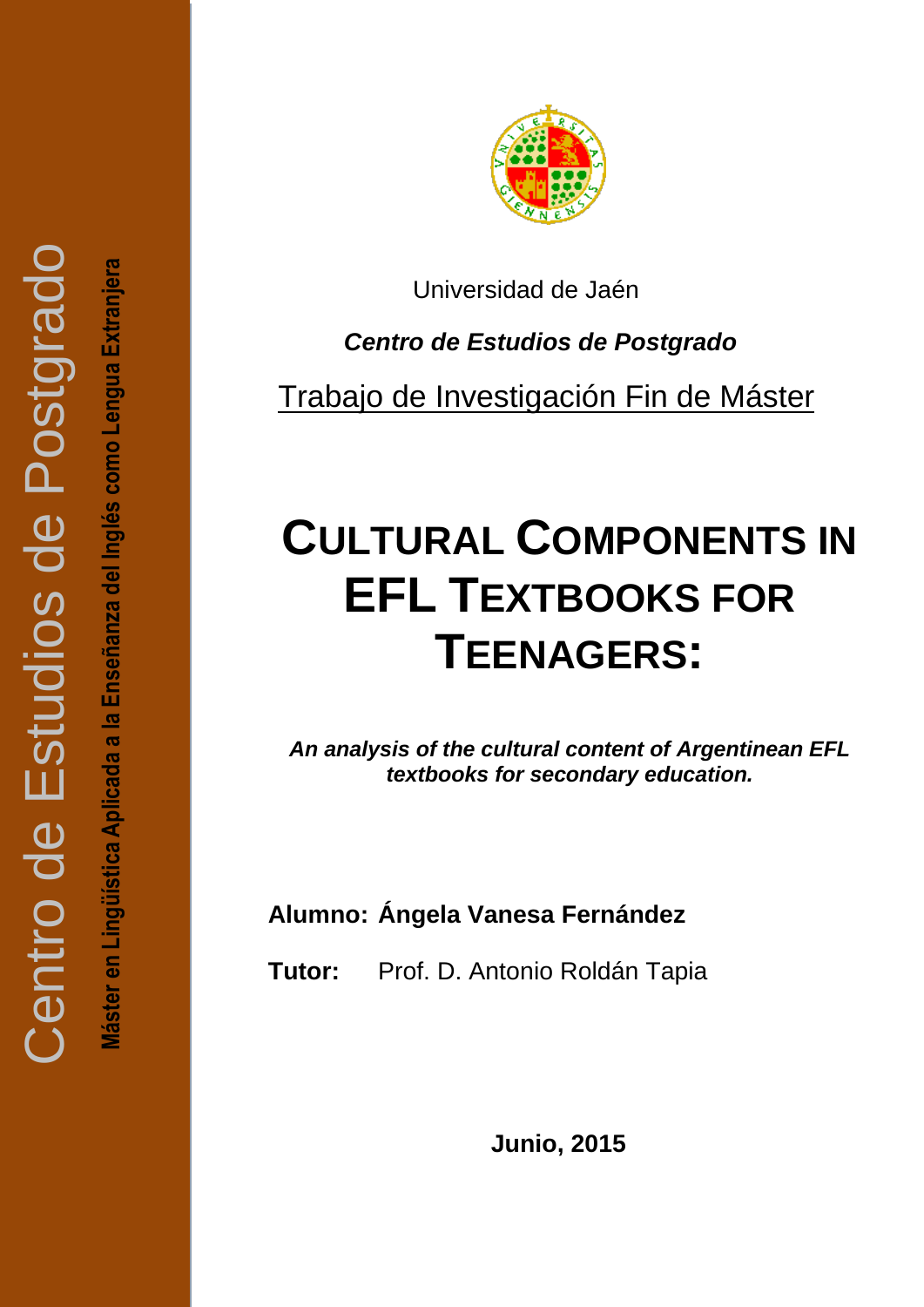## **RESUMEN**

*Los materiales impresos utilizados para la enseñanza del idioma inglés como lengua extranjera se encuentran atravesados por diversos componentes culturales que reflejan determinadas concepciones mundo. El eje de este estudio es el análisis descriptivo de los contenidos culturales en libros de texto para la enseñanza del inglés en la escuela secundaria en Argentina. A lo largo del presente trabajo puede vislumbrarse que los elementos culturales no tienden a fomentar diversas interpretaciones de la realidad, lo que dificulta el desarrollo del pensamiento crítico y la posibilidad de que los alumnos analicen en profundidad su propia cultura y la de otros.*

## **PALABRAS CLAVE**

componentes culturales, libros de texto, interculturalidad, escuela secundaria, enseñanza y aprendizaje de inglés

#### **ABSTRACT**

*The printed material used for teaching English as a Foreign Language contains different cultural components that reflect certain perceptions of the world. This paper focuses on the descriptive analysis of the cultural content portrayed in English textbooks used in secondary schools in Argentina. Along this piece of research, it is possible to notice that the cultural elements neither foster students' critical thinking nor offer them the possibility to analyze in depth their own and others culture.* 

## **KEY WORDS**

cultural components, textbooks, references, interculturality, secondary school, teaching and learning English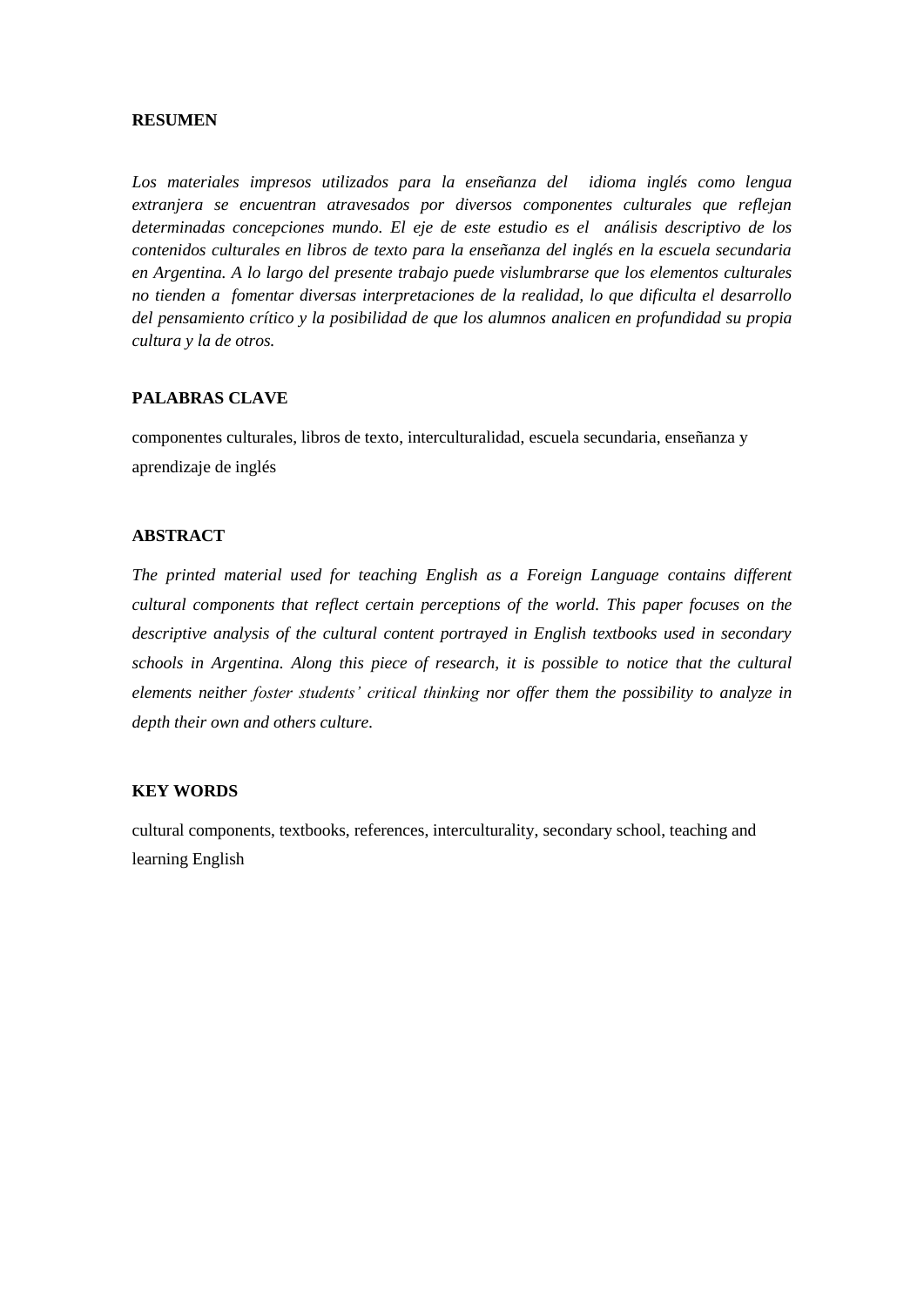## **TABLE OF CONTENTS**

| p.1                                                         |                                                |                  |
|-------------------------------------------------------------|------------------------------------------------|------------------|
| 2. ACADEMIC AND PERSONAL INTEREST OF THE TOPIC              |                                                |                  |
|                                                             |                                                | p <sub>0</sub> 2 |
| 3.1                                                         |                                                | p <sub>0</sub>   |
| 3.2                                                         |                                                | p <sub>0</sub> 2 |
| 3.3.                                                        |                                                | p.3              |
|                                                             |                                                | p.3              |
| 4.1.                                                        | Areas of Knowledge that sustain the project    | p.3              |
| 4.2.                                                        |                                                | p.4              |
| 4.2.1 Criteria for evaluating cultural content in textbooks |                                                | p.4              |
|                                                             |                                                | p.4              |
|                                                             |                                                | p.5              |
|                                                             | 4.2.1.3 Cortazzi, M and Jin, L.X's framework   | p.6              |
|                                                             | 4.2.2 Intercultural dimension in EFL textbooks |                  |
|                                                             |                                                | p.7              |
|                                                             |                                                | p.9              |
|                                                             |                                                |                  |
|                                                             |                                                | p.14             |
|                                                             |                                                | p.16             |
|                                                             |                                                | p.16             |
|                                                             |                                                | p.17             |
|                                                             |                                                | p.17             |
|                                                             |                                                |                  |
|                                                             |                                                |                  |
|                                                             |                                                | p.20             |
|                                                             |                                                | p.20             |
|                                                             |                                                | p.22             |
|                                                             |                                                |                  |
|                                                             |                                                | p.23             |
|                                                             |                                                | p.24             |
|                                                             |                                                | p.24             |
|                                                             |                                                | p.24             |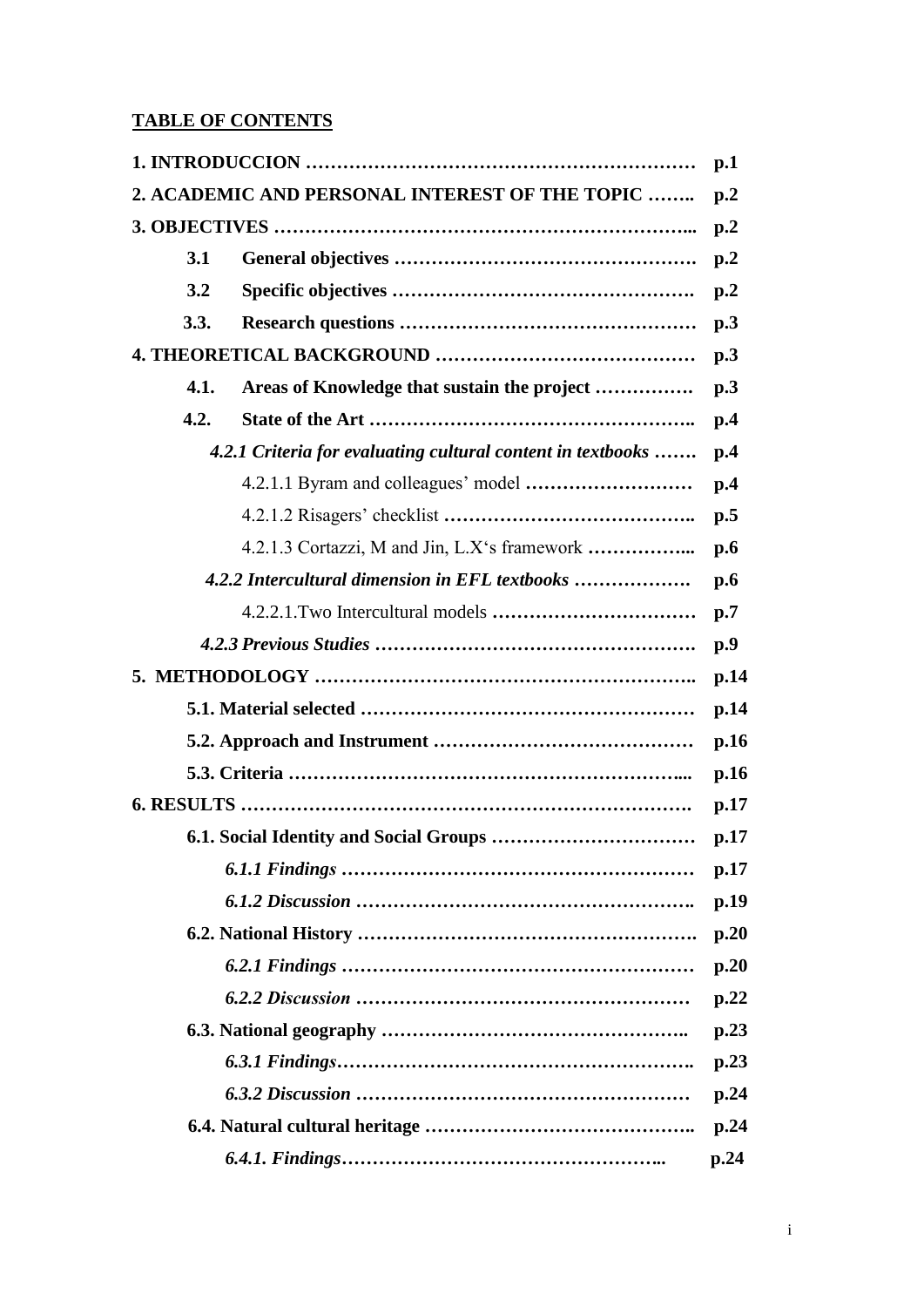| p.28 |
|------|
| p.30 |
| p.30 |
| p.35 |
| p.37 |
| p.37 |
| p.38 |
| p.38 |
| p.38 |
| p.42 |
| p.43 |
| p.43 |
| p.45 |
| p.45 |
| p.45 |
| p.48 |
| p.48 |
| p.49 |
| p.50 |
| p.51 |
| p.52 |
| p.53 |
|      |
| p.56 |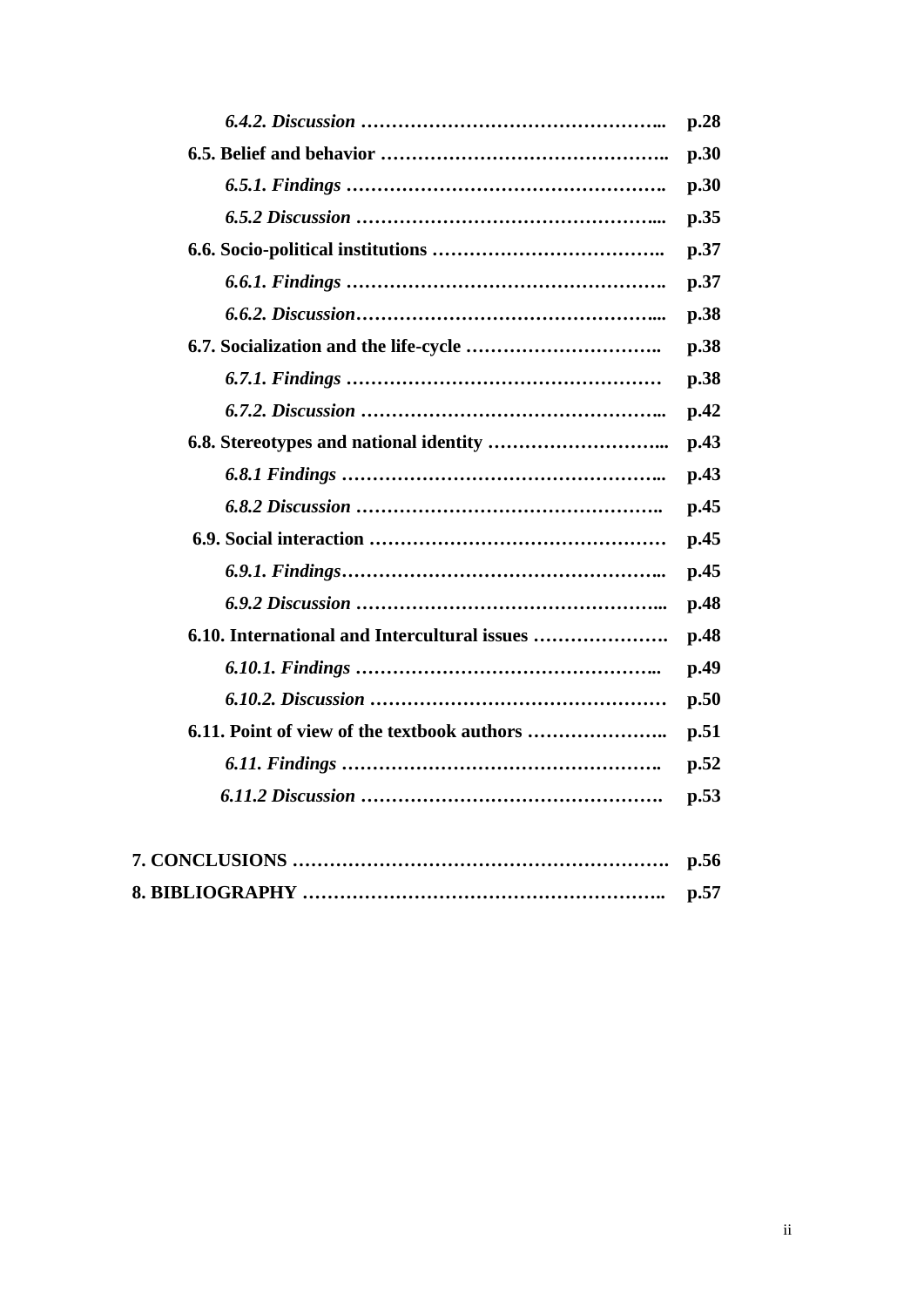## **1. INTRODUCTION**

Nowadays, the incorporation of culture teaching in foreign language classes is a widely accepted need. However, the debate remains still open as to what cultural components should be taught and how.

The use of course books as one of the main means of instruction or as at least a powerful tool among a varied range or resources is part of the reality of many foreign language classes in Argentina. Therefore, aware of this key role that books play in students' learning process, teachers have a hard job to do: to choose textbooks and to evaluate their usefulness. In real, it is very hard to find material that is especially designed for every educator's group of students. However, it is possible to select among the textbooks available, those which contain a wide array of components of varied cultures with the aim of promoting students' understanding and reflection on their own culture and other people's cultural particularities.

In view of this, this research project will develop a theory-based content analysis in order to examine the cultural content illustrated in three textbooks frequently used in Argentina. Therefore, the material will be analyzed using two criteria. The former assesses the minimum cultural content course books should have and the latter classifies those components according to the culture they belong to.

This paper consists of different sections. The first one will account for the personal and academic interests that justify the selection of the topic. Then, the objectives of the project will be addressed. From the general objectives, specific objectives and research questions will be derived. The presentation of the theoretical background will follow and will include the areas of knowledge that support the analysis, the state of the art and previous studies already done. This part is going to introduce the significance of the models of Byram *et.al.* (1994), Risager (1991) and Cortazzi and Jim (1999).The concept of "Interculturality" and different approaches to tackle it will be included, too. The following section will discuss the methodology used for the project and then, the results will be presented through a description and an analysis of the cultural component of the textbooks.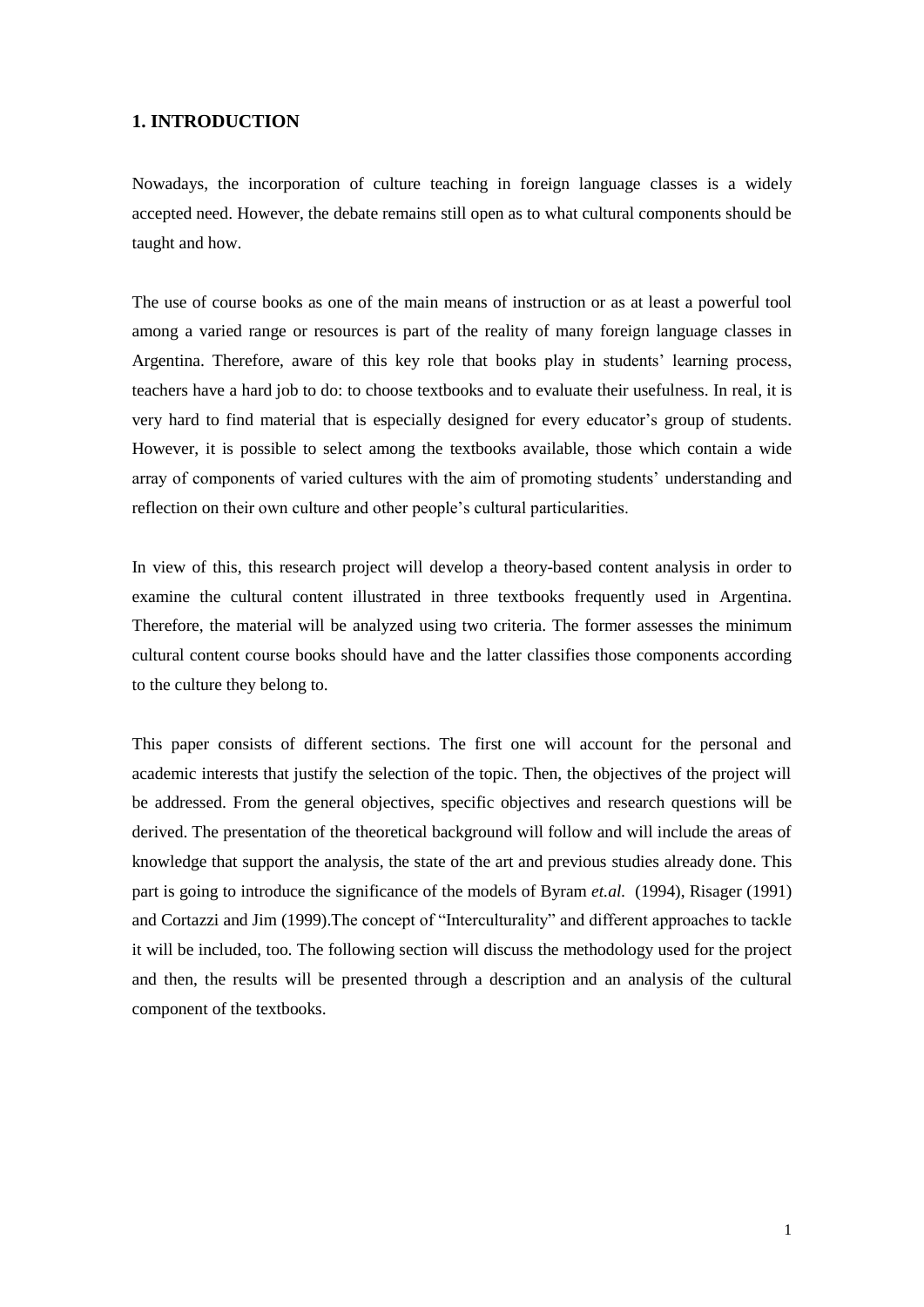## **2. JUSTIFYING ACADEMIC AND PERSONAL INTEREST OF THE TOPIC**

Course designs should promote effective communication not only through communicative competence but also through intercultural competence, which can overcome cross-cultural miscommunication.

Thus, exploring and analyzing the way culture is depicted in material especially designed for EFL education is very appealing since language and culture are key features in people's life.

It is clear that teachers, students, teaching materials and textbooks are active culture bound subjects since they carry with them knowledge and cultural values which are activated and transformed in different ways in the class. Therefore, an analysis of the cultural elements course books contain will attempt to identify "implicit theoretical identities and pedagogical opinions on culture and language" (Varón Paez 2009: 97).

Uncovering the way culture is taught in certain textbooks will provide teachers with the necessary tools to evaluate and adapt the material they are already using or the one they will choose for future teaching practices.

## **3. OBJECTIVES**

## **3.1. Main objective**

The main objective of this project is analyze in depth the cultural content portrayed in three EFL textbooks for teenagers widely used in Buenos Aires high schools in order to determine whether these books foster the intercultural communicative competence.

## **3.2. Specific objectives**

The specific objectives are the following:

- To identify the categories of culture depicted in the textbooks as proposed by Cortazzi and Jim L: Source Culture, Target Culture and International Culture.
- To analyze the cultural elements found in relation to the principles developed by Lappalainen based on Byram's and Risager's categories of analysis.
- To present findings and draw conclusions.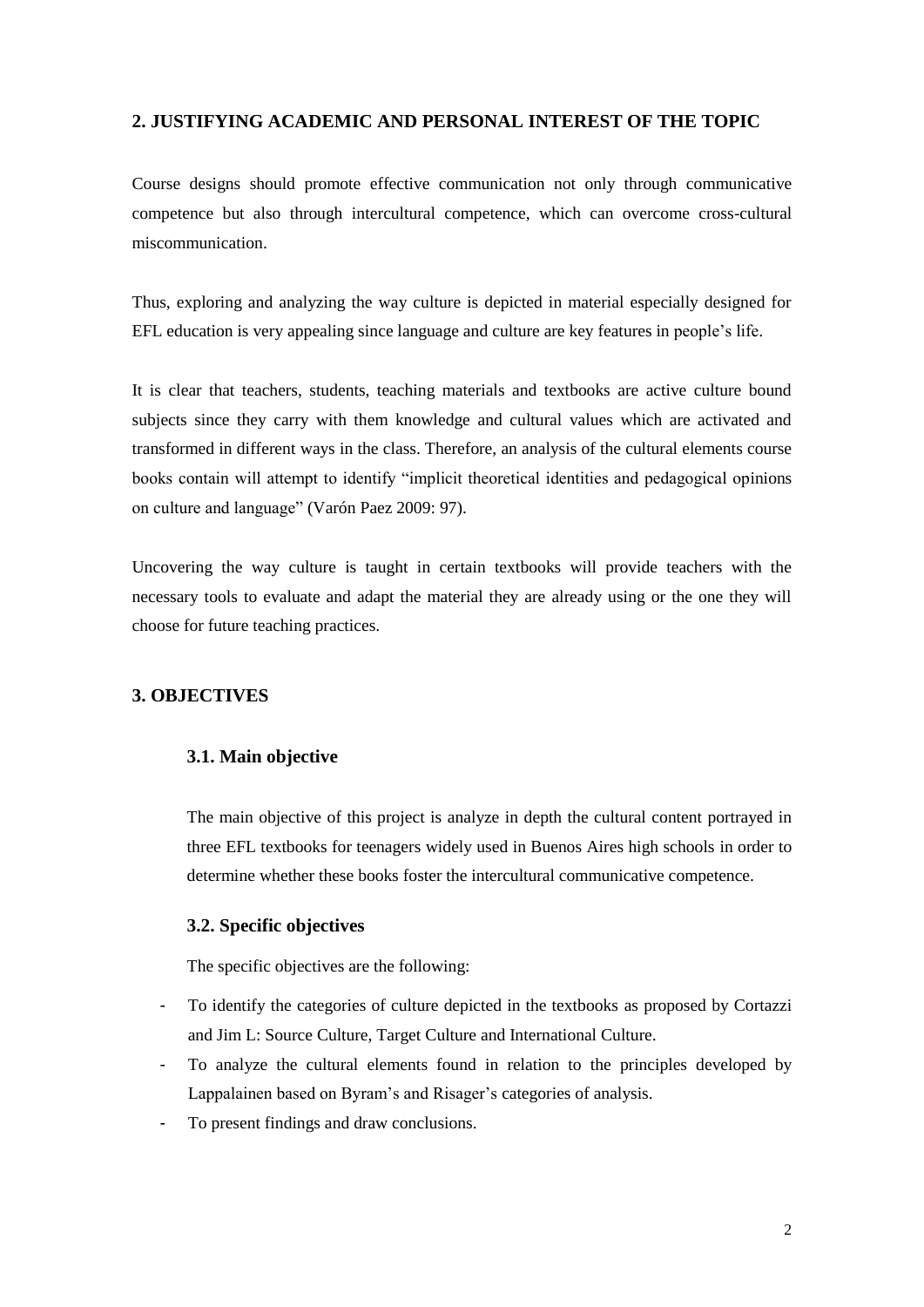## **3.3. Research questions**

The research questions are:

- 1) Do the textbooks focus on components of the Source Culture, Target Culture and /or International Culture as stated by Cortazzi and Jin L.?
- 2) What cultural components are emphasized when they are classified according to the principles developed by Lappalainen?
- 3) Up to what extent does the cultural content illustrated in the course books promote the intercultural communicative competence?

## **4. THEORETICAL BACKGROUND**

In this chapter the areas of knowledge that will sustain the study will be included. Then, the concepts will be defined and references to the state of the art in the subject will be done. Also, there will be comments on the contributions of other authors to the field.

## **4.1. Areas of knowledge that will sustain the project**

Language and Culture and Evaluation of Teaching Materials are the subjects of study that will frame this project. In the following paragraphs why these two disciplines are relevant to this thesis will be argued.

As for the connection between language and culture, Byram and Esarte-Sarries (2011:5) state that "language is the main medium for expressing other phenomena, including culture. It expresses the values, beliefs and meanings and it also refers to the objects of a given culture."

Byram (2001: 5-6) also sustains that if students do not learn language and culture together, they might believe that the target language is not different from their own language and thus, they can use it in the same way and in the same situations they would use their own language, and this is not always the case.

When it comes to the evaluation of teaching materials, Cunningsworth (2002) and Ellis (1985) suggest that *"*textbook evaluation helps teachers move beyond impressionist assessment and it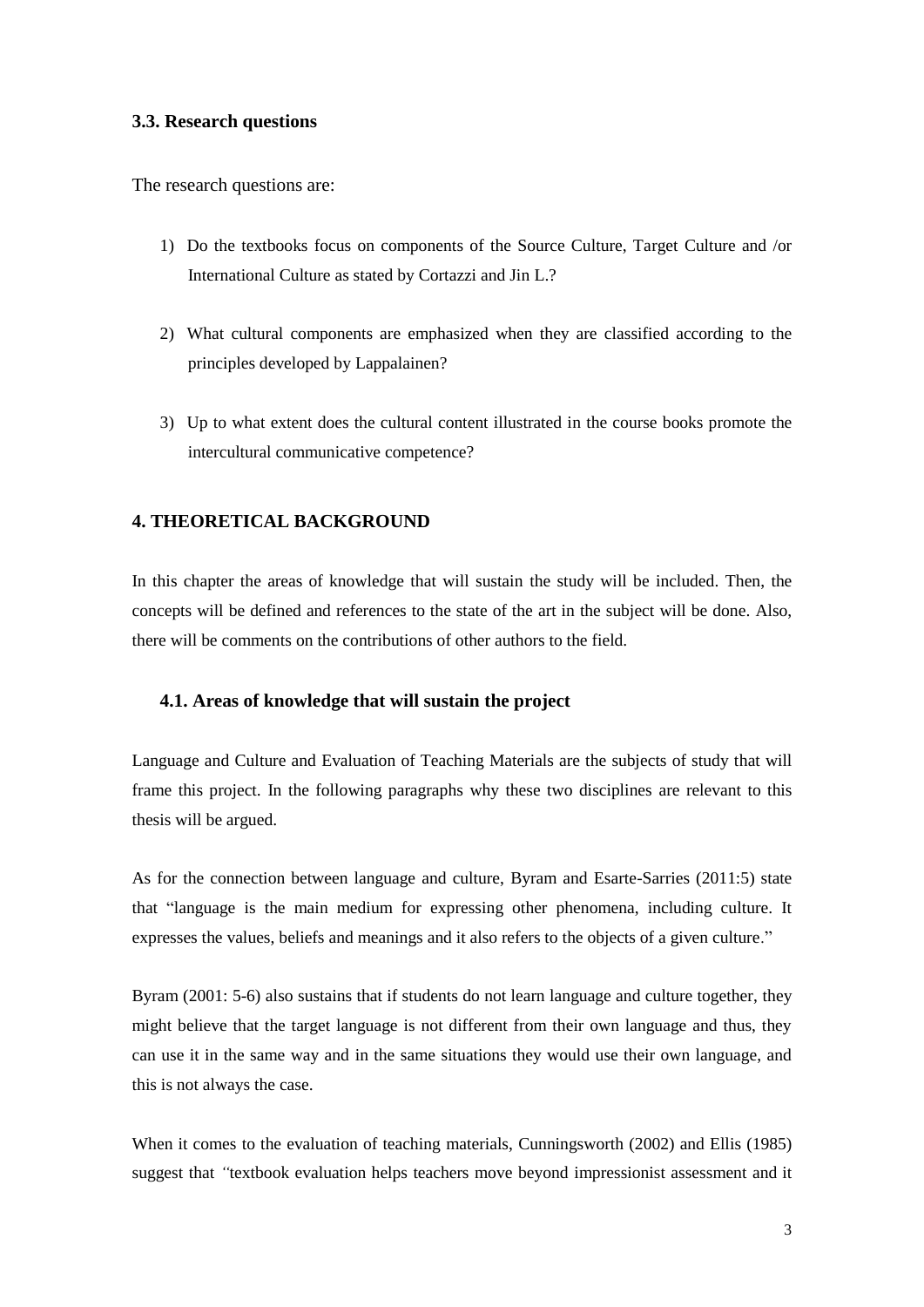helps acquire useful, accurate, systematic, and contextual insights into the overall nature of textbook material. Textbook evaluation can potentially be a particularly worthwhile way of professional improvement."

## **4.2. State of the art in the subject**

Now, the state of the art and the previous studies on the subject will be accounted.

Textbooks are considered an important tool for students and teachers in language classes. They serve as facilitators of language teaching and learning. They are an effective instrument for the educational practice and can reflect values and senses for individuals and nations (Eli Hinker 2005:135). In his book *Choosing Your Coursebook* , Cunningsworth (2002:7) affirms that teaching materials can have a considerable influence on what educators teach and how they do it. In view of this and bearing in mind that textbooks are often taken as an objective reference and that students tend to consider them "scientific", it is meaningful to evaluate the cultural content that EFL course books cover.

## *4.2.1. Criteria for evaluating cultural content in textbooks*

#### *4.2.1.1 Byram and colleagues' model*

Byram, Morgan and colleagues (1994: 51-52) are important linguists who have worked on the evaluation of cultural content in textbooks. They propose criteria with nine categories to evaluate the minimum cultural content a secondary school textbook should have.

- 1) *Social identity and social group*: social class, regional identity, ethnic minorities.
- 2) *National History:* historical and contemporary events as seen as markers of national identity.
- 3) *National Geography*: geographical factors seen as being significant by members.
- 4) *National Cultural heritage:* the cultural artefacts, which are known to the members of the nation.
- 5) *Belief and behavior*: moral, religious beliefs, daily routine.
- 6) *Socio-political institutions:* state institutions, health care, law and order, social security, local government.
- 7) *Socialization and the life cycle*: families, schools, employment, rites of passage.
- 8) *Stereotypes and national identity*: what is "typical" symbol of national stereotypes?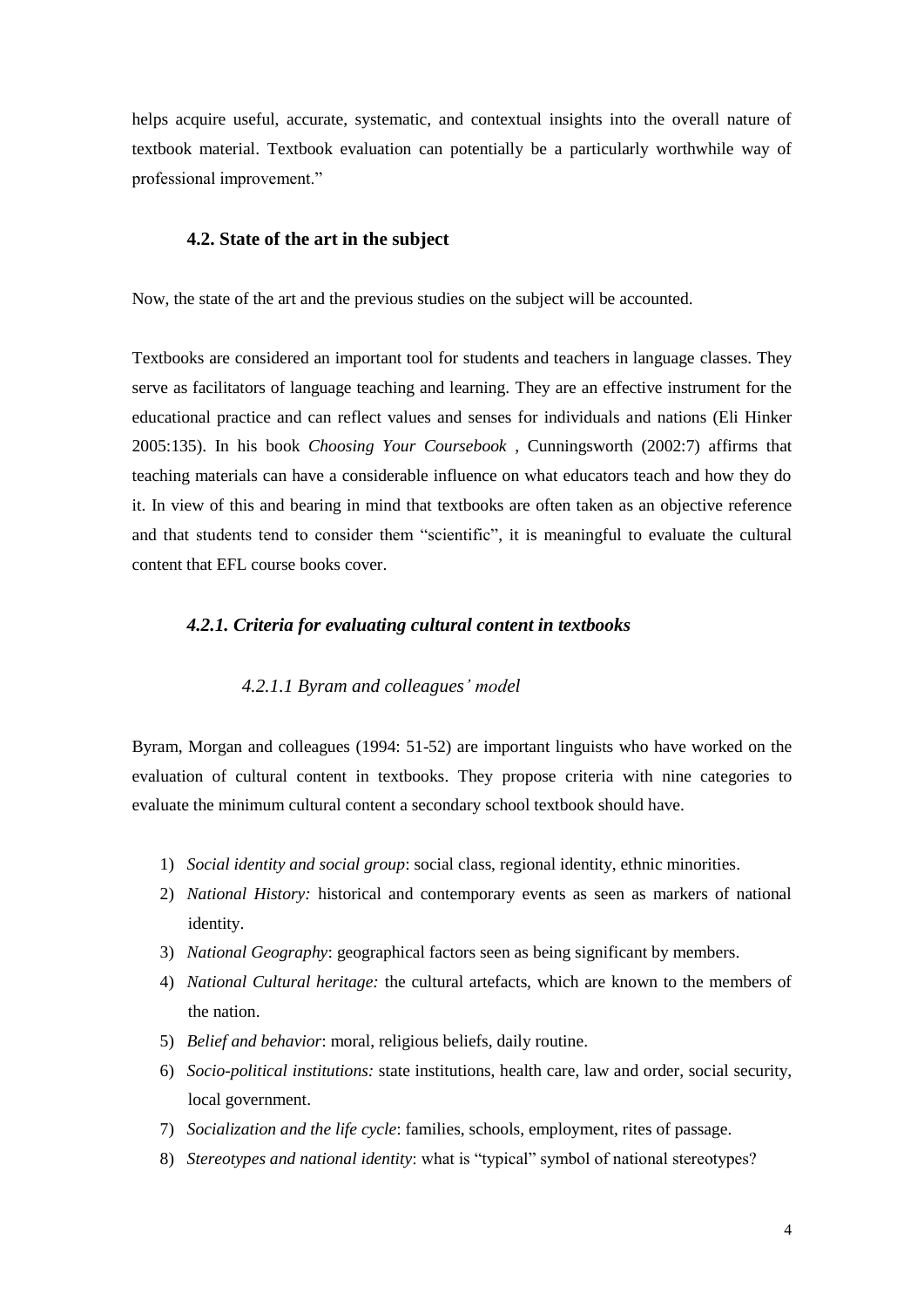9) *Social interaction*: differing levels of formality; as outsider and insider.

Byram (1994) provides specialists with the opportunity to reflect on how to select the sociocultural content when devising textbooks and how to evaluate the material once it is available in the market.

#### *4.2.1.2 Risagers' checklist*

Risager (1991) has also presented criteria for the evaluation of the cultural component in textbooks. She bases her list of analysis as follows:

- 1) *The micro level- phenomena of social and cultural anthropology*: the social and geographical characters, situations of interaction, interaction and the subjectivity of characters: feelings, attitudes, values and perceived problems.
- 2) *The macro level-social, political and historical matters:* broad social facts about contemporary society, sociopolitical problems, e.g. Unemployment and pollution.
- 3) *International and intercultural issues:* comparisons between the target culture and the students' own country, or other cultures: mutual representations, images, stereotypes, relations, cultural power and dominance, cooperation and conflict.
- 4) *Point of view and style of the textbook author(s):* expression of attitudes (positive, negative, critical) towards the country and the people.

Risager (1991) supports her categories on her previous experience with textbooks used mainly in Scandinavia*."* Even though her checklist is similar to Byram's (1994), she adds the categories of 'International and intercultural issues' and 'Point of view and Style of the textbook author', which seem very important for teachers and students so that they can also reflect on comparisons between different cultures and the 'implicit voice' portrayed on the textbook. According to Karvonen (1995: 19-22), "through the textbook, authors reach their own goals. But what are those goals?"

Byram et al. (1994) affirm that students should learn both taken-for granted and conscious knowledge of the target language. Therefore, the two previous criteria presented for evaluating the cultural component of textbooks foster critical thinking and the understanding of the importance of certain key factors when learning about cultures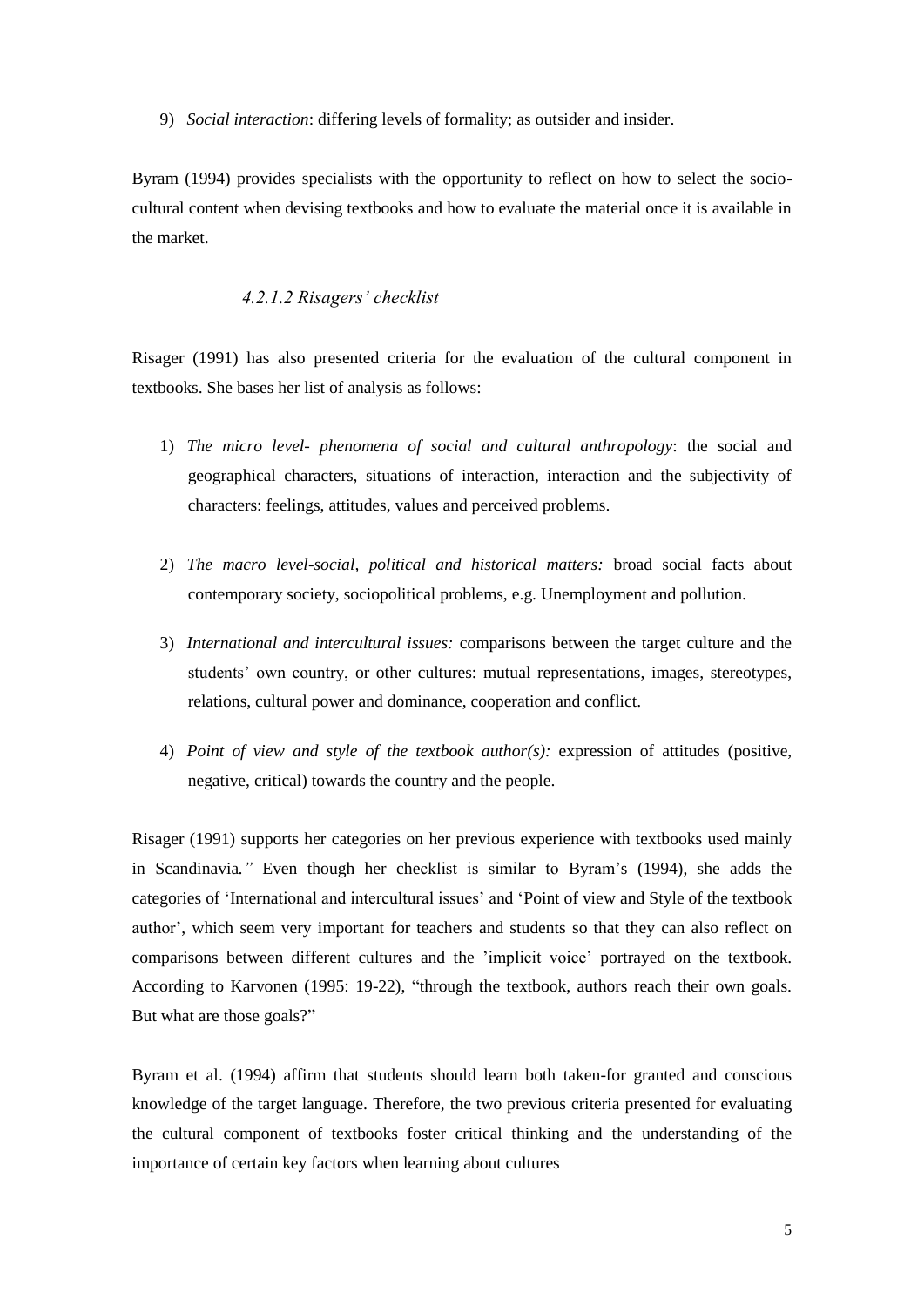#### *4.2.1.3. Cortazi, M and Jin, L.X 's framework*

Cortazzi, M and Jim, L. (1999) propose another framework to analyze the cultural elements in teaching and learning materials. This model classifies cultural components in three different types and seeks to raise intercultural awareness among students.

**Source culture Materials:** They are materials which present language learners own culture. **Target culture materials:** They make reference to the culture where the target language is used as the first language.

**International culture materials**: they involve a variety of culture in English or non-Englishspeaking countries around the world, which use English as an international language.

## *4.2.2 Intercultural dimension in EFL textbooks*

It is world-wide known that teaching English as a foreign, second and international language plays an important role in today's society. However, this reality represents a concern about its implications in the processes learning and teaching: what cultural content and which country's or countries' culture should students learn?

Smith (1976) considers that an "international language" implies that people who use it are part of different nations and do not share the same mother tongue to interact. Actually, Brutt-Griffer (2002) identifies some distinctive characteristics of an international language. One feature is that the existing global integration in science, economics, culture and intellectual life has increased the need to learn this language for communication. This also places itself alongside other languages in multilingual contexts and is learned by people independently from their social level. Finally, migration is not the reason for this language's spread. In fact, many people acquiring the language make its demand step up. Thus, English as an international language should allow speakers to share their ideas and culture with people from different linguistic and cultural backgrounds. Learners' ability to understand their own and others' culture will help them communicate with people from all over the world successfully, namely Intercultural Communicative Competence. (Savignon, 1997)"Learning different cultures gives people the opportunity to adopt a more open-minded approach towards international understanding, better communication with people from different cultures and understanding one's culture by comparing it with other cultures*.*" (Jing Xiao, 2010).

As it can be appreciated in his work, Byram *et al* (1994) truly believes that the content in textbooks should meet the main objective of *intercultural learning* which consists of providing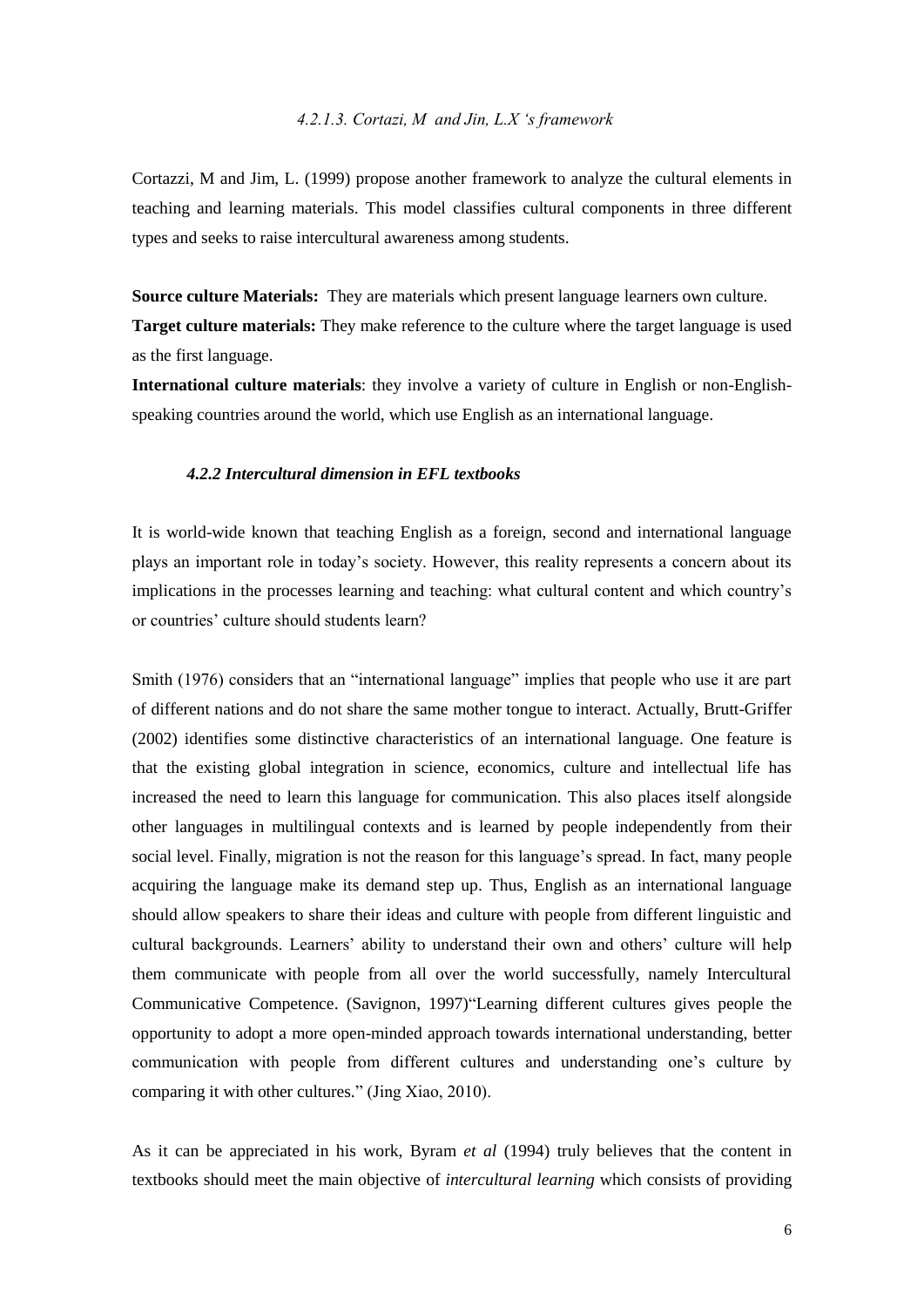students with different interpretations of the world so that learners can compare their own culture with the foreign culture.

"English has long since ceased to be owned by anyone and it is now open to the influence of all who choose it" (Crystal D. 1997). This inevitably requires teaching materials with a multicultural view that considers English as an International Language in a plural, complex and changing reality.

It is the intercultural dimension in language teaching the one that aims to develop learners as intercultural mediators who are able to engage on equal terms with complexity and multiple identities and to avoid perceiving someone through a single identity.

According to both Kramsch (1993:177) and Byram *et al.* (2001) a "formative approach" helps students to acquire an intercultural communicative competence in order to overcome cultural particularity. In this way, learners are able to build common meaning with other individuals who belong to different social identities when they all engage into interactions. In this intercultural encounter, students make use of a plural, heterogeneous and complex competence, by which they can create a "third culture" in its own right (Kramsh 1993: 9).

Byram, Gribkova and Starkey (2008: 23), think that "textbooks can be written in an intercultural and critical perspective or in a way that suggests that the materials are authoritative.*"* If there is a choice of a textbook, teachers should avoid those that offer a single perspective. The ones that promote intercultural competence and a critical perspective taking into account different origins with diverse viewpoints are preferred.

This intercultural dimension that Bryam *et.al* (2008) propose aims to develop linguistic and intercultural competence. It works as a semi-neutral space where the social, cultural and linguistic interchanges are possible. It entails multiple skills, such as:

- 1) *knowledge:* of social groups and their products and practices in one´s own and in one's interlocutor's country and of the general processes of societal and individual interaction.
- 2) *attitudes*: curiosity and openness, readiness to suspend disbelief about other cultures and belief about one´s own.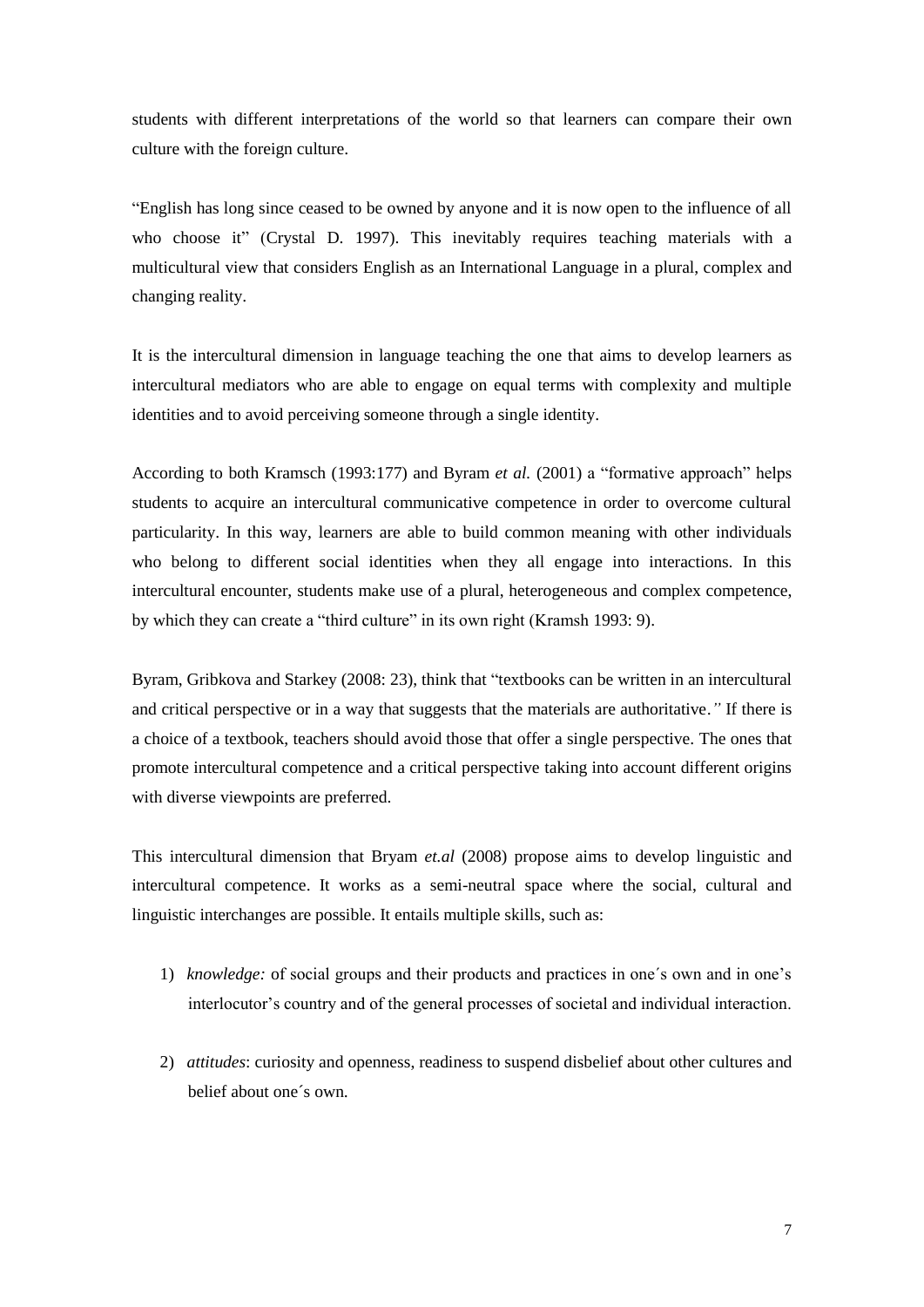- 3) *Skills of interpreting and relating:* ability to interpret a document or event from another culture, to explain it and relate it to documents or events from one´s own.
- 4) *Skills of discovery and interaction:* ability to acquire new knowledge of a culture and cultural practices and ability to operate knowledge, attitudes and skills under the constraints of real-time communication and interaction.
- 5) *Critical cultural awareness:* ability to evaluate, critically and on the basis of explicit criteria, perspectives, practices and products in one´s own and other cultures and countries.

## *4.2.2.1 Two models of interculturality*

In her article: Enseñanza de las Lenguas e Interculturalidad: ¿estamos hablando todos de lo mismo?" (Language Teaching and Interculturality: are we all talking about the same thing?), Elizabeth Areizaga (2002), describes two different models of interculturality: the *informative* and the *formative* one. In order to understand how these two approaches have emerged, she also gives a complete recount on how the cultural component has evolved in language teaching till the development of the term: "interculturality."

Arezizaga (2002: 6) states that within the intercultural dimension, there are two tendencies which have a clear reflection in teaching and learning languages:

- *1) A behaviorist, factual and informative approach:* This perspective is supported by Holliday, Hyde and Kullman (2004).
- It holds an essentialist viewpoint on cultures and presents cultures as objective realities in absolute terms through information, with the risk of falling into ethnocentrism.
- It promotes the development of behavioral abilities to avoid misunderstandings and culture shock.
- Tolerance is the expected result of comparing and contrasting. Stereotypes are reinforced and the scheme of "we" and "they" remains.

2). *A constructivist, formative approach for the development of a "third culture":* this is the one sustained by Kramsch (1993), Byram *et al.,* (1994) and Risager (199).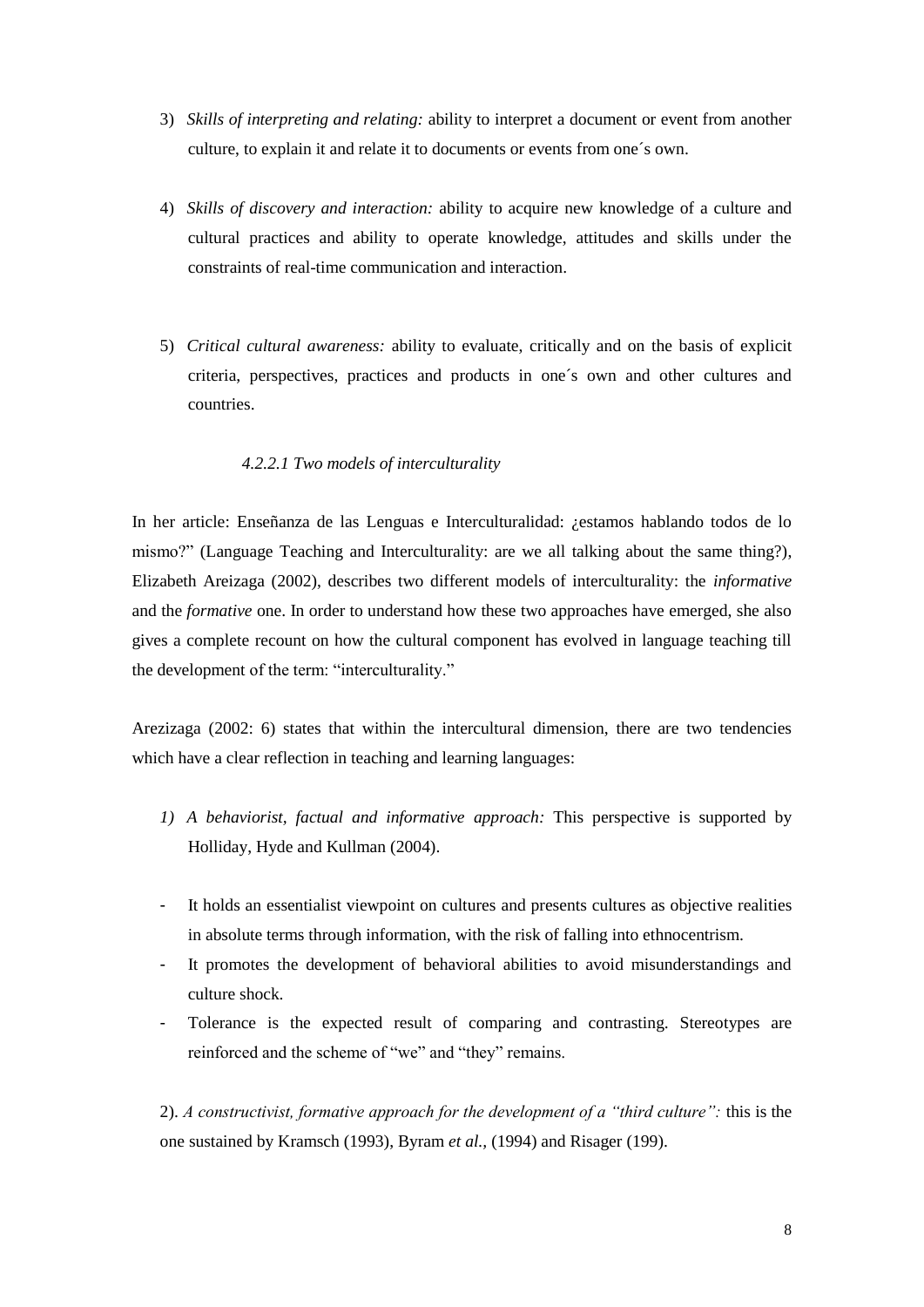- It does not present an essentialist perspective on cultures. Cultures are read. Then we should learn to look at them and ours from the inside and outside in order to develop cultural sensitivity.

- Information neither changes out perception of others nor develops abilities. Experience and cognitive conflict with previous knowledge transform us.

- It challenges stereotypes and prejudice.

- The scheme of "we" and "they" is not valid since societies are immersed in plural, diverse and changing communities.

## *4.2.3 Previous studies*

Previous studies on the cultural component in EFL textbooks will also give me meaningful insights into the subject and will serve as a guide in the conduction of my research.

In her Master's Thesis *Presentation of the American Culture in EFL Textbooks: An analysis of the cultural component of Finnish EFL textbooks for secondary and upper secondary education*" (2011), Tiina Lappalainen studied the presentation of the American Culture in EFL textbooks. Her study concentrated on analyzing four secondary and upper secondary education Finnish EFL textbooks series: altogether twenty two books. She wanted to find out how the cultural themes in those books supported the principles of intercultural learning and teaching. The method used was a theory-based content analysis.

Lappalainen based the evaluation of the material on the principles of culture learning and teaching developed by Byram *et al.* (1994) and Risager (1991. as cited in Lappalainen, 2011). They are the following:

- 1) *Social identity and social group*: social class, regional identity, ethnic minorities.
- 2) *National History:* historical and contemporary events as seen as markers of national identity.
- 3) *National Geography*: geographical factors seen as being significant by members.
- 4) *National Cultural heritage:* the cultural artefacts, which are known to the members of the nation.
- 5) *Belief and behavior*: moral, religious beliefs, daily routine.
- 6) *Socio-political institutions:* state institutions, health care, law and order, social security, local government.
- 7) *Socialization and the life cycle*: families, schools, employment, rites of passage.
- 8) *Stereotypes and national identity*: what is "typical" symbol of national stereotypes?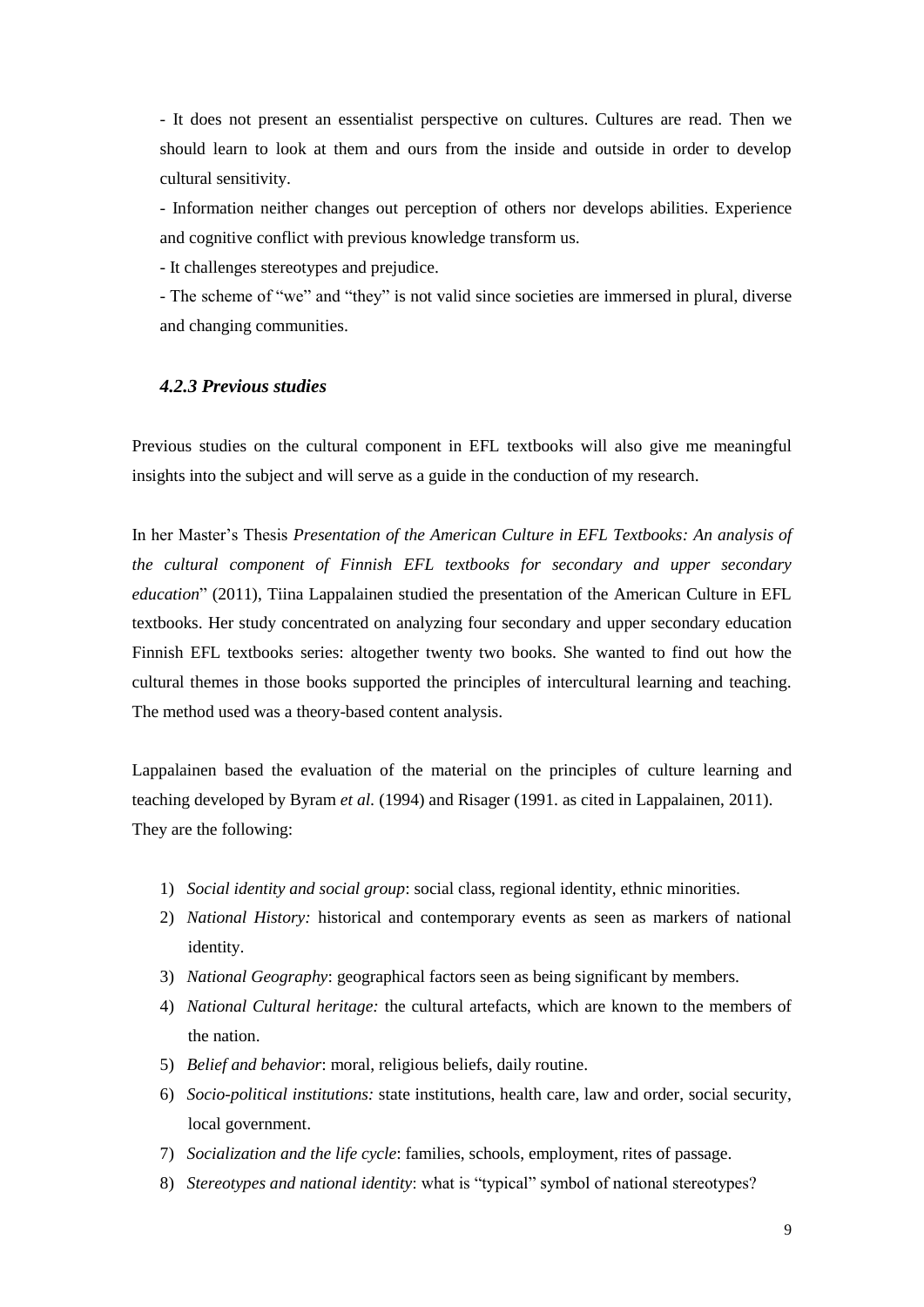- 9) *Social interaction*: differing levels of formality; as outsider and insider.
- 10) *International and intercultural issues:* comparisons between the target culture and the students' own country and other countries' culture: mutual representations, images, stereotypes, relations, cultural power and dominance, cooperation and conflict.
- 11) *Point of view and style of the textbook author (s):* expression of attitudes (positive, negative, critical) towards countries and the people.

Then she compared the newer and older textbooks to each other to find out if there were differences in the cultural component among the secondary and upper secondary education textbooks.

To Lappalainen´s surprise, her study revealed that older books included more American- related cultural content than the newer ones. She was glad to see that even though famous monuments and people were significantly highlighted in the newer course books, they included less American-related stereotypes than older ones.

She also discovered that secondary education textbooks followed Byram *et al*. and Risager's criteria and that those contents promoted intercultural competence. Lappalainen affirmed that those results seemed controversial since the Finnish National Curriculum considered intercultural learning to be more important in upper secondary education than in secondary education.

Another important research to be taken into account is the pilot study carried out in her PhD´s Thesis *Cultural Component, Textbooks and Teaching of English as a Foreign Language* that Martha Elizabeth Varón Páez wrote in 2009. In her paper, she explored, contrasted and analyzed concepts and theories about culture that have practical implications in textbooks for teaching EFL.

The corpus she selected corresponded to five course books used in Colombia by foreign publishers between 1997 and 2005 to teach EFL in primary and secondary school levels. She presented different dichotomies related to culture and briefly intends to analyze the material in relation to them:

*Culture with "C" vs. Culture with "c"*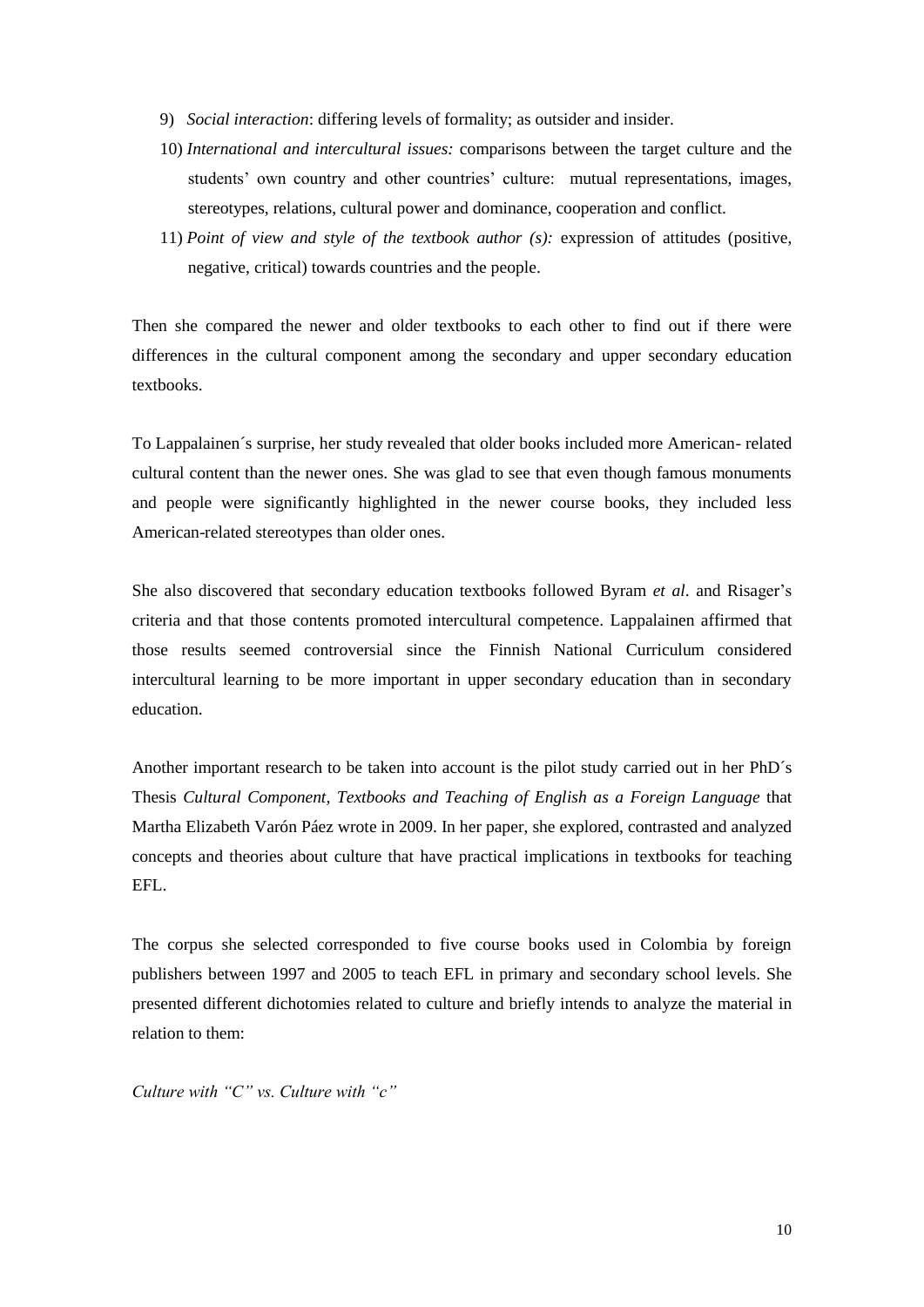**Culture with "C"** refers to what is visible in a society: cultural institutions; religious, economic, educational, governmental, legal and political systems; architecture; opera; dance; theater; literature; typical food; heroes; popular; culture, etc. (Pusch & La Brack 2003).

According to Kramsch (2012: 65), this type of culture is "synonym with a general knowledge of literature and the arts acquired at school has been instrumental in building nation-state. Because the notions of 'good' and 'proper' way of life dye with moral value, language learners who have grown with other values find it very often difficult to understand foreign languages on their own terms."

**Culture with "c"** entitles what is hidden and is subjective: people´s behavior; verbal and nonverbal language; symbols; cultural meanings of time and place, life and death; cultural meanings of universal mysteries, myths and legends.

Tomalin and Stempleski (1993) affirm that generally textbooks have promoted the transmission of culture with "C" while the portrayal of culture with "c" has been introduced as anecdotic and peripheral information.

#### *Monoculture Awareness vs. Intercultural Awareness*

Cultural awareness includes the predominance of information about English speaking countries in textbooks, whereas intercultural awareness widens the spectrum and provides insights into the culture of other countries.

#### *Closed Texts vs. Open Texts.*

Luke (1989) believes that the cultural contents of textbooks can be analyzed under two categories: closed or open books.

**Closed books**: They show cultural groups without problems, confirming or reinforcing learners´ viewpoints and beliefs.

**Open books:** They open the door to varied interpretations. The student is considered a cultural active subject who reacts to the content.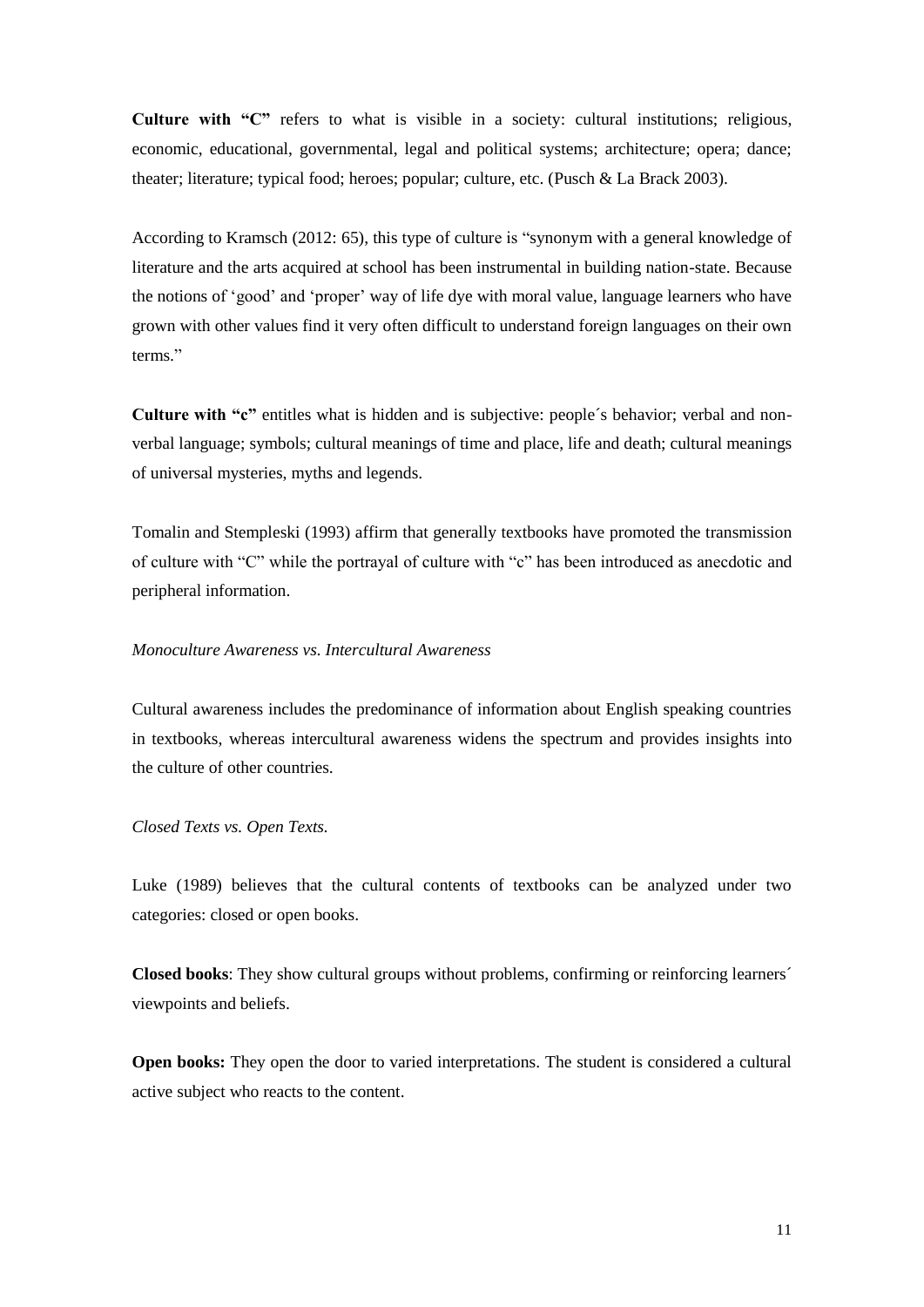Varón Paez described the different categories in an interesting way and she also explained the way those three different dichotomies were reflected in the books she analyzed. Her study is clear and it promotes critical thinking.

Soraya Rajabi and Saeedd Ketabi (2012) also contributed to the evaluation of culture in EFL textbooks. Their article titled "Aspects of Cultural Elements in Prominent English Textbooks for EFL Setting" aimed to examine the cultural elements in four EFL textbooks used in Iran in order to depict the cultural contexts and determine which of the following four dimensions was portrayed more prominently: the aesthetic, sociological, semantic or the pragmatic. They analyzed language discourse and expressed in numbers the frequency of occurrence of each of those dimensions. Then, the findings were presented in tables and discussed and justified qualitatively.

These two researchers discovered that "teaching English is becoming much more localized, integrating flavors with those of the target language. The use of the local characters, places and issues as content for textbooks is subtly interspersed with the cultural contexts of the Englishspeaking countries. The adoption of English as a second language means to a certain point the acceptance of Western culture and values." (Rajabi & Ketabi: 2012: 711)

Another enriching study to comment on is the paper: "A Content Analysis of the Cultural Content in the EFL Textbooks" written by Wu Juan (2010). In his research, he analyzed the cultural component of a textbook following the criteria elaborated by Byram *et al* (1994). He based his analysis on a qualitative and quantitative methodology. He examined the kind of content shown, the features of that cultural content and from that information, he pondered the advantages and disadvantages of that cultural content.

He analyzed the preface of the book, the written texts and footnotes, pre-reading activities and exercises. The results pointed out that the cultural content presented in the textbook had not been carefully designed and organized. He concluded that the reading passages covered cultural background implicitly, whereas cultural details were found explicitly in the pre-reading activities, footnotes and exercises. He suggested that there should be more input about the culture of other speaking communities He also expressed that the book should include opportunities for students to compare and contrast cultures. (Wu Juan 2010)

Maria Silvina Paricio Tato (2005) also explored the evaluation of cultural content in textbooks. In her article: *La dimensión Cultural en los libros de texto de lenguas extranjeras: pautas para su análisis,* (*The Cultural Dimension in FL Textbooks: guidelines for their analysis*) Paricio did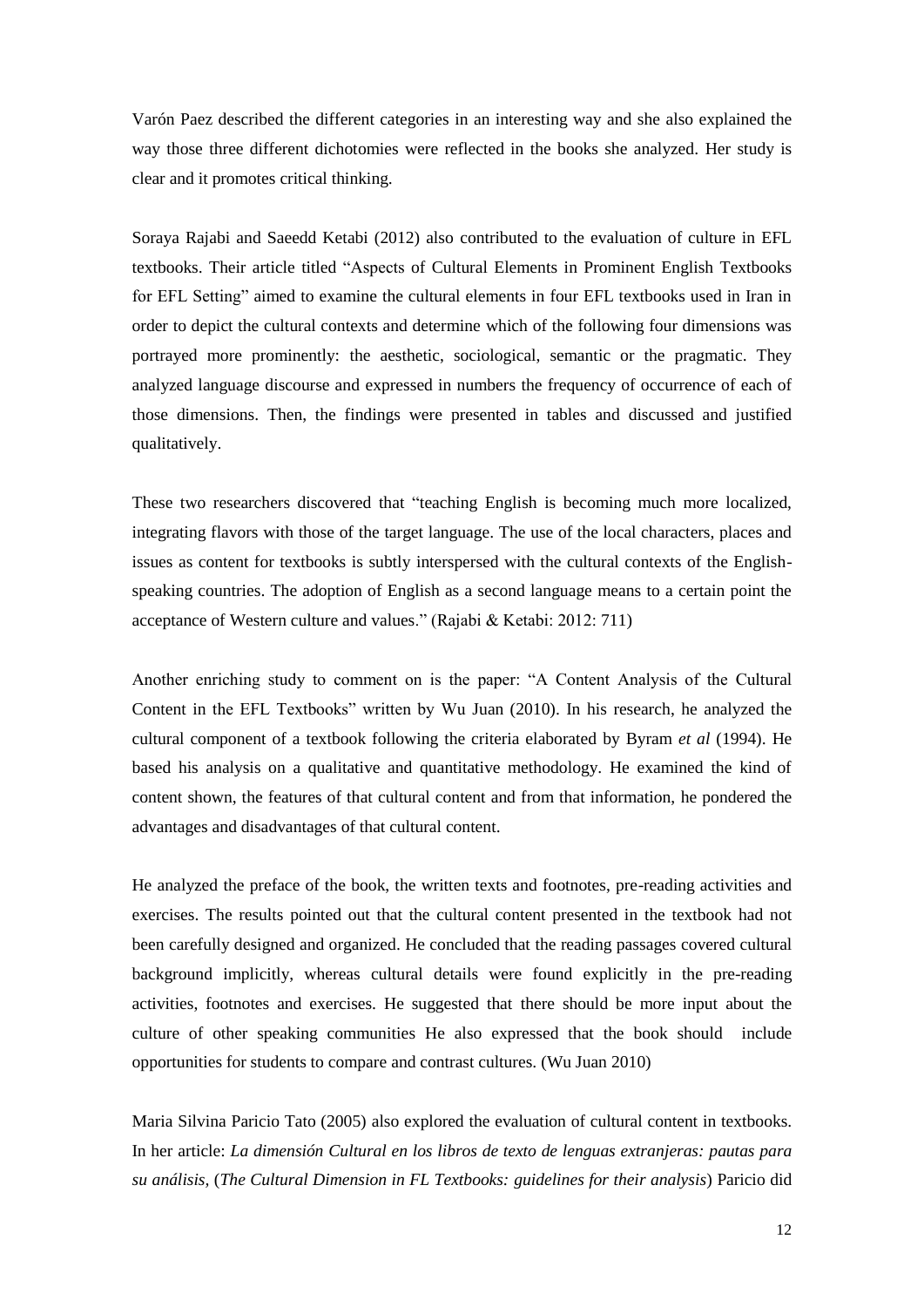not analyze textbooks, but she described the literature about the study of cultural content in teaching materials. As part of her study, she proposed her teaching trainees a series of questions to analyze textbooks critically from an intercultural view.

Furthermore, Jing Xiao (2010) showed interesting insights into the analysis of the cultural component in teaching materials. In her Master of Arts Thesis *Cultural Contents of an in-use EFL Textbook and English Major Students' Attitudes and Perceptions towards Culture Leaning at Jiangxi University of Science and Technology, China,* Xiao worked with a listening practice book for college students and after analyzing it in detail, she determined the types (Big "C" or Small "c") and categories of culture (Source, Target or International) illustrated in the material. She also interviewed ninety six second-year-college students in order to find out their perceptions and expectations towards the cultural content present in their in-use textbook. She also wanted to learn about students' attitudes towards cultural learning and their abilities on cultural implementation. Xiao observed that there is a strong preference for target culture contents, especially from the United Kingdom and the United States. She also learned that the textbook focused on the big "C" culture, with close attention to literature and arts, economy, politics and history. Students also showed preference for the presence of the target culture in their textbooks but also expected to find more source culture in them. They seemed aware of the importance of culture and culture learning and pointed out that their culture learning was hindered because teachers did not present their lessons in an appealing way and the textbooks they used lacked cultural content or when present, they were not about current events.

Finally, Antonio R. Roldan and colleagues (2015) also based their research project on the analysis of cultural content in textbooks. In the article named *Analysis of the present of cultural elements in English textbook for primary and secondary schools*, they present a brief summary of the work. They studied four English course books used in fifth year in primary and other four textbooks widely used in second year in high school. The researchers analyzed the origin of the culture portrayed in the material: Target, International and Source culture. They elaborated tables to organize the cultural elements and compare their appearance in the books belonging to the two different school levels.

Among some of their main conclusions, they claimed that textbooks included more examples of characters, people, places, stereotypes and products that represent the target culture rather than the students' own culture.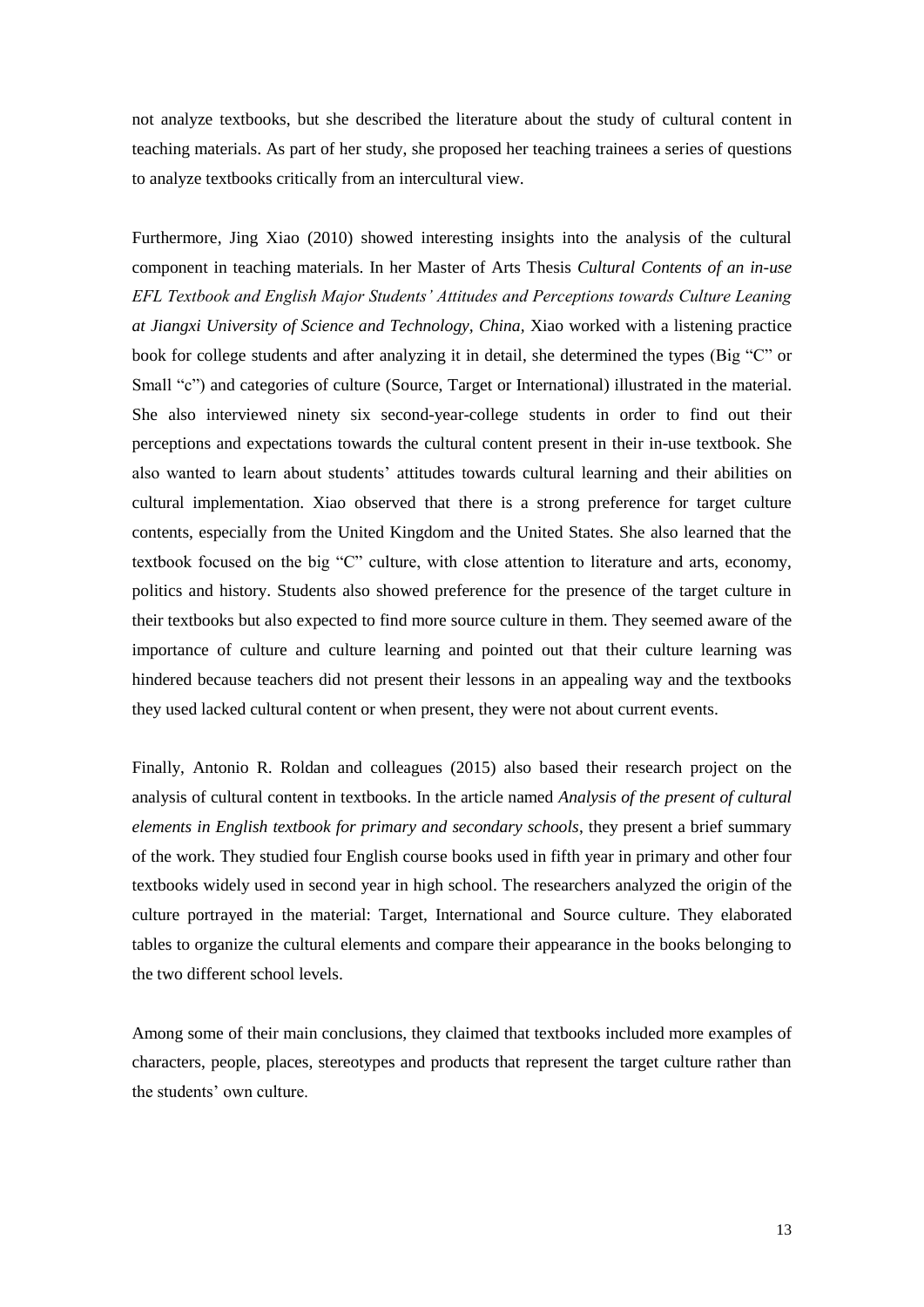All things considered, in this chapter the areas of knowledge that frame the project were presented. The role of textbooks in culture teaching and the need to evaluate them were introduced. Furthermore, the intercultural teaching was addressed and explained as well as the criteria for evaluating cultural content in textbooks was discussed. Finally, previous research studies on the cultural dimension in textbooks were mentioned and their contributions were highlighted. In the next section, the focus will be on the research design of the present study.

## **5. METHODOLOGY**

In this chapter, firstly, I will describe the corpus for analysis and I will present a justification for its selection. Secondly, I will account for the approach and methodology adopted and I will introduce the criteria to analyze the material. Finally, I will discuss about the instruments of analysis.

## **5.1 Material selected**

For the present work three books used in secondary schools will be studied. These textbooks were selected because they are relatively new books in the market and have had considerable acceptance by teachers and students. The three books correspond to three different publishers. Two of them were entirely written by English authors with the exception of one whose texts have been adapted by an Argentinean specialist in material design.

*Challenges 1* Student's book (Harris and Mower, 2006) is the first of a widely-used series of EFL textbook published by Pearson Longman. This series has five levels in total (starter, 1, 2, 3 and 4) and each of them is composed by a student's book, a workbook, class CDs and a teacher's book. This course is said to use cross-cultural topics to bring the real world into the classroom, making it relevant for your students and encouraging them to think about the world around them<sup>"</sup>

It is necessary to acknowledge that Pearson has recently launched the *New Challenges* series which has incorporated new material to work with. The new textbooks are similar to the old Challenges but it includes such a Student's e-text, a CD ROM with resources for teachers, activities to use in interactive whiteboards and projectors and tests.

This research paper will analyze *Challenges 1 student's book* instead of *New Challenges 1 student's course book* since it is still used and preferred by many educators. This material has been written by Michael Harris and David Mower, two British authors who have also worked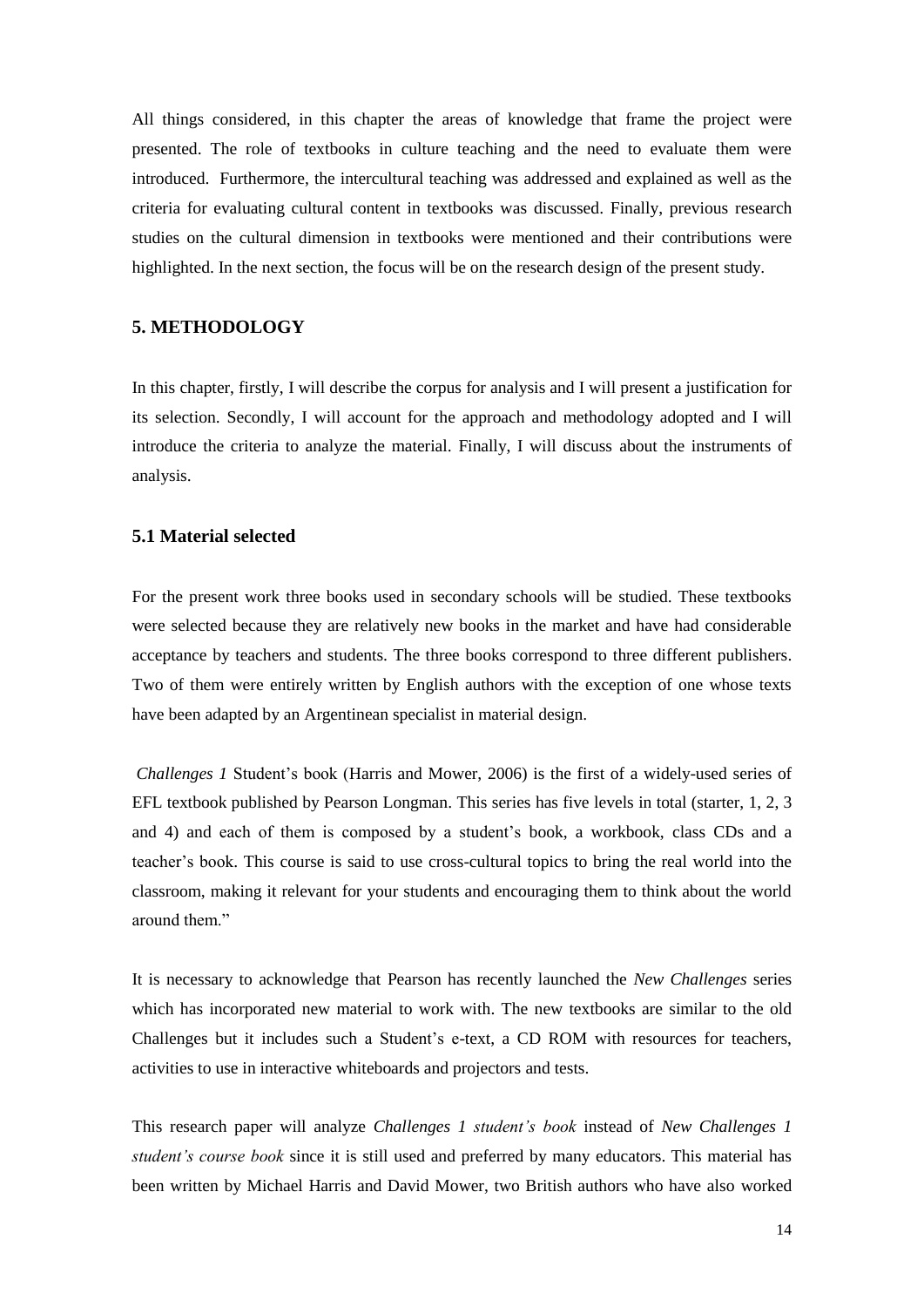together on other famous series for adolescents such as *Opportunities, New Opportunities and World Club.* 

*Challenges 1* which has an elementary level, can work fine with first-year high school teens who attend state schools that stick to the officially assigned schedule: three hours of English per week. It has five units and each one has a theme around. I found the text very interesting for my analysis for it contains topics and pictures appealing to preadolescents. Each unit ends with a special section called "Cross Cultural Corner."

The second book selected is *Access III Student´s book*. This pre-intermediate textbook was written by the British authors Virginia Evans and Jenny Dooley and published by Express Publishing in 2008. Access is a series for teens that contains four levels (1, 2, 3 and 4) and each encompasses a student's book, a grammar book, a workbook, a teacher's book, class CD's, student's CD's, IWS software and a teacher's resource pack.

This kind of textbook can work with junior high school students and suits bilingual high schools best considering the length of its units and the amount of time needed to work with the material. This book contains ten long but complete units. Each of them is subdivided into five sections. It seems an attractive book and as in *Challenges I,* it has a special section in each unit devoted to culture.

The third book for the analysis is *Insights I Student's book.* It was published in 2009 by Macmillan and written by the British author Catherine McBeth; the texts were adapted by the Argentinean consultant Alejandra Ottolina. It is the first of a series of six- level textbooks which include a student's course book, a workbook, class audio, a teacher's book and online extra practice.

*Insights I* can be used by first-year high school students whose institution's curriculum includes many periods per week devoted to English. Otherwise, if implemented in schools with a limited amount of English instruction, its content can be divided and used in two academic years. The course book contains eighteen units, each of them with appealing topics and a section devoted to culture, too.

The three student's books described above will be analyzed one at the time. The findings and discussions of each will focus mainly on reading passages, pictures and some activities of the three books. The material will be classified into three different types of culture (Target,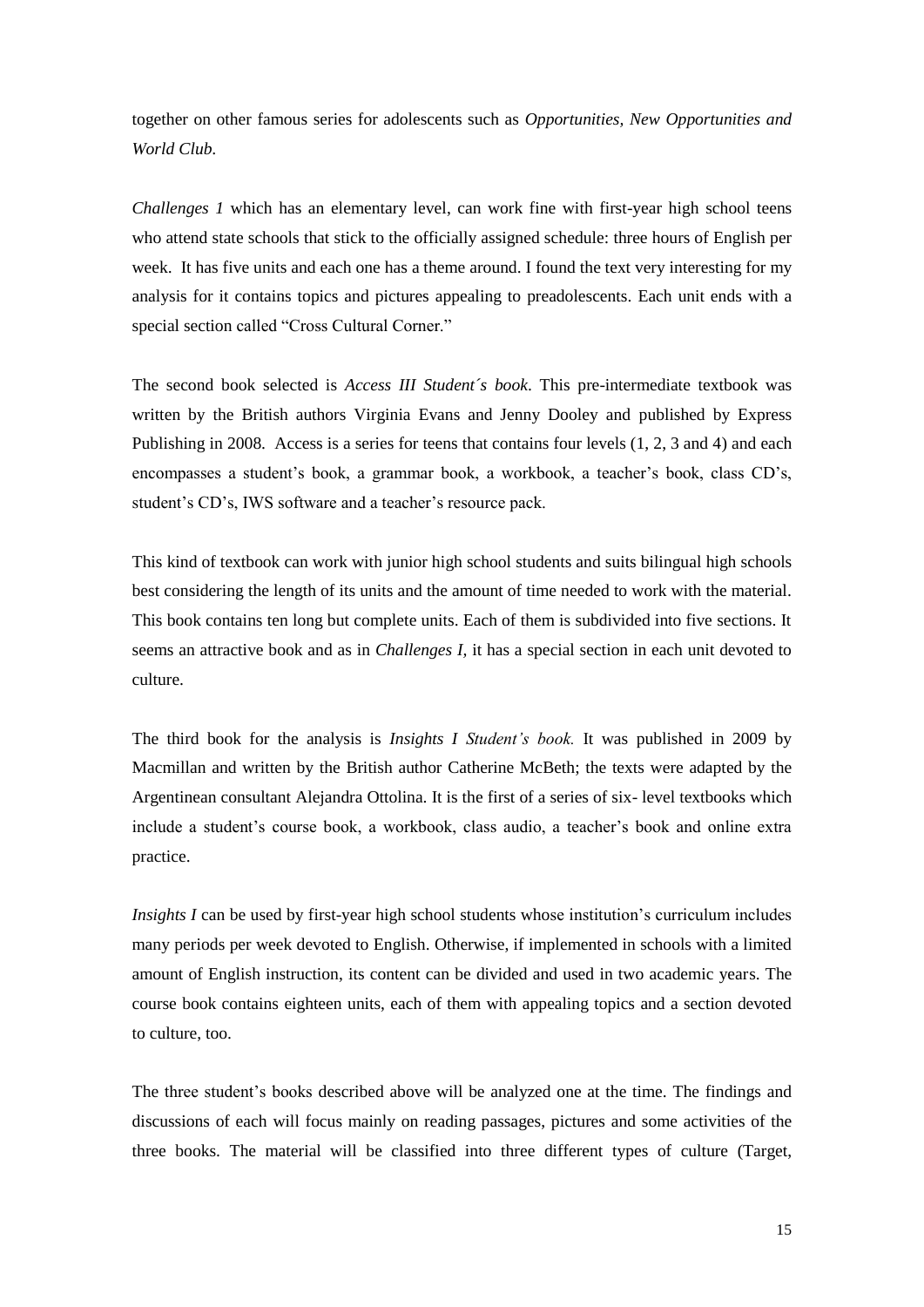International and Source culture materials) and also analyzed in the light of the categories developed by Lappalainen.

## **5.2 Approach and instrument**

The present study is qualitative in nature and the method employed is a theory-based content analysis which adopts an analytical and heuristic approach.

Tuomi and Sarajärvi (2009) assert that "content analysis research is one of the basic methods for qualitative research, and with the help of it, it is possible to execute different kinds of studies." According to them, in theory-based content analysis, a theoretical framework is the starting point of analysis. The corpus is selected and then put into categories according to the theoretical background chosen. Then, the material is narrowed only to those contents that will be useful for the criteria chosen and it is included in the analysis.

In this content analysis research paper the material related to the cultural content in three student's books is described qualitatively and the result of this is a general and summarized presentation of the information obtained and discussed.

Moreover, considering the two possible ways of carrying out the study of the field in second language learning at a conceptual level: "synthetic" or "analytical" proposed by Seliger and Shonamy (1989), this piece of work intends adopts an *analytical* approach since it "identifies small parts of the whole for careful and close study in order to fit those pieces into a s coherent picture of the whole at the larger stage" (Seliger and Shonamy, 1989).

The aim of this paper is also "heuristic" in view of the fact that data is collected in an attempt to include as much of the contextual information as possible. The data is then categorized and analyzed and written up descriptively and there is no hypothesis to be proven (Seliger and Shonamy, 1989).

## **5.4 Criteria**

The present research project intends to describe and examine the cultural content that is presented in three secondary school EFL textbooks used in the capital city of Argentina: Challenges I, Access III and New Insights I. The aim is to analyze the corpus taking into account the categories proposed by Cortazzi and Jim (1999) that classify the content according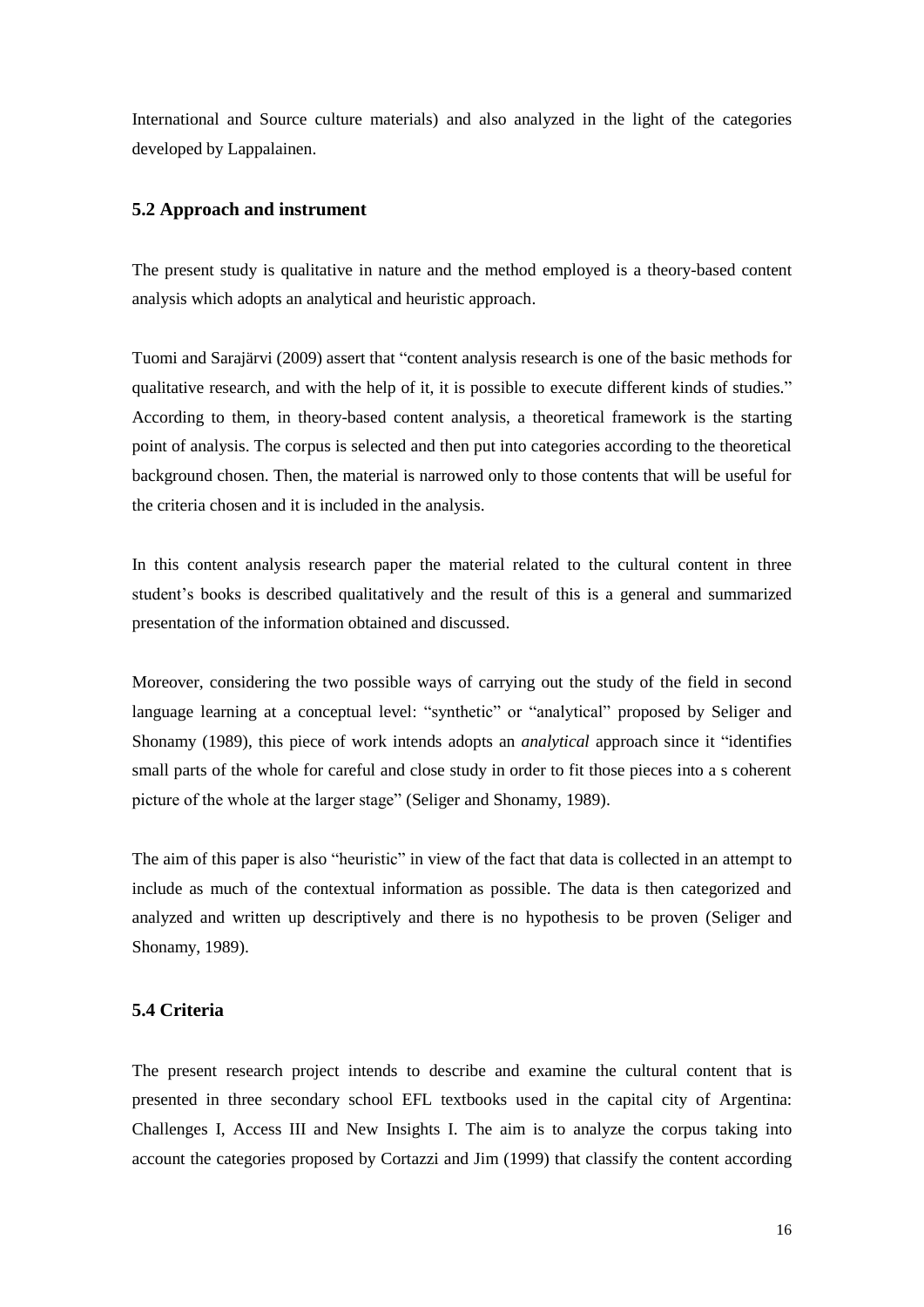to the culture they represent: Target or International Culture, and the criteria developed by Tina Lappalainen's (2011) in her research paper: "Presentation of American Culture in EFL Textbooks". She included the nine categories created by Byram *et al.* (1994) and added two from Risager´s model (1991): *International and Intercultural Issues* and *Point of view and style of the textbook author(s).*

In this research paper, a theory-based content analysis on the material will be carried out. The findings will be presented and discussed taking into account the criteria described above and finally, conclusions will be drawn in the light of the results presented.

#### **6. RESULTS**

In this chapter the findings of the study are introduced and discussed. The analysis of the categories presented by Tina Lappalainen will be divided into two parts. Each category will include an account of the material collected in each of the textbooks: first the textbook *Challenges I,* then *Access III,* and finally *Insights I.* At the same time, these findings will be classified taking into account the criteria proposed by Jing Xiao, which determines the type of culture the information refers to: Target, International or Source Culture. Then, the description of the data will be followed by a discussion that includes comments and perceptions on the cultural material contained in the course books.

## **6.1 Social identity and social group**

#### *6.1.1 Findings*

This section discusses how the social groups in the target, international and/or source culture (social class, subculture identities, way of living, professional identity, ethnic minority) are presented in the books.

When it comes to the depiction of the target culture, the course book *Challenges I* has four English speaking characters that accompany students in all the units covered. Through the pictures and the personal information contained in the dialogues, it can be observed that these four teenagers belong to a well-to-do family which can afford their children's education and recreation. These four teenagers go together to a youth club in London where they take sports lessons after school, such as horse riding and football. Some of them usually spend their summer holidays in a house they own near a lake. They often go to the cinema, go to parties and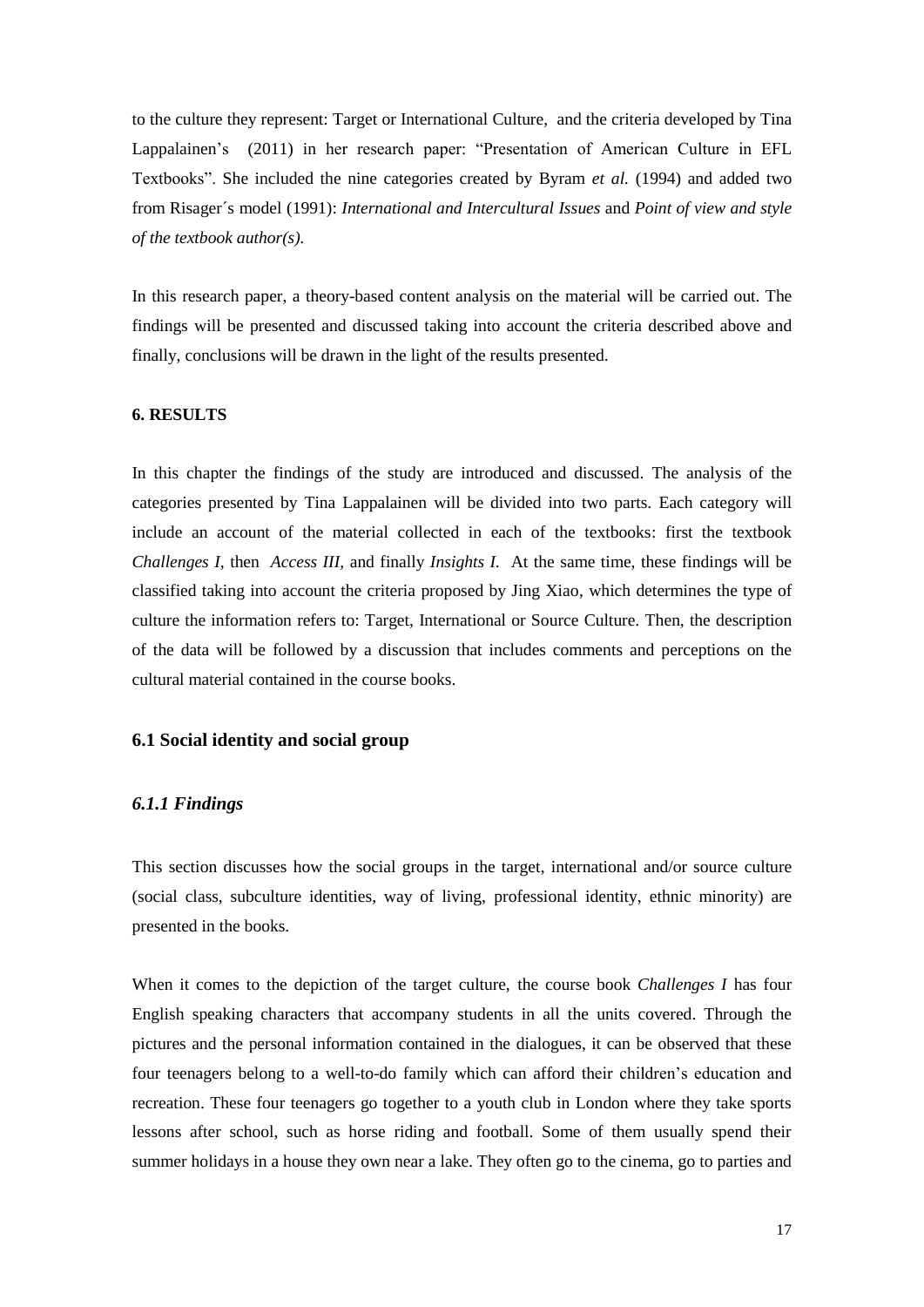they go camping taking with them all the necessary equipment. In addition, they seem to be committed to helping others by doing community service at a local animal centre: they have to exercise the horses, do office work, clean the stable and feed the animals.

By exploring the units in the textbook *Access III,* it can be seen that both parents in the illustrated families work or the father is the breadwinner and the mother is in charge of taking care of the children; kids go to school and they help with the household chores.

There is an interesting reading passage that deals with some differences between living in a city and in the countryside. The pictures that surround the text show beautiful houses in the countryside of Northern Scotland and huge buildings in the city of London. It can be seen that the peaceful and natural farm environment shapes people´s lives. The text says that people appear to be very friendly in the countryside. They get up very early in the morning to work on the farm and travel long distances to send their children to school. In the city, life is described as more exciting, though: people travel by subway to go to big schools where facilities are better. There is also another article that shows that a great number of families are able to keep up with the latest technological devices at home. Actually, the passage talks about "High-Tech Teens." It says that 70% of British teenagers own gadgets worn up to £2,000.

In *Insights I* , there are not specific characters, but some details about people in English speaking countries can be inferred by the information provided in the reading passages: parents are professionals and work every day, and they have one or two kids who go to private schools.

This does not seem to be the situation in other parts of the world. The textbook illustrates economic problems in Africa. According to an article, some children do not have access to school or formal education because of the lack of schools or families with a good financial situation.

A sense of responsibility is also portrayed through some teenagers from Wales and Dublin who work flexi-time before or after school: one is a computer games taster and the other delivers the paper to people's houses.

*Native tribes* also get some attention in two of the books. In *Access III,* there is a text with information about The Maori, the original inhabitants in New Zealand. They are said to have kept some of their traditions but live the life of the inhabitants of the country: these Polynesian speak English and Maori, and they follow a European life style. This group is said to be friendly and kind, and to have an impressive dance called Haka and tattoos all over their bodies.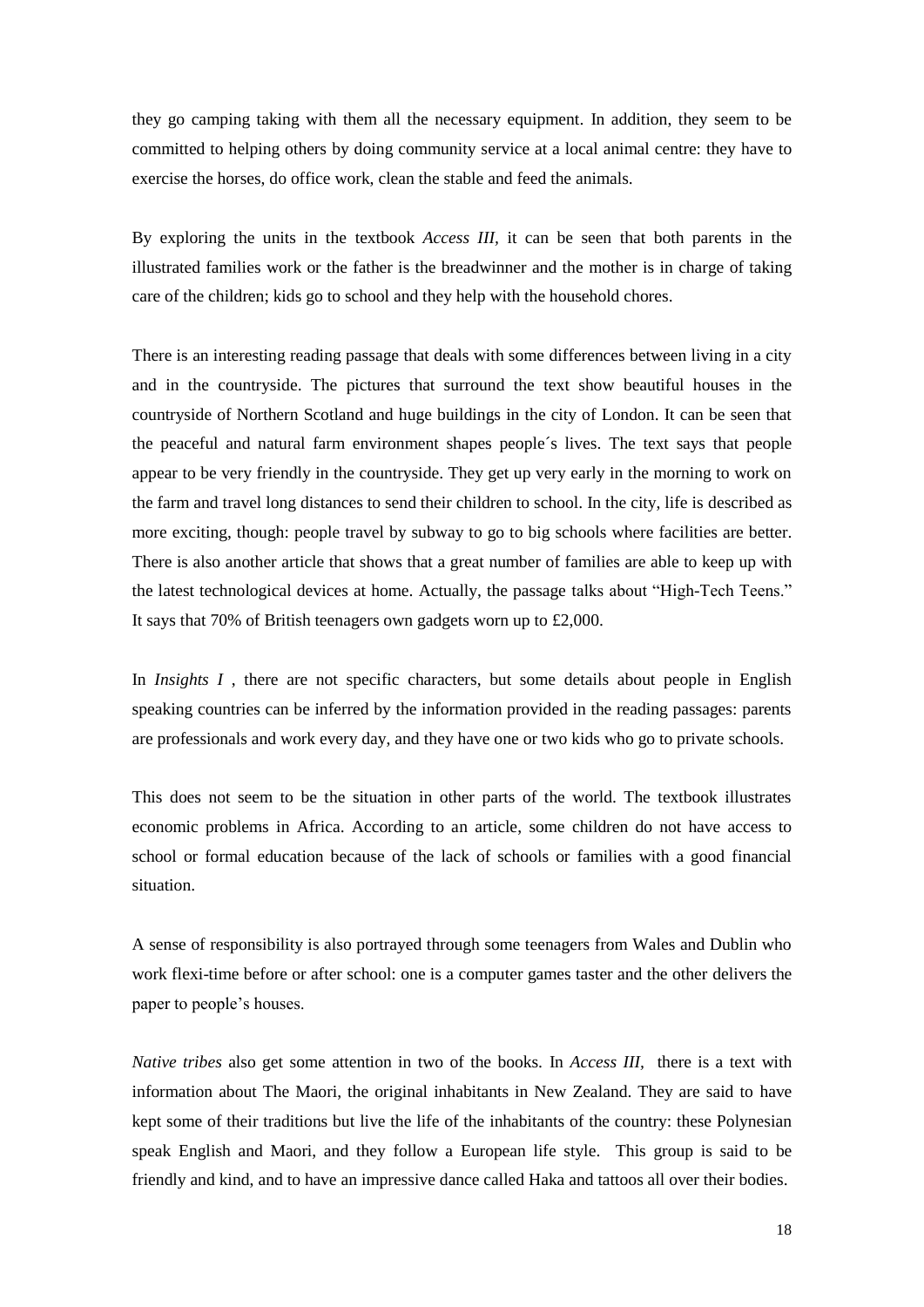In *Insights I*, a very brief reading passage says that three things are important for The Maori: the river, the tribe and the mountain. It is stated that they are famous for their wooden carvings since each of them tells a story only some people can read. Native Americans are also mentioned in another section of the book. There is an article with data about two famous tribes (Cherokee, Sioux) whose country considered them American citizens in 1924. These tribes´ war skills, strength and hunting abilities are emphasized and some insights into the way these civilizations were organized are provided: Sioux men haunted and fought in war and women stayed in the tepees. They were nomads and spiritual people. The Cherokee lived in villages near the river and they fished and hunted.

Some evidence of *Ethnic minorities* in UK is presented in *Challenges I.* The textbook introduces a reading a passage with a survey made to immigrant children in order to know about their life in the UK and what they miss about their own countries. Ada, from the Czech Republic has been living in England for a year. She says that she had a hard time at school since she did not how to speak a word in English, but her teachers were nice and she liked the sea. She misses her friends and her mum's cooking.

Daniel, from Colombia thinks England is a fantastic city but it's always cold and rainy. He added he missed Colombian TV programs and that he would prefer to live in Spain since people speak Spanish there and it's a warm country.

Rodjin compares her country Iran with England. Even though she thought English people did not like her, she proved it wrong and says that in England kids are friendly: they go to parties and to one school, which is impossible in Iran where students never go to parties and study in different schools. She misses her family a lot, especially her grandparents and Iranian food.

As for International Cultures, there is not explicit information about social groups. Only one text in *Challenges I* seems to elicit some data about a boy from Madrid. The starter unit introduces the task of writing a letter to a pen friend: Pedro from Spain writes to Steve. By reading the information in this letter, it can be seen that his mother is a doctor and his father a police officer. He assumes his school work with responsibility and has free time to practice sports or go to the cinema.

## *6.1.2 Discussion*

All in all, the account of cultural information found in the three textbooks related to this category of "Social Identity and Social Group" can give us with some interesting insights.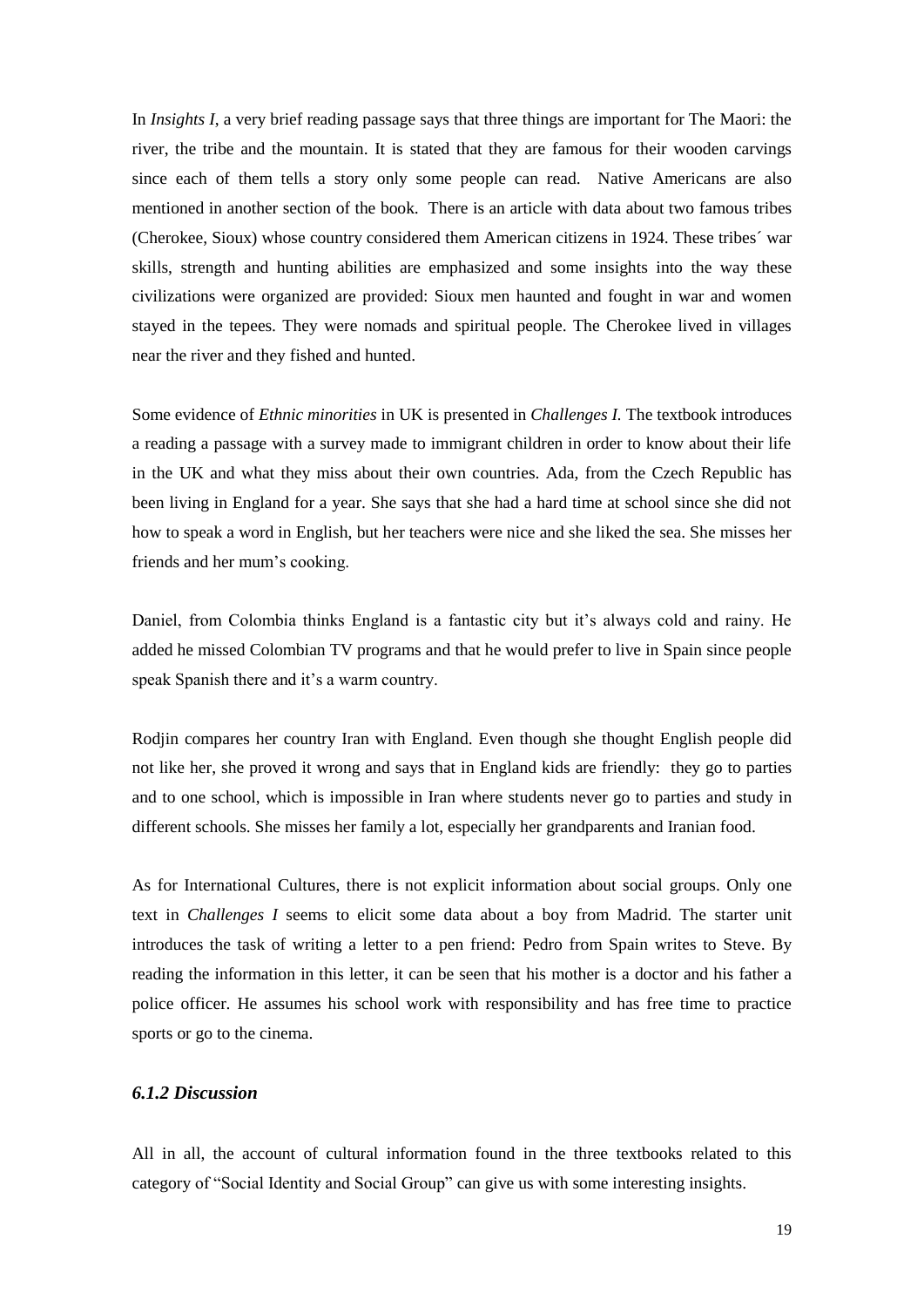As it can be appreciated in the descriptions mentioned above, the three books favor the portrayal of the target culture rather than the international or the learners' source culture.

Most of the reading passages and the characters presented in the textbooks seem to narrow the scope of *social classes* to English speaking middle class families consisting of professionals. Nevertheless, according to the largest study carried out in Great Britain by the BBC in 2013, people in the UK fit now into seven social classes: elite, established middle class, middle class, new affluent workers, traditional working class, emergent service workers, and precarious proletariat. In this way, learners are not allowed to obtain a complete picture of social classes in modern Britain. There is only one allusion to financially disfavored people. *Insights I* illustrates the situation of many teenagers in Africa who have problems to study because of the lack of near educational institutions or families who can support their education.

As it can be seen, two of the three course books depict some ethnic minorities in the UK, USA and Australia. *Challenges I* presents a brief interview to four immigrant kids studying in the UK. Even though no statistics or further information about the number of ethnic minorities coexisting in the UK is mentioned, some inferences regarding these students' impressions can be made. By paying close attention to the information made available by these kids, it is clear that feeling part of the target language speech community has not been easy for them. Actually, most of them agree that it has been difficult to get used to the English culture and they have not felt confident enough when speaking English. They also describe how factors, which are not under our control, affect their well- being as they are not used to them. In fact, they comment on how cold, rainy and humid weather conditions have a negative impact in their mood. In addition, this sense of homesickness seems to sharpen when they say they really miss their friends, family and home country's typical food.

As for aboriginal people, the information portrayed in two of the books does not describe these groups in a variety of topics and issues. The Natives' lives are reduced to a limited set of facts related to their traditions. No details are given about their internal organization, their encounter with the conquerors and the way this event shaped and changed their way of living.

## **6.2 National History**

## *5.2.1 Findings*

Now historical periods and events in different cultures found in the books are introduced.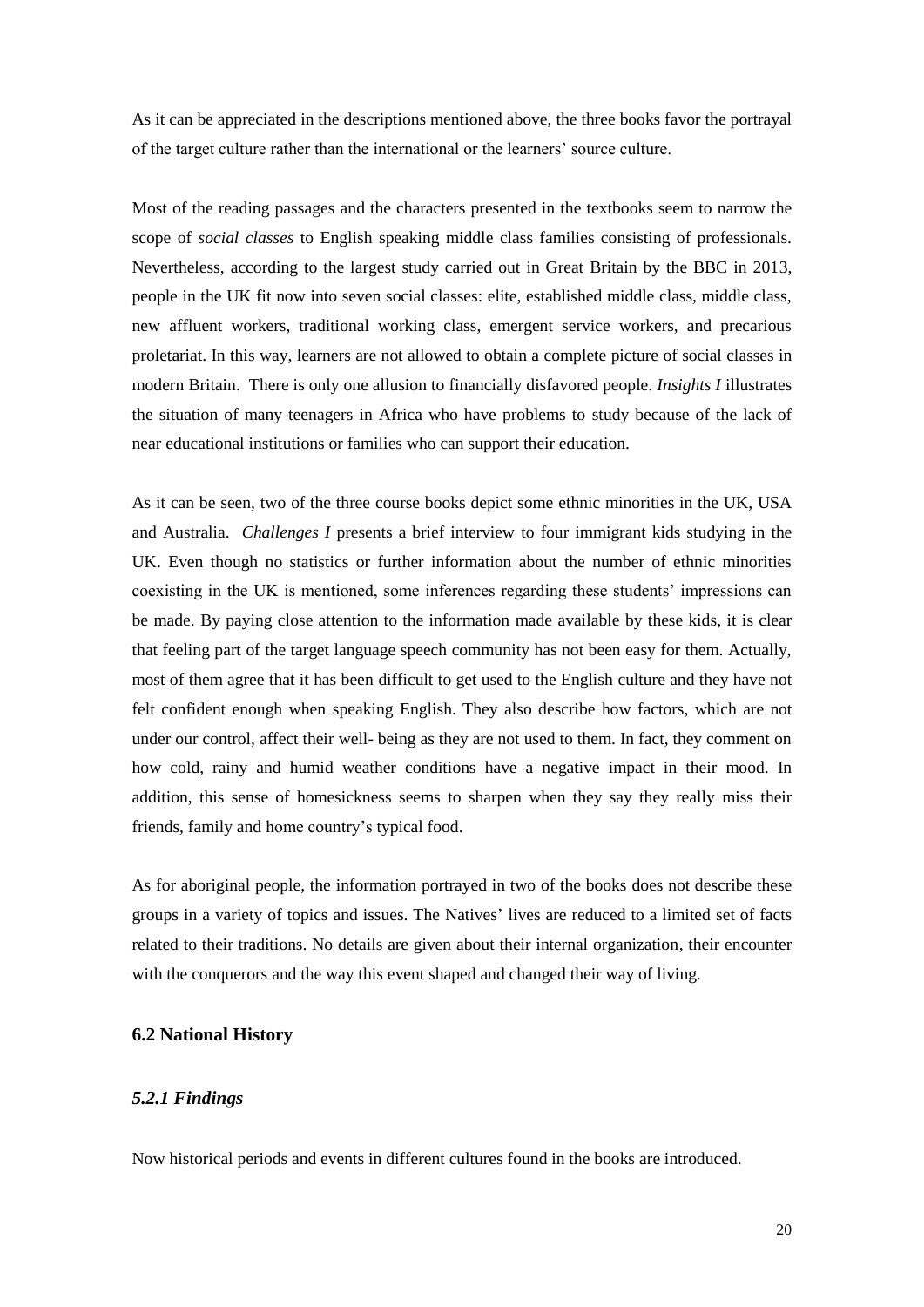In the textbook *Challenges I,* there is one unit devoted to "explorers." It is through this unit that learners read information about the America's third Moon landing mission, Apollo XIII, whose start was on the 11th of April, 1970. According to the text, it was a very important event in the World's History. Apollo XIII intended to get to the moon but the mission was aborted once one of the oxygen tanks exploded and the crew's supporting systems were out of commission. This mission became a "successful failure" because even though the goal was not accomplished, the astronauts were considered real survivors by Americans, and NASA's Mission Control Center worked tirelessly to bring the crew back safely.

In this same unit named "Explorers", there is a brief reading passage about Marco Polo, which contains general information about him. In this article, we get to know that he was from Venice and that he travelled to China with his father and uncle carrying letters to the emperor, Kublai Khan. Marco is said to have lived in China for seventeen years and traveled around India, Burma and China on special missions for the emperor. In a separate section there is a list of interesting facts related to Marco Polo's visit to China such as the possibility he had to see paper for the first time in China, a country where canals roads and a big wall had been built. The fact that Marco wrote a book about his journeys but that people thought they were only stories is also mentioned.

*Access III* portrays only one historical event. An article mentions that in Victorian Times (1837- 1901), poor and orphan children used to work hard in coal mines, cotton factories and chimneys under unhealthy conditions. "Lord Shaftesbury" is said to have stopped adults from using children at work by starting free schools for poor kids. According to the text, all children went to school by the end of Victorian Times.

In *Insights I,* there is a short section related to facts about the United States. The historical event highlighted here is the American Independence Day. A time line shows representative dates in the way to Independence. There are pictures of the Statue of the Liberty and George Washington and a brief paragraph that describes how the Independence Day is celebrated in the United States. At the top of the page, a chart mentions the capital of the country, the number of stars in the American flag and the population. At the bottom of the page, there is a picture of Martin Luther King next to a questionnaire about him. Students are asked to look for information on their own and answer those questions.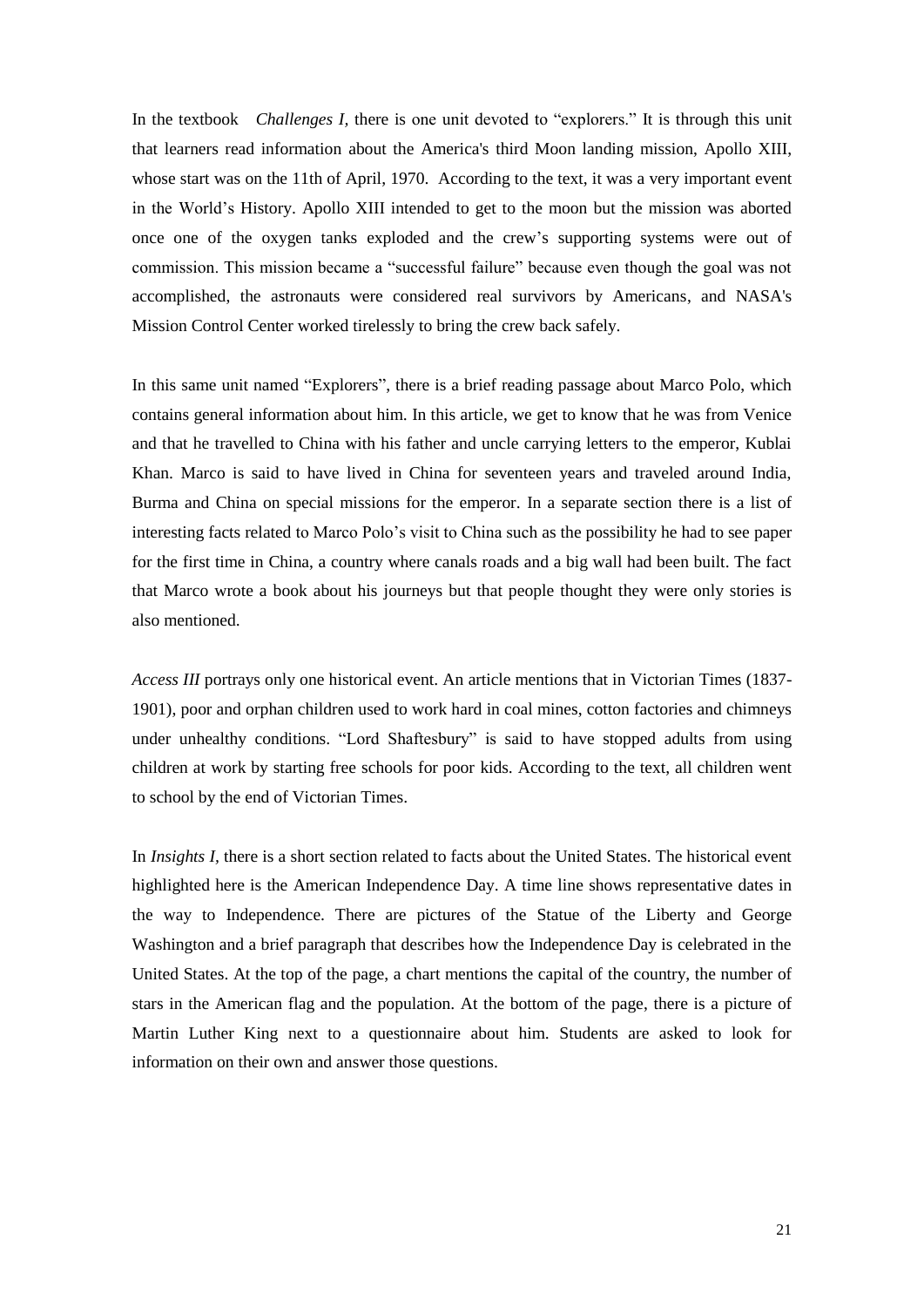## *6.2.2 Discussion*

All things considered, the three books include important historical events. However, their scope is rather limited. The three of them include sections that highlight Historical facts that are part of the target culture and only *Challenges I* incorporates a significant event that fits into the international culture: Marco Polo's travels. None of the books makes reference to historical facts concerning the learners' source culture.

*Challenges I* describes the launch of Apollo XIII as a relevant happening. The astronauts are considered explorers who survived after an explosion on board. The relevance of this mission of survival is obvious. However, there is very important historical information the course book fails to provide students with. It would have been interesting to place Apollo XIII in the context of the Cold War. By incorporating this important historical allusion, students might understand that from the beginning of the 1950s, space became a potential area of ambitious competition between the United States and The Soviet Union, and that the framework of this ideological war, each side continuously had to prove their technological, military firepower and political economical superiority.

The textbook also includes Marco Polo's travels as a relevant historical event. The article dealing with this topic includes a series of happenings in the life of Marco Polo but it does not highlight the real significance of his travels and its impact on the occidental world: he brought the print from the East to the West and snapshots of different cultures and peoples; he inspired Christopher Columbus and even influenced the introduction of true cartography.

When it comes to *Access III*, it tackles the topic of children's work in Victorian Times. This event can be of interest for teenagers studying the target culture. However, this sad happening is not discussed in depth. The reading passage does not set Victorian Times in context: Great Britain´s world super power and its industrialization which in some cases improved and in other cases depressed living standards. For many historians Britain was considered "the country with two nations." Rich families became significantly wealthy, while entire poor families and orphan kids were doomed to work hard in bad conditions. In those times, poverty was actually regarded as "the natural condition of the laboring poor." The article in textbook *Access III* says that poor kids had to work in Victorian Times but it chooses to highlight that despite that situation, by the end of this period, all children went to school.

As regards the course book *Insights I,* including a historical event such as the American Independence Day seems to be pertinent. However, showing a time line with happenings and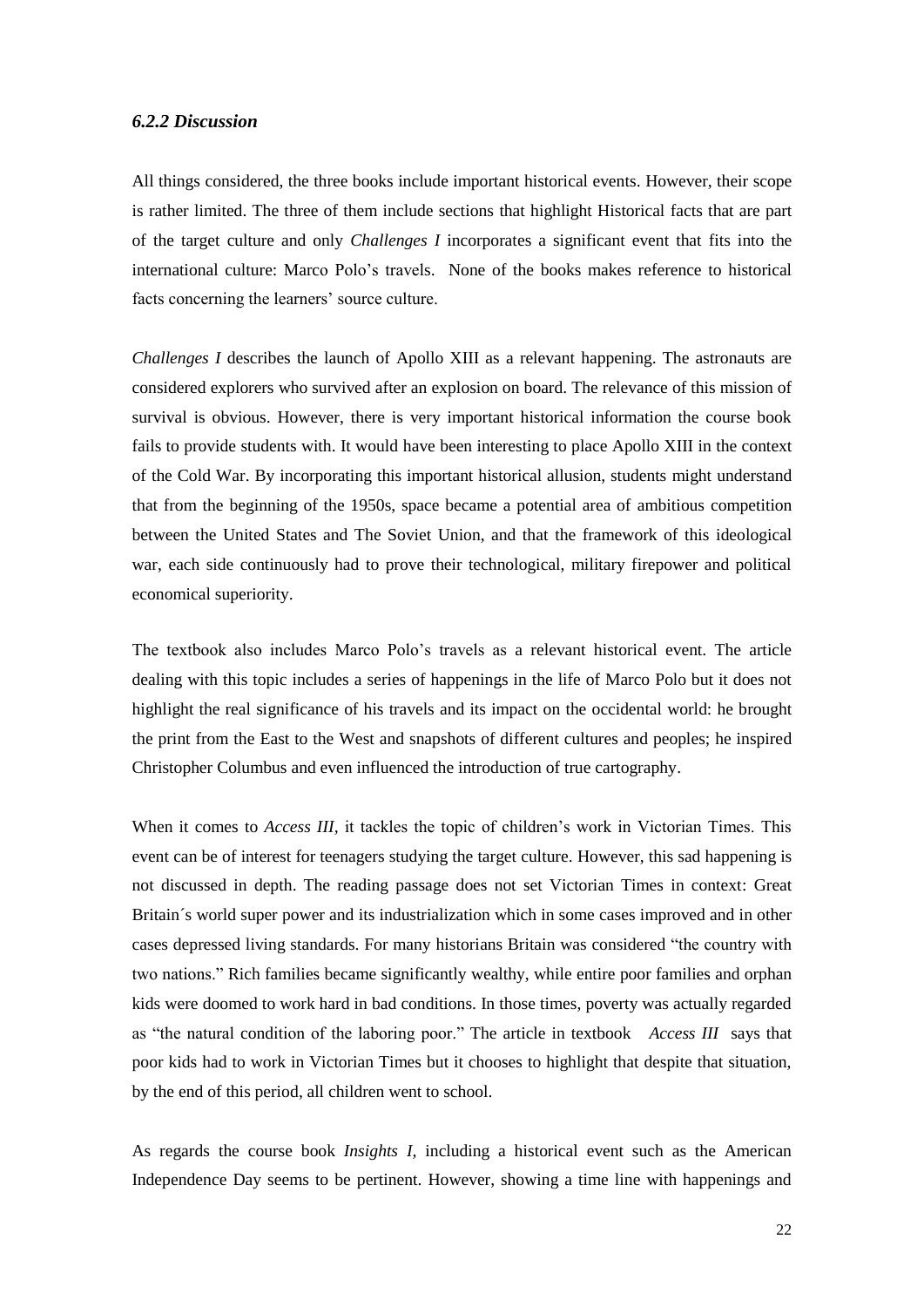dates without explanation seems to be very vague. The inclusion of questions about Martin Luther King at the end of the article seems out of context and disconnected from the description of how people celebrate the Independence Day in USA.

#### **6.3 National Geography**

## *6.3.1 Findings*

This part will concentrate on the sections in the textbooks related to geographical factors of the Target, International or Source culture and their significance for the members of the culture and the outsiders.

The textbook *Challenges I* introduces geographical information about the target and international cultures. This data is presented embedded in units as a context for communicative purposes or in separate sections with maps or reading passages especially related to the geography of certain countries or regions. In a module called "Going out", the book illustrates the topic of giving and asking for directions together with vocabulary connected to the places in town by using the map of the city of Birmingham as a guide. There is another module called "The Weather". In this case, a map shows in general terms the limits and the name of the different countries in Great Britain, with an emphasis on the most important regions of England (South East, South West, Midlands, North East and North West). The North of Ireland is marked but without any name on it. Through a listening comprehension exercise, students are invited to match the countries and regions with vocabulary about the correct typical weather conditions in each place. In the same unit, there is a reading comprehension interview on tornadoes in Ohio, USA. It has a chart with true or false sentences on general information about this natural phenomenon and then an interview made by a news reporter to a civilian who was in the eye of a tornado in Snake River Ohio.

There is a reading comprehension text about the typical weather in different places in the world (Polar Regions, deserts and rainforests), and how, in general terms, weather conditions determine the kind of animals and plants that coexists there. Polar Regions, the Arctic and Antarctica are mentioned. The article states that as in those places it snows a lot and there is ice all year, there are not land animals or plants but birds and sea animals. Besides, the Gobi Desert in Central Asia is introduced as an example of deserted areas. The extreme hot and dry temperatures favor the living and growth of plants and animals that do not need much water to live such as the cactus and reptiles. For the description of rainforests, the book does not make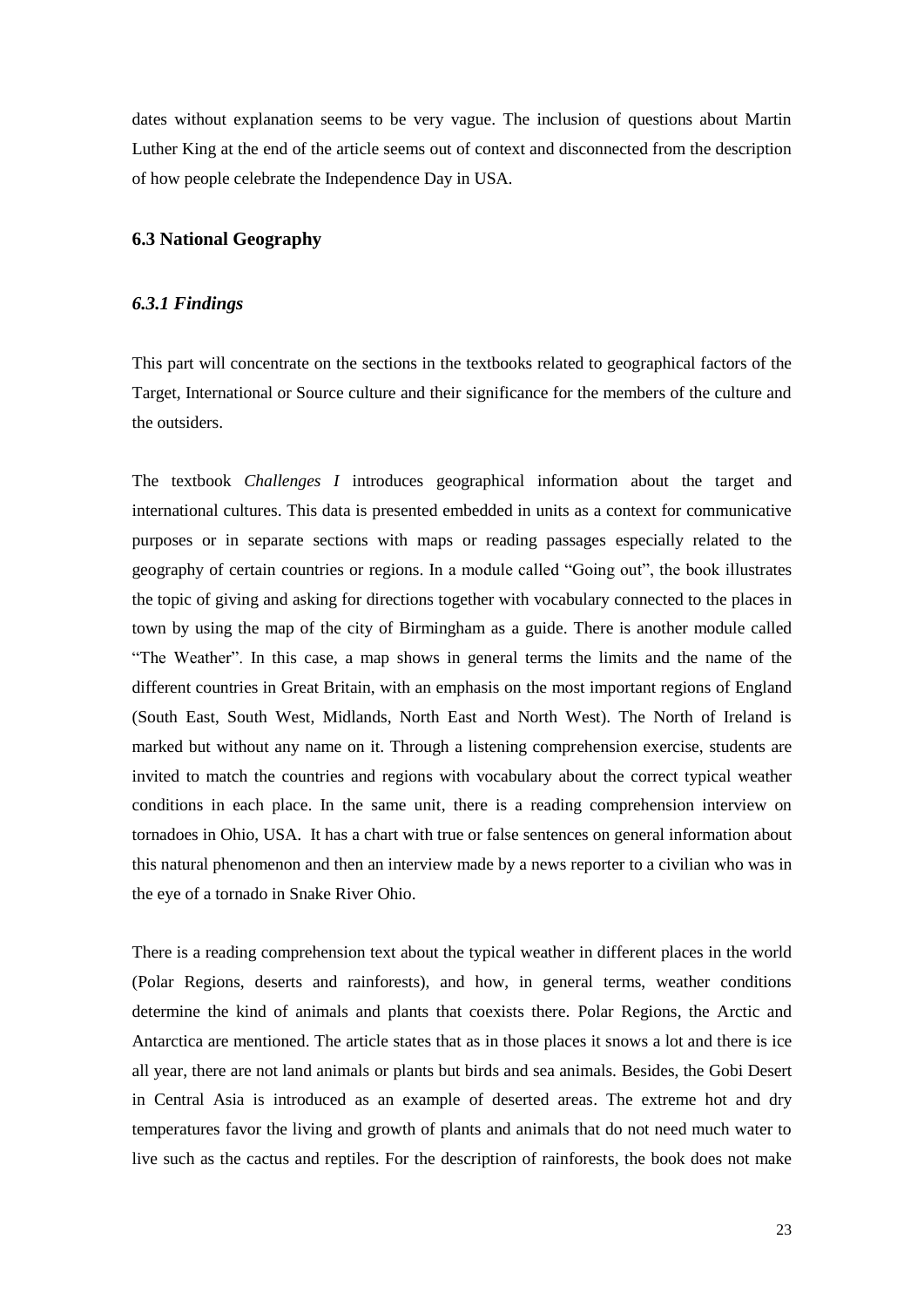reference to any country or place in particular. These areas are depicted as hot and wet every day, with thousands of species, strange animals and plants.

In addition, there is a module on "Animals in Danger", which is related to the natural life in different geographic areas. An article includes a map of the illustrative world pictures inserted in it and descriptions of the origin and characteristics of some endangered animals in certain parts of the world like USA, South America, Australia, China, Indonesia and oceans.

The course book *Access III* also contains maps of important English speaking countries, and also includes geographical facts about Latin American ones. In a unit that is devoted to giving and asking for directions, a map of London is employed. Students need to use this map to get to different tourist places in the city such as Westminster. Next to this section, there is a reading passage that provides the learners with geographical information about Mexico, such as the capital of the country, the official language, population figures and currency. Mexico is described as one of the largest cities in the world with beautiful tourist attractions, a fantastic metro network and food options but with serious traffic and pollution problems. Once students read the text, they are encouraged to look for information about New Delhi and write a description similar to the one of Mexico but with facts about this place of India. Moreover, there is a special section related to Scotland's Natural World. Three of its seventy one Natural Reserves (St Kilda, Loch Lomond and Insh Marshes) are described and are said to include and protect thousand of rare species and habitats.

The textbook *Insights I* also presents geographical information about some parts of the world but it focuses on English speaking countries. Alike in the other two textbooks, there is a map of the city of London for students to get to know important attractions in the city and to identify vocabulary on places already covered.

There are also special sections assigned to show curiosities and touristic attractions about the USA, Canada, New Zealand, England, Scotland, Dublin and Wales. In this way, learners get to know interesting information about traditions and famous places. Through a brief chart, students also learn general geographic facts and figures about those places such as capital city, population, currency and official language.

The natural world is also presented in *Insights I.* It contains very interesting reading passages with information and lovely pictures of typical wild animals from Australia and New Zealand: gliders, anteaters, platypus, emus, white sharks, kangaroos and wallabies. In addition, there is a short passage on puffins which are typical birds of Scotland. Besides, a special section is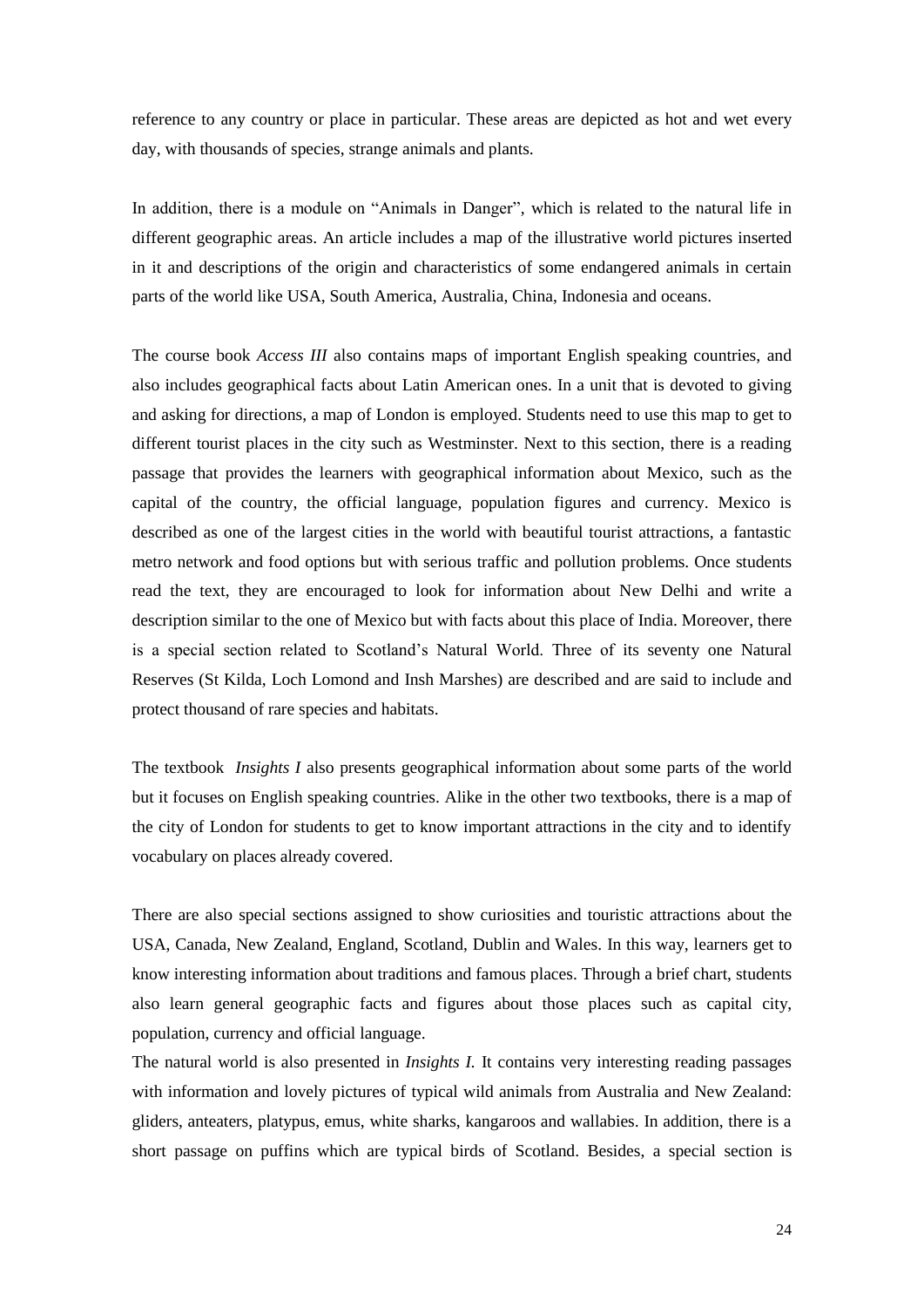devoted to highlight the natural beauties of Canada such as the Niagara Falls, the Great Lakes, its national parks and The Rocky Mountains.

Last but not least, the course book also introduces a part with the globe, pictures and a reading text on the climate around the world. The only countries that are mentioned are Canada, China and Australia, and the general geographic references that appear are the Poles, the Equator, the Tropic of Capricorn, Europe and North America. The text describes the characteristics of dry, tropical, warm and cold climates and their benefits or drawbacks. For instance, warm climates favor the development of agriculture, but tropical temperatures often cause storms and hurricanes.

#### *6.3.2 Discussion*

All in all, as it can be observed through the descriptions of the geographical material incorporated in the three textbooks, there is a marked preference for presenting information about the target culture. Geographic content related to the students' source culture is not included and references about the geography of international cultures are scarce. In general terms, the national geography of the countries is portrayed as interesting general facts with important and useful examples for prospect tourists to learn. Most data could perfectly fit a travel brochure or a city's guide books.

## **6.4. Natural Cultural Heritage**

#### *6.4.1 Findings*

The cultural artifacts related to different countries are presented in this subdivision.

In the textbook *Challenges I,* most examples represent the popular culture of English Speaking countries. However, there are a few references to elements of International cultures, too. They are generally embodied in movie stars, musicians and sports players.

In order to check how much students know about celebrities, there is a brief film quiz with four multiple choice questions about representative American and British actors like Keira Knightley, Kirsten Dunst, Tobey Maguire and Keanu Reeves. Without making reference to these actors' personal information, the questions test students' general knowledge on these actors' past films. There is also a reading passage with a TV show interview to Orlando Bloom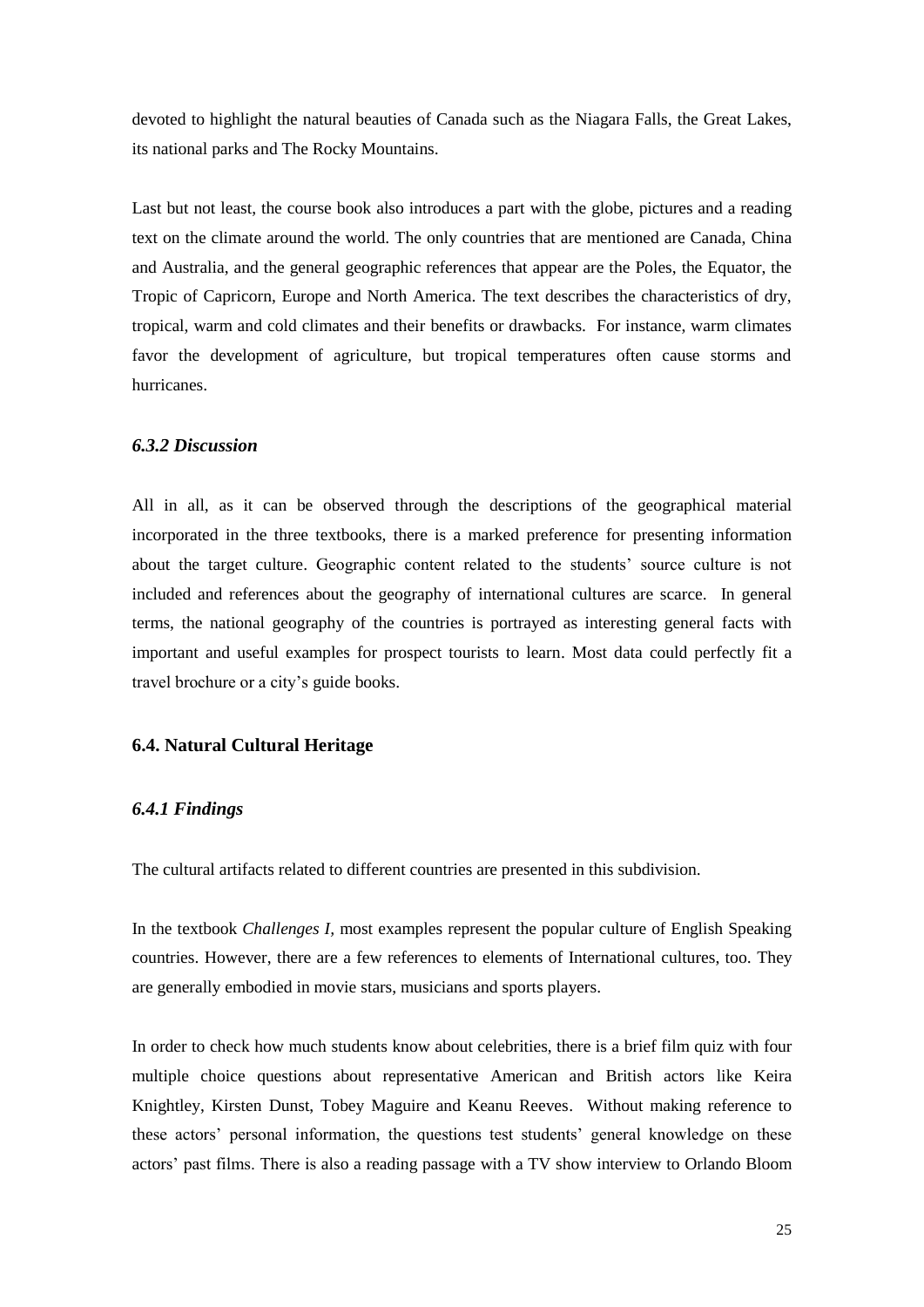and Keira Knightley. The questions again, make reference to their participation in famous movies such as the "Pirates of The Caribbean" and "The Lord of the Rings."

The musicians mentioned in the book are The Beatles, a memorable British pop group whose hits became famous in USA and the world rapidly. In a reading passage with a picture in black and white of Paul McCartney, the members are described as the "group of the  $20<sup>th</sup>$  century". Interestingly, an account of their career and details of each Beatle are presented. The group is referred to as the World's first international pop group and Lennon and McCartney as the best song-writing team of the century.

At the end of the textbook there is a quick music quiz that includes statements about famous artists for students to tick as true or false. The celebrities mentioned are the American singers Elvis Presley, Avril Lavigne, Rod Steward, Phillips and Sonny, and the British singer Paul McCoutney. The song "Yesterday" is mentioned as the most popular one with more than 1,600 versions around the world. In addition, Elvis Presley is the singer whose description stands out from the rest since he is said to be the most popular rock-and roll singer ever in the USA.

Famous sport people are also included in *Challenges I:* the Russian tennis players Maria Shapova and Svetlana Kuznetsova, the Brazilian football player Ronaldiño, and the British football player David Beckham. All of them are described as the "new fashion models". Their physical beauty and hair style are highlighted.

When it comes to the textbook *Access III*, the examples of cultural heritage are represented in several ways.

There is a reading passage on a typical day in the life of OJ Mayo, a famous American basketball player. He talks about his daily routine and is described as self disciplined and hard working. "Keeping motivating and never give up" is said to be his motto.

In a section on storytelling, there is a reference to the significant role that stories play in the cold winter of Ireland. The popular legend of Finn Mac Cumhail and his group of warriors is mentioned as an example of memorable stories with a hero who overcomes obstacles and has incredible adventures. The famous Scottish story teller and ballad singer Stainley Robertson is cited next to a beautiful quote that says "A story should be told eye to eye, mind to mind, heart to heart." In the same part on literature, there is brief reference to Irish writer Oscar Wilde and an abridged fragmented version of his novel *The Canterville Ghost* is included. Oscar Wilde is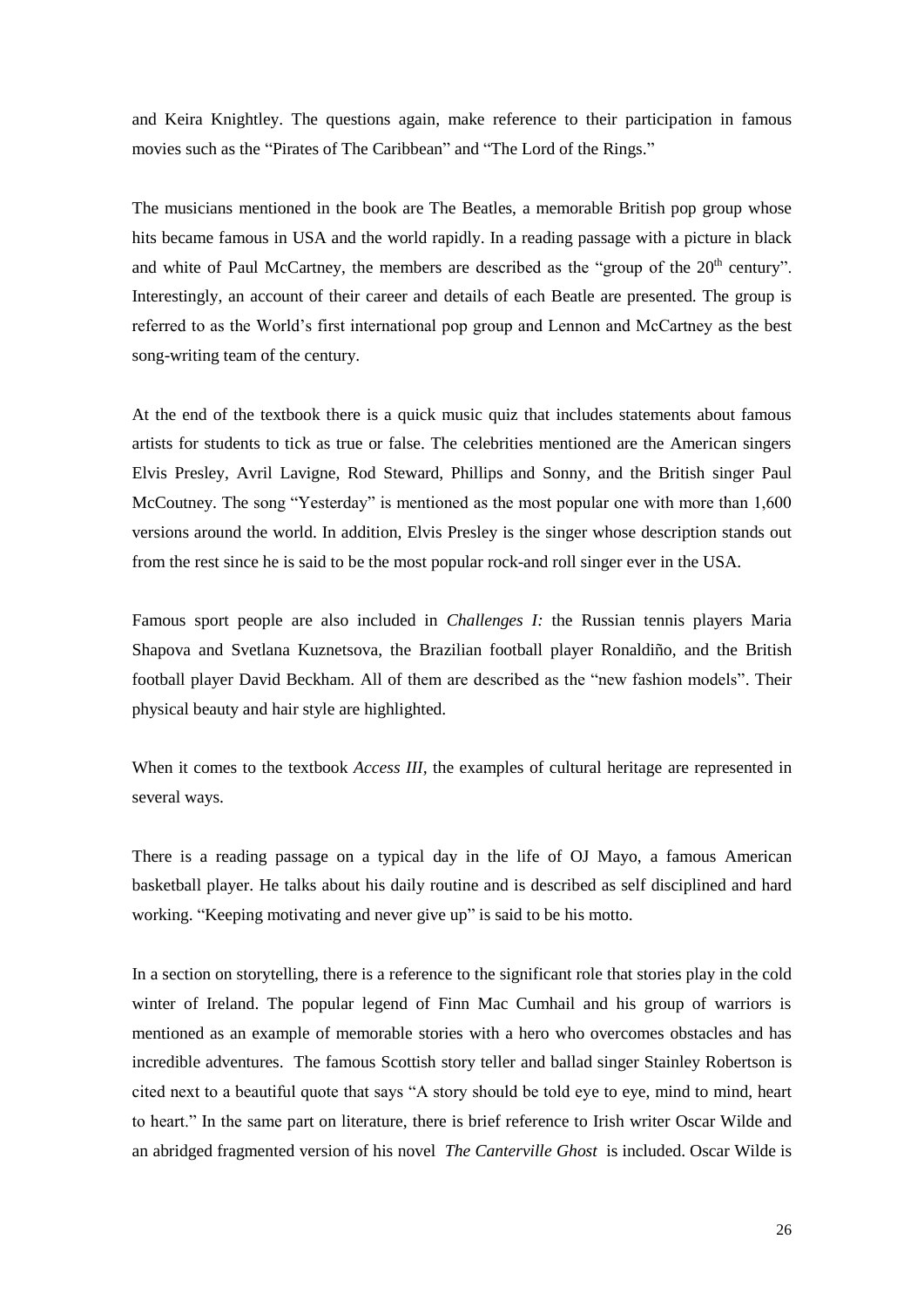described as a popular Irish poet whose famous works include "The Picture of Dorian Grey" and the *Importance of Being Earnest.*

What is more, in a unit that deals with ambitions in life and success, there are two reading passages about two famous people whose life changed significantly for the better when they had a lucky break: J.K. Rowling, the British author of the world famous Harry Potter books, and Brad Pitt, a successful and good looking actor who is also a famous for his charity work. The way their lives changed is described briefly. Both of them pursued college studies and then they worked in ordinary positions such as secretary and deliveryman. However, soon their talent was revealed and they became the famous rich people they are now.

Finally, the Spanish singer Enrique Iglesias is also included in the textbook. In a unit on music, he is described as one the most talented Spanish pop singers in the world. One of his albums is said to have been at the top of the music charts for months.

When it comes to the course book *Insights I,* it contains several examples of the cultural heritage of different countries.

The references to famous people are many. At the end of the textbook there is a communicative section with pictures of the American rock and roll singer Elvis Presley and the King of Pop Michael Jackson, the American actress Marilyn Monroe and the Italian painter and inventor Leonardo da Vinci. Students are asked to make sentences with information such as their place of birth, adjectives that describe their physical appearance, the style of music or films they made, and their most important works.

In that same section that contains communicative activities, there are pictures of the American pop singers Justin Biebier, Miley Cirus and Nick Jhonas, and the actress Kristen Steward. These photos are neither accompanied by the names of the celebrities nor followed by specific information about them. Students have to imagine they are one those artists and describe their daily routines.

The British music bands Feeling and the German group Tokyo Hotel are also included in *New Insights I.* The pictures of these celebrities are followed by a brief description about their place of birth, names, the name of the CDs they have recorded and their official website.

Popular films also have a place in *Insights I.* There are posters with famous American movies such as The Lord of The Rings, Karate Kid, Saving Private Ryan, Indiana Jones and Star Wars.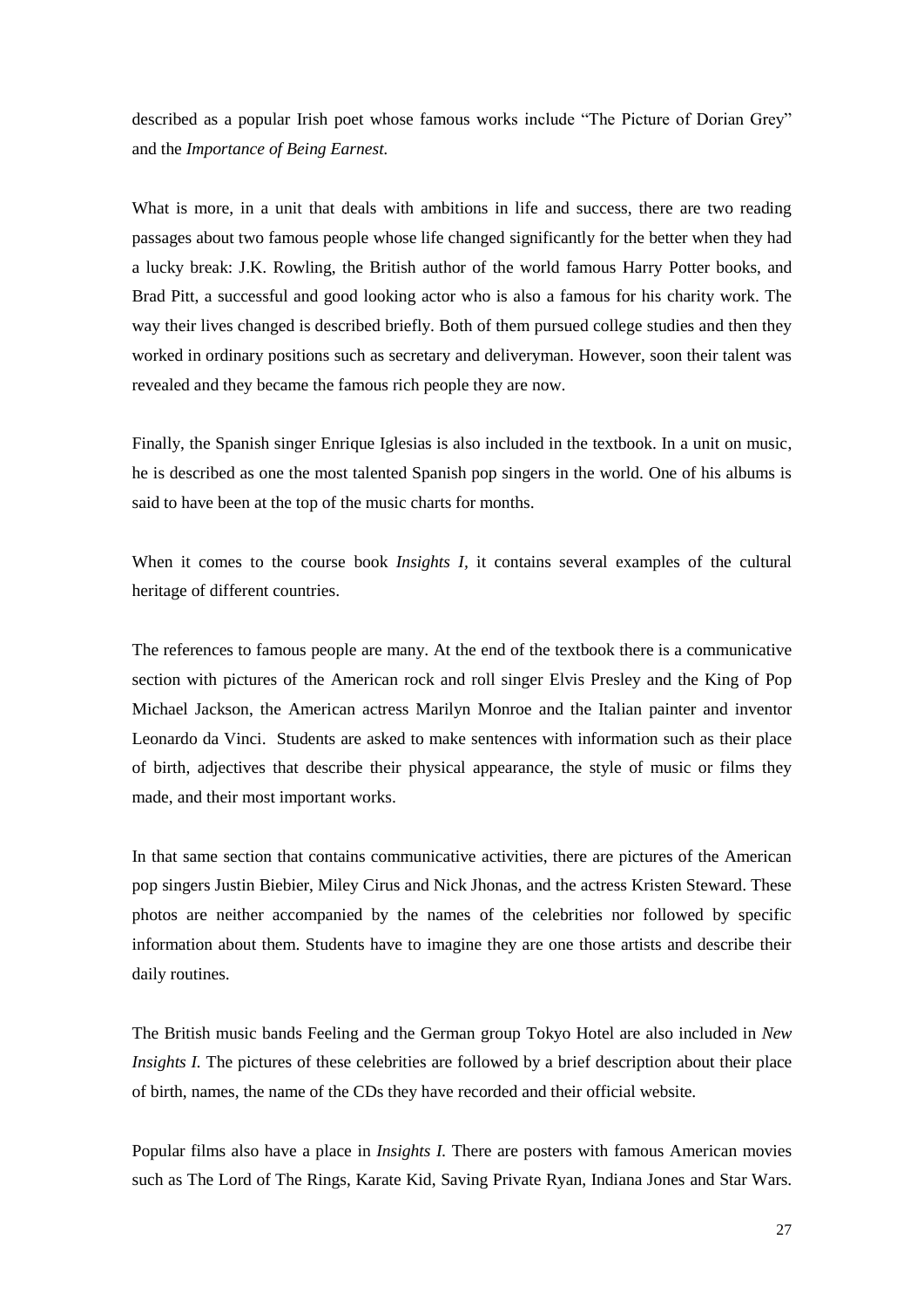Students have to classify them into genres and then match the posters with information about their plot. There are also two texts about two very famous fantasy books that turned into movies: The Chronicles of Narnia, and Charlie and the Chocolate factory.

Cartoons are also illustrated in *Insights I*. A reading passage accounts for the history of animation, starting in the 1920s with Felix till the 2000s with references to the Japanese anime. Within the most important highlights mentioned are the American Walt and Roy Disney Brothers Cartoon Studio and their first sound animation –Mickey Mouse; The Flintstones as the first cartoon in colors; the American animator Matt Groening, creator of the world known series The Simpsons; Toy Story as the first computer-animated film; and Pokémon, one popular Japanese anime product.

Last but not least, in a section called English and Art, there is an article about the Impressionist Movement. A picture of the famous painting Moulin de la Galette by Pierre-Aguste Renoir is followed by its explanation and a description of Impressionist works. The text makes reference to the famous French painters Claude Monet, Aguste Renoir and Paul Cézane, and the Danish Camile Pissaro as distinguished representatives of the movement of those times.

#### *6.4.2 Discussion*

To conclude, the three textbooks offer students opportunities to get references to artifacts that can be recognized part of the cultural heritage of different countries. As it can be seen in the previous descriptions, there is a preference for favoring the target culture. In most cases, the textbooks display the examples of important singers, actors, sports players and films only with visual representations or with general and incomplete reviews.

As for the book *Challenges I,* it can be seen that the references to cultural heritage are quite relevant. In fact, it includes the Beatles and Elvis Presley as distinguished icons for the American and the British culture. In a similar way, the choice of the films The Pirates of Caribbean and The Lord of the Rings, and the actors, Keira Knightley, Kirsten Dunst, Tobey Maguire, Keanu Reeves and Orlando Bloom seem to be assertive. These two movies and artists are quite famous in the English speaking world and are well known in the rest of the world. However, the information provided about most of them is too general, and in some instances brief and even superficial. This is the case of the Russian tennis players Maria Sharapova and Svetlana Kuznetsova, the Brazilian football player Ronaldiño, and the British football player David Beckham. Even though it is well-known that they are very talented sports people who have achieved remarkable victories in their countries and the world in their field, this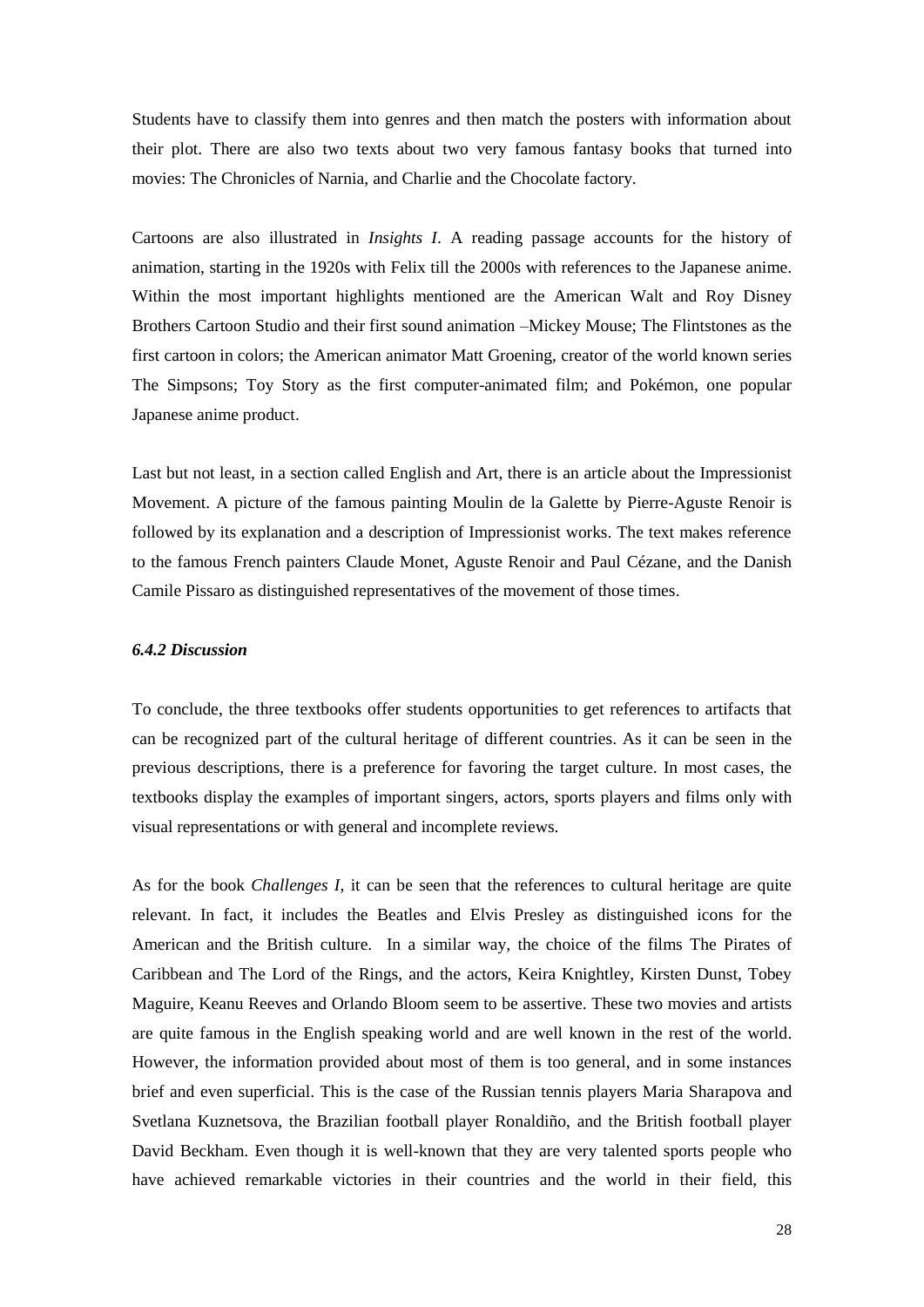information is not included in the reading passages about them. They only highlight that they are "new models" since they are attractive and fashionable.

When it comes to *Access III*, the cultural examples contained in the textbook are not many but they are quite varied. They make reference to one American sports celebrity; some British books, authors and literature genres; one International musician and one American actor.

The sports player mentioned in the course book is OJ Mayo. He may not be the most famous basketball player in the USA and around the world. However, he is young and his age resembles the students' who use this textbook. The information about is quite educational since it shows a balanced and positive way of living: not only does he devote time to his studies but he also trains very hard and keeps healthy.

The human side of celebrities is also reflected in the life descriptions of the British writer J.K. Rowling and the American actor Brad Pitt. After reading a brief passage on their life experiences and career achievements, the students get the idea that ordinary people who work hard and believe in their talents can have better economic opportunities and, at the same time, do what they like for a living.

Making reference to the significance of storytelling in the British culture also seems very appealing. References to famous books, stories and authors can arouse students' interest in literature and give teachers ideas of further material to read with their classes. Mentioning Oscar Wilde as one of the most representative writers in Great Britain and including an extract of one of his work *The Centerville Ghost* seems relevant but it is rather incomplete. Reading information about this distinguished writer going to prison in Victorian Times because of his sexual condition - he was gay- would have triggered an enriching discussion.

The only one reference to an international artist is Enrique Iglesias. He is certainly a famous Spanish pop singer but not the most representative artist of the Spanish culture. However, he can be considered to have been one of the few singers who is known around the world because he has successfully entered the American and English music market by singing in English and adopting their pop style.

As *Challenges I and Access III, the textbook* Insights *I*, contains several examples of cultural heritage. It includes many pictures of English speaking films, artists -mainly pop stars- and famous international personalities- such as Da Vinci- but the information about them is scarce and sometimes non-existent.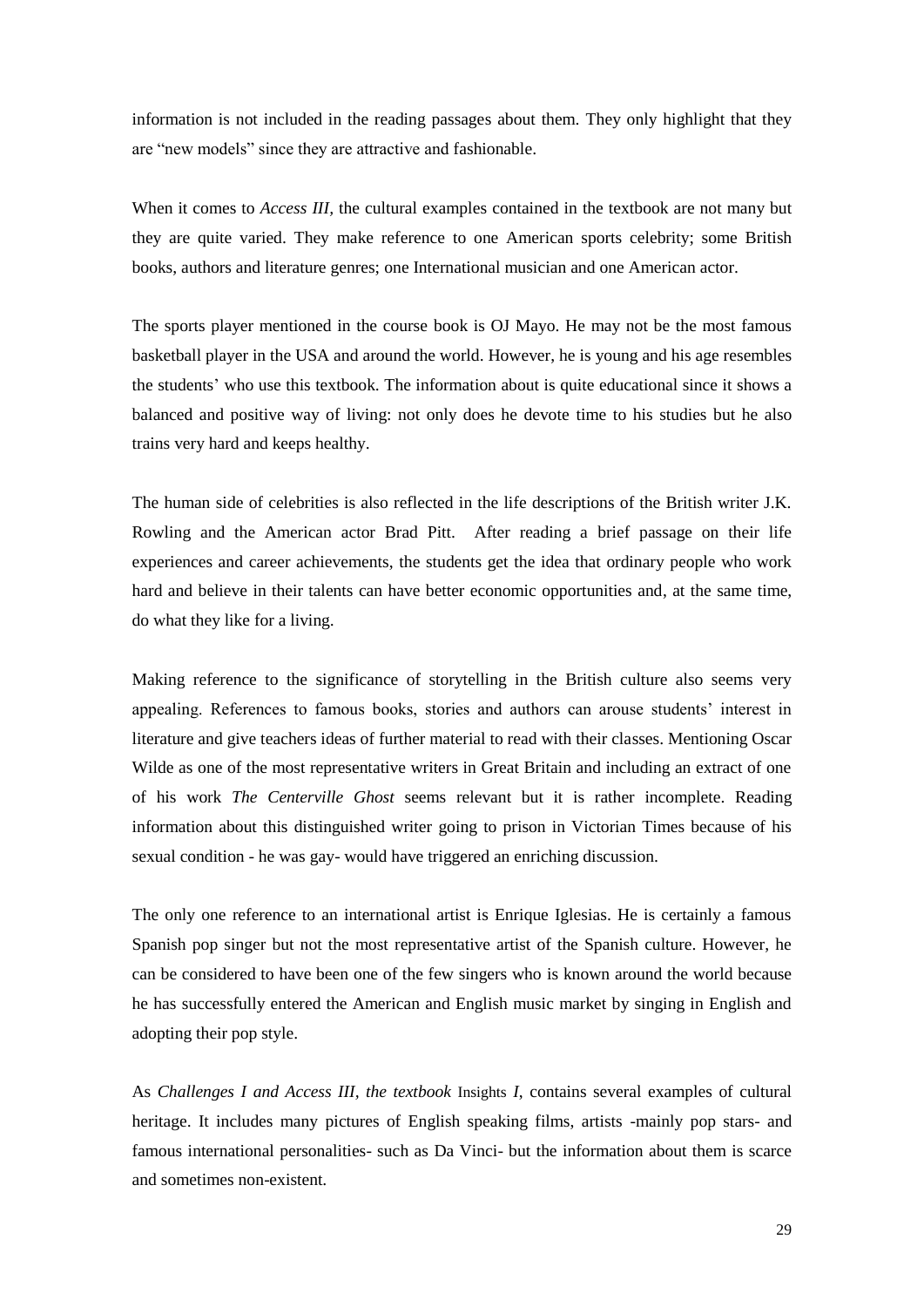Including Art in the textbook by the presenting information about The Impressionism seems different from the rest of the course books. It is an effective attempt to illustrate the heritage of the international culture with its origins in France. The illustrations are appealing and the names of the painters mentioned are true representatives of the movement. However, the descriptions lack the historical context that would allows students to understand the style of the paintings and the ideas of the time.

Finally, introducing a brief account of the history of cartoons seems to take into account students' interests. The progress of the cartoon industry in USA and Japan is well represented by highlighting the most representative American products, such as Mickey Mouse and The Simpsons, and the Japanese anime creation Pokémon.

## **6.5. Belief and Behavior**

#### *6.5.1 Findings*

This category presents and discusses examples of routine and taken-for-granted actions within a social group, the moral and religious beliefs as well as the routines from daily life of different cultures in the textbooks.

Taken-for-granted actions and the routines from daily life are mainly discussed through national holidays, sports and usual habits.

The examples that *Challenges I* contains refer to the target, international and even the students' source culture. The textbook makes reference to sports around the world, British adolescents' habits and free time activities, people's belief of creating a better world and popular festivals around the world, including the celebration of New Year in different cultures.

There is a text that deals with national and popular sports around the world. Ice hockey is said to be the national sport of Canada still famous in Russia and the Czech Republic. Basketball is described as the national sport in Lithuania with great players and many Olympic medals. It is also popular in USA, Serbia and Spain. Football, which is pointed out as the national sport in Italy, Brazil and Argentina, is said to have different origins. The old football is said to come from China but the one that is practiced played now comes from the UK.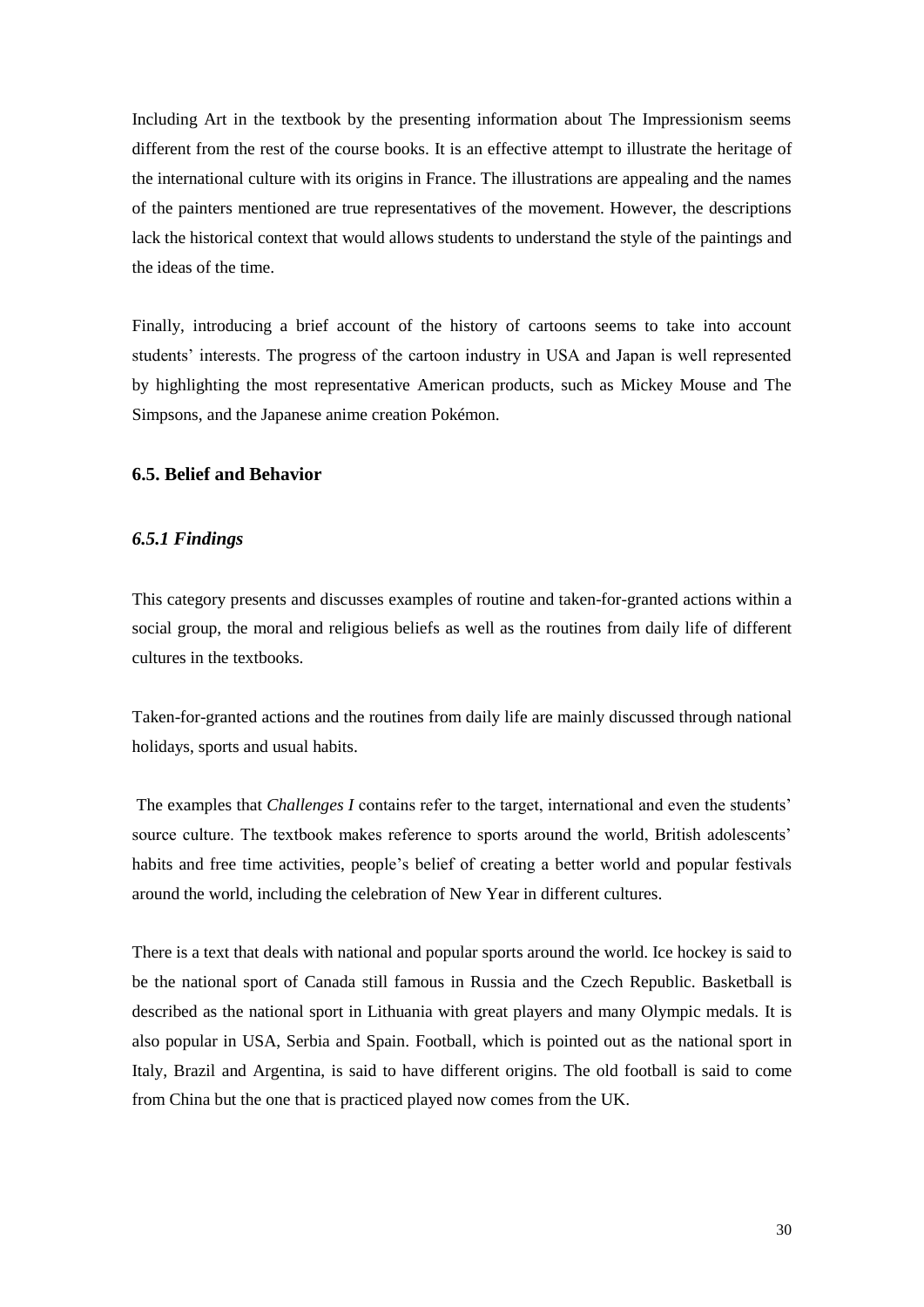British teenagers' habits and free time activities are also introduced in "Challenges I." According to the articles included in the course book, 30% of the 14-year-olds like going to the disco, cinema, or attending concerts every week. However, their favorite free time activity is going to the shopping centre. Even though reading newspapers, books and magazines is considered a popular leisure activity, British teens do not practice sports on a daily basis. It seems that they prefer playing computer games or watching television for almost twenty hours a week. Actually, many adolescents never go to a sports centre since they are not considered to be "cool" places.

In the readings, British teens also show the need to keep communicated constantly. There are some pages on texting and the particular abbreviations they use when they send messages. This way, the learners are exposed to everyday language used by people of their same age. In addition, a survey asks British adolescents about their summer holiday plans. In this text, students get to know that Alan, who is from Macclesfield, will go to a campsite in Spain with his family some days and then he will stay at home looking after a friend's hamster while his sister is going to get a holiday job. Sarah, from Swindom, is going to stay with her uncle and aunt in Scotland and they will do outdoor activities there. Finally, Tim, from Bristol, will go to a summer camp while his mum does a Language course to get a job and his father paints the house.

Another topic explored in the course book is the need to build a better world. In fact, in some reading passages learners are invited to talk about problems such as vandalism and graffiti and British adolescents show how they introduced changes to improve their own living environments. For instance, Claire, a victim of bulling in primary school, is said to fight against this phenomenon in her current secondary school. She usually puts "bullying boxes" at school for students to write notes and ask for help. This way, once they read the notes, they debate the problems and even ask their teachers for help. Another example is Wayne who is a skateboarder. As there was not a safe place to practice this activity in his area, he and his friends made a skateboard park, which is cleaner and safer than the street. Moreover, another teenager called Adam decided to collect litter in his neighborhood and report the broken street lights and phone boxes to the local council. Now, he works with old people to keep his neighborhood clean.

The idea of improving the world is also reinforced through the importance of doing community labor and helping others. In one section, the characters of *Challenges I* volunteer in an animal centre and perform tasks such as doing administrative work, feeding and looking after the animals and cleaning the stables. Besides, famous British and American celebrities such as Liv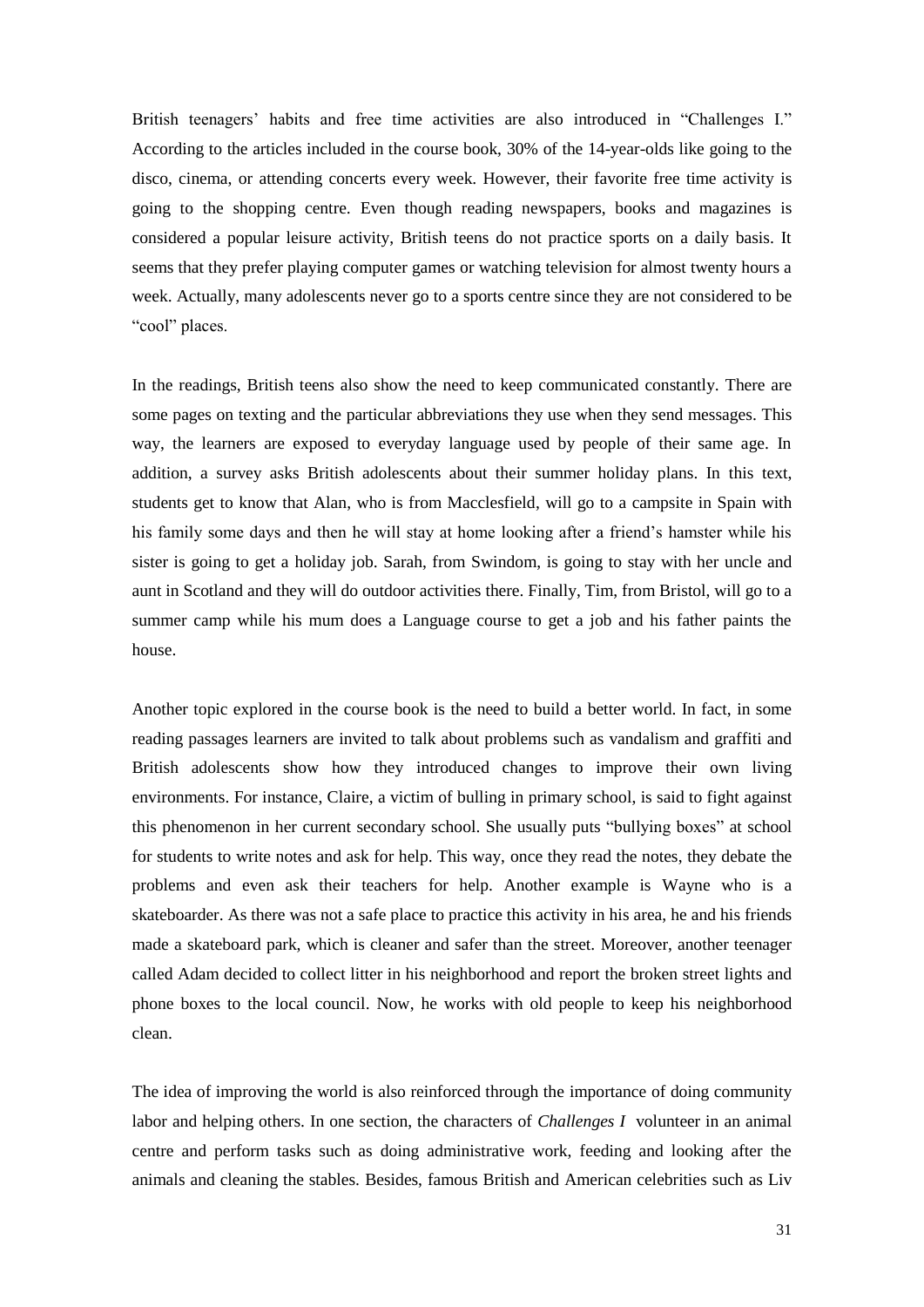Tyler and Robbie Williams help UNICEF. This organization is said to raise money to help millions of young people around the world. At the moment it is said to be carrying out the following projects: they provide children under five with healthy food, a good home, and a good school; they try to prevent children from dropping school and work; they encourage more girls to go to school; they give vaccinations to 40% of the world's children, mainly in Africa and Asia. The reading passage intends to raise awareness and encourages learners to collect money with their friends in their local areas to help UNICEF.

Another theme mentioned in the textbook is festivals. Actually, there is one unit that describes the most popular wacky festivals in the world. For instance, every January many people are said to watch fourteen cockroach races in a small town near Brisbane in Australia and the winner gets a "Cockroach Gold Cup." After the competition people hold a party and celebrate with music and dancing.

Another example is a festival that takes place every last Monday of May in England. People are used to rolling big, round pieces of cheese down cooper's hills. These races are said to be fun but also dangerous. The winners get big pieces of cheese as prize. What is more, every  $10<sup>th</sup>$  July, at Key West in Florida, five hundred musicians wearing diving suits play their instruments under the water. Every year they choose a selection of songs.

The last example of an unusual festival takes place yearly on the last Wednesday of August in Spain. Hundreds of people celebrate "The Tomatina." Many Lorries arrive in the main square of a small town, and people fight with tomato for about an hour. After the event square they have to clean the square and they take a shower.

The other festival portrayed in the textbook is New Year celebration around the world. People belonging to different cultures commemorate the start of the New Year in varied ways and times according to their different calendars.

For instance, many years ago Romans were said to celebrate New Year on March 1<sup>st</sup> and then it moved to January 1<sup>st</sup> when Julius Cesar changed the lunar calendar to the solar one. People used to put up decorations and give each other presents. Slaves were said to eat with their masters on this special occasion.

The Chinese also celebrate New Year but in January or February according to their lunar calendar. There are big parades with big paper dragons and fireworks, and families get together, have special meal and give each other presents.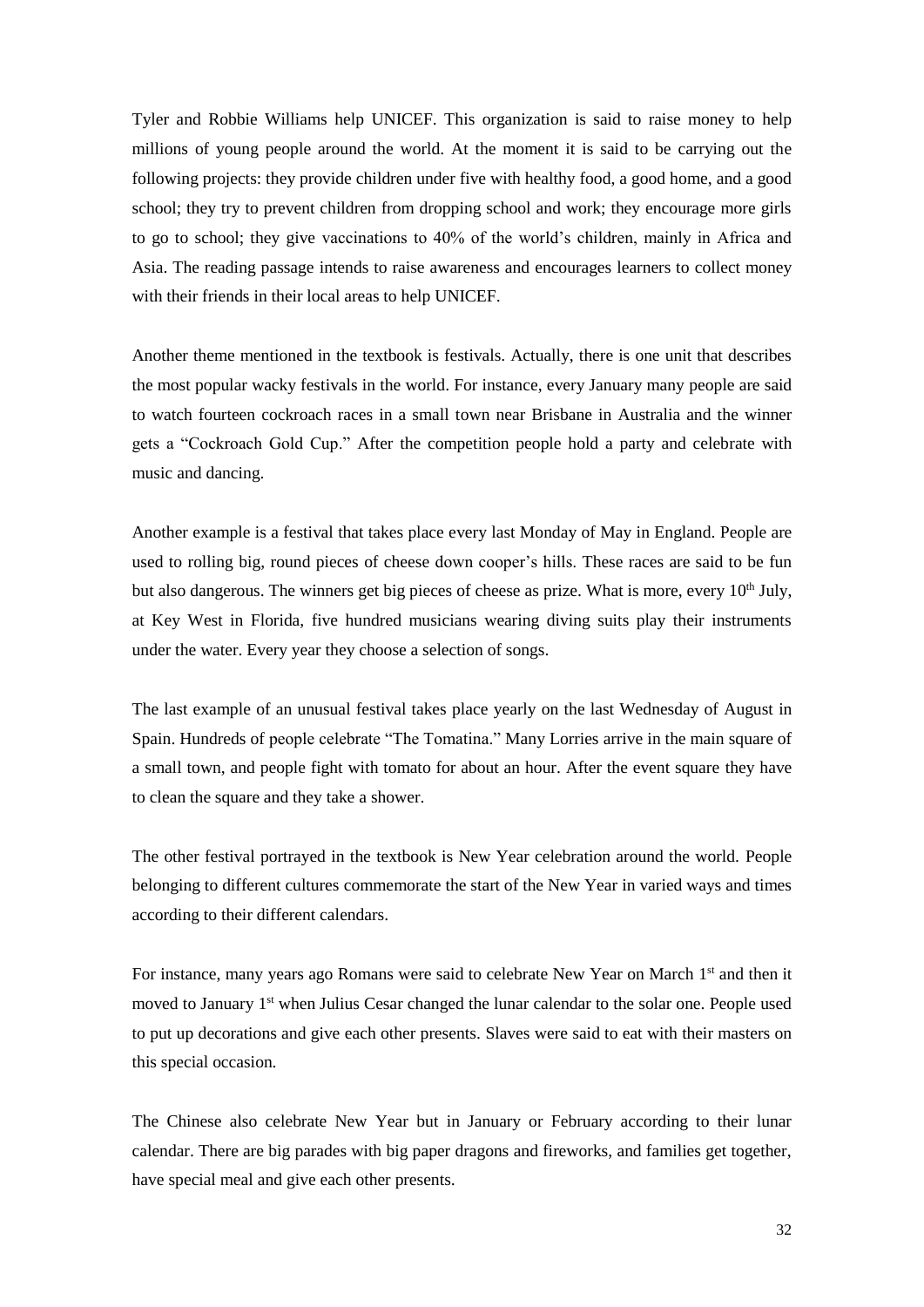The Hindus are said to be part of The New Year Festival of Lights after the end of the monsoons in October or November. People usually light small lamps and put them in their windows. They visit their friends and have special meals.

The Japanese also commemorate New Year on January 1<sup>st</sup>. They prepare special meals, and put decorations on their doors and windows for good luck. At midnight once Buddhist priests ring bells eight hundred and eight times, the Japanese laugh, which brings them good luck.

The way the Spanish celebrate New Year is also included. They are said to do it December 30<sup>th</sup> at midnight. This night people usually eat twelve grapes, one grape for every month of the year.

When it comes to the textbook *Access III,* there is only one specific reference to a particular culture's belief and behavior. This is the case of the Glastonbury festival, which takes place over three days every year in Somerset, England. It is considered to be the largest Greenfield music and performing art festival in the world. There is a great variety of music, live performances by some top bands, comedy, circus and theatre plays. There are also stalls that sell typical food and a special field for kids to do fun activities. Then money is collected and donated to NGOs such as Greenpeace, Oxfam and Water Aid.

Even though the course book does not display more culture-specific taken for granted actions, routines and beliefs than the festival already described, there are also broad but familiar themes that are part of the reality of many countries around the world. For instance, there are reading passages that discuss the problem of global warming and the need of using renewable energy; adolescents' problems such us bullying and the misuse of internet; and the importance of keeping healthy eating habits and the need to buy smart.

In *Insights I,* the examples of culture's belief and behavior presented include festivals, shows, and teenagers' habits in English speaking countries and popular sports in different parts of the world.

The first festival that the book introduces is called The Red Earth Festival. It is a Native American festival that is celebrated every June in Oklahoma. On this special occasion, many tribes gather and share their traditions. They wear special costumes and play their music instruments; mothers and daughters also take part in a dance competition. As it was mentioned in the section of National History, this textbook also includes how Americans celebrate their Independence Day every year. According to the textbook, on July  $4<sup>th</sup>$  every town and city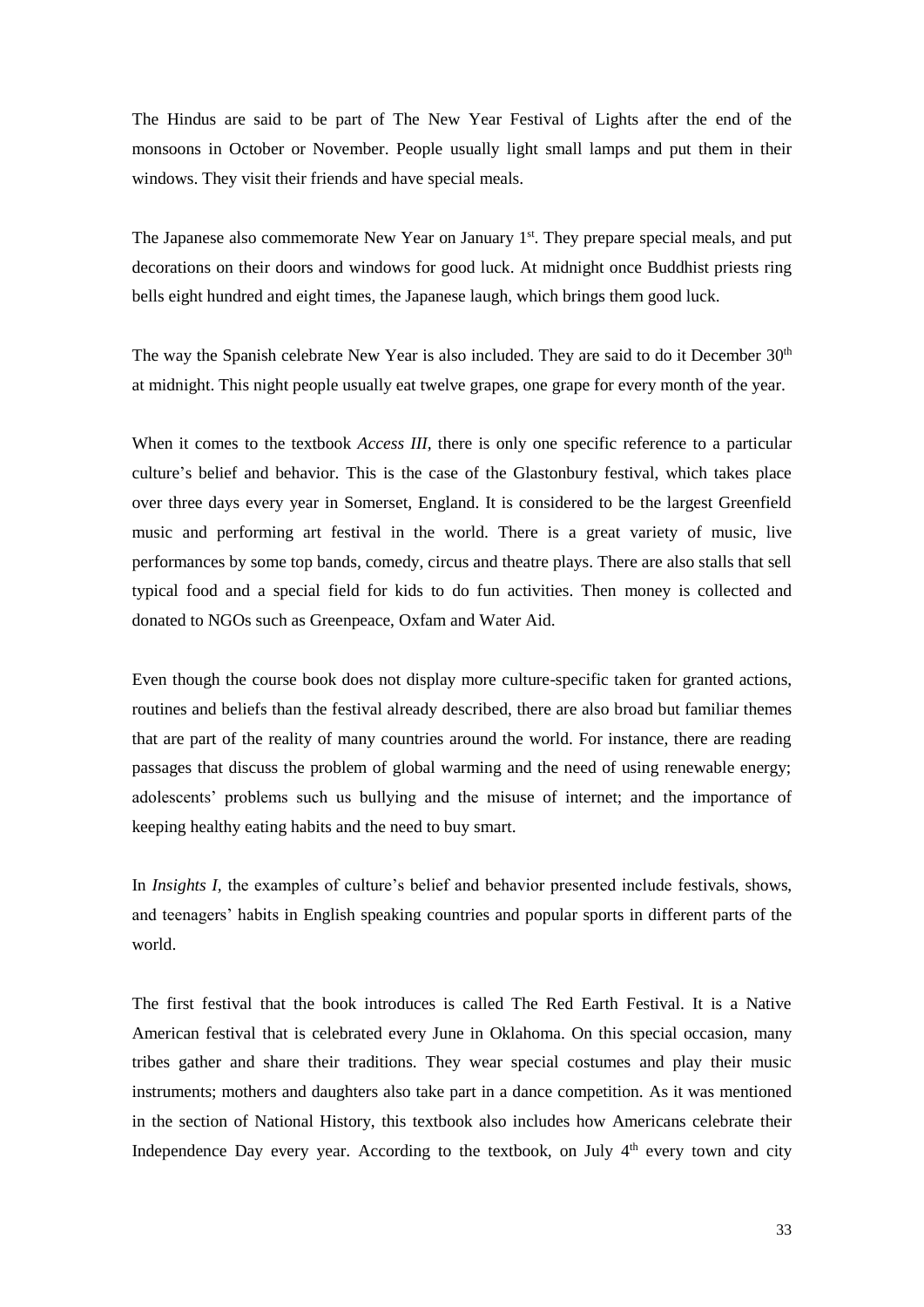organizes parades, fireworks, barbecues and picnics. There are usually concerts, sporting events and other celebrations, in which people sing the American national anthem.

*Insights I* also presents two typical Irish festivals: The Fleadh Festival and Saint Patrick´s Day. The first one is said to be an annual music and culture celebration that holds a competition for junior bands which play ceili: a type of Celtic music and dance. The second is a celebration on March 17<sup>th</sup> and lasts five days. It honors Saint Patrick, the patron of Ireland, who was an English Catholic priest who lived at the end of the fourth century. He was said to use traditional Irish culture and language when he preached and he also introduced a sun on the Christian cross to create the Celtic cross. This same reading passage presents the Leprechaus, a short, cleaver and rich mythological character, who is sad to live in the countryside, wear green clothes, carry a pot of gold and work as a shoe maker.

In a section called "Cultural Identity", there is an article about different summer shows in England. According to the text, every year there are many villages that organize interesting festivals of different sorts for all the family. Some of those events include competitions for flowers, vegetables and other food. There are also festivals with rallies of classic cars, vintage tractors and bicycles. In addition, some shows include competitions for animals such as "sheepdog trials", in which dogs move the sheep from the field into an enclosure.

Popular sports are also included in this course book. In brief descriptions on how to practice them and the material needed, students get to know in what countries they are popular. For instance, Cricket is played in England, Australia, Pakistan, India and West Indies; Polo is popular in Argentina, the UK and USA; and baseball is famous in USA, Japan, Australia and Canada. Then, there is a part that presents the sports that can be practiced in New Zealand. According to the text, New Zealanders are mad about sports. Rugby, with the well-known national team called All Blacks, is New Zealand's top sport. However, people also like playing other sports such as golf, horse riding, cricket skiing and bungee jumping.

Last but least, some British teenagers' habits are also depicted. In a unit entitled "Learning for Life", students read an extract from a webpage called "Brightzone." This website interviews a fourteen-year-old boy from Brighton who has an active life. He gets up very early in the morning, takes the newspaper to people´s houses and once he finishes working, he takes a shower and then goes to school. He says he likes school very much and that by working one hour every day, he can use the little money earns to buy books or CDs.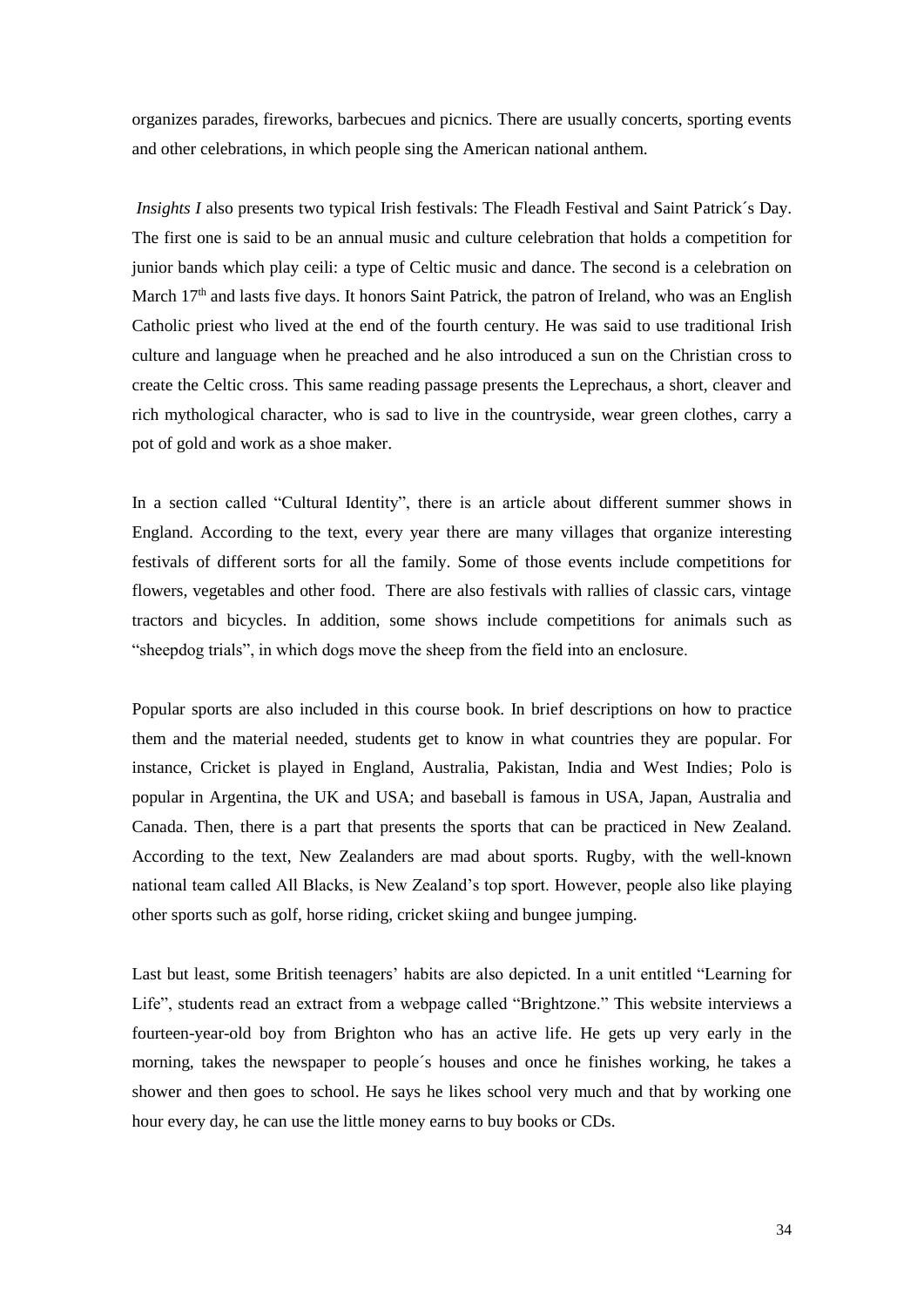In this same unit, there is another interesting interview to an adolescent who describes what it is like to go to school on a small Scottish Island. According to the boy, as the island Skerries is very small, his school is very special. It has just six students and only one teacher stays in the area. For other classes, teachers fly to the island every day. He says he is very happy because classes are small, teachers always help students and the subjects are very appealing.

## *6.5.2 Discussion*

This section introduced how taken-for-granted actions and daily routines of different specific cultures were presented in the textbooks. According to the material analyzed, the daily routines were mainly discussed through national holidays and festivals -some with slight references to religious convictions-, national and popular sports and some teenagers' habits and interests. Some textbooks also portray moral beliefs by introducing reading passages that describe the importance of people's sense of responsibility, initiative and commitment in their everyday life. There is no direct or concrete evidence of eating and shopping habits, which can be considered significant markers of the identity of a specific group of people.

As for the textbook *Challenges I,* it offers a varied range of examples that invoke the target culture, a few that allude to the international culture and only one that casually refers to learners' source culture.

Mentioning popular and national sports in different cultures seems to be quite interesting but brief, sometimes incorrect. This is the case of Argentina, whose national sport is not the one that the course book mentions. According to *Challenges I,* this country's national sport is football. However, the correct one is Pato. Anyway, this inaccurate information truly describes what most Argentineans think. Actually, very few people know what Pato is about. Football is very popular in this country and many people practice and enjoy this sport with a lot of passion. Referring to British teenagers' likes and habits is also relevant. By reading the information in the articles, it is possible to infer that some of these adolescents' daily activities are framed by the need of socializing and belonging to a group. For instance, it is common for teens to use cell phones, go shopping and play video games with friends. However, as they do not consider going to the gym a trendy activity, they do not practice sports on a regular basis. This is quite surprising since most sports are played in teams, what promotes peer-sharing.

It also seems quite stirring to notice that people from UK and USA believe that responsibility and active commitment are important to improve their own and other people's lives. This can be seen in the reading passages in many ways: teenagers and celebrities' conviction for doing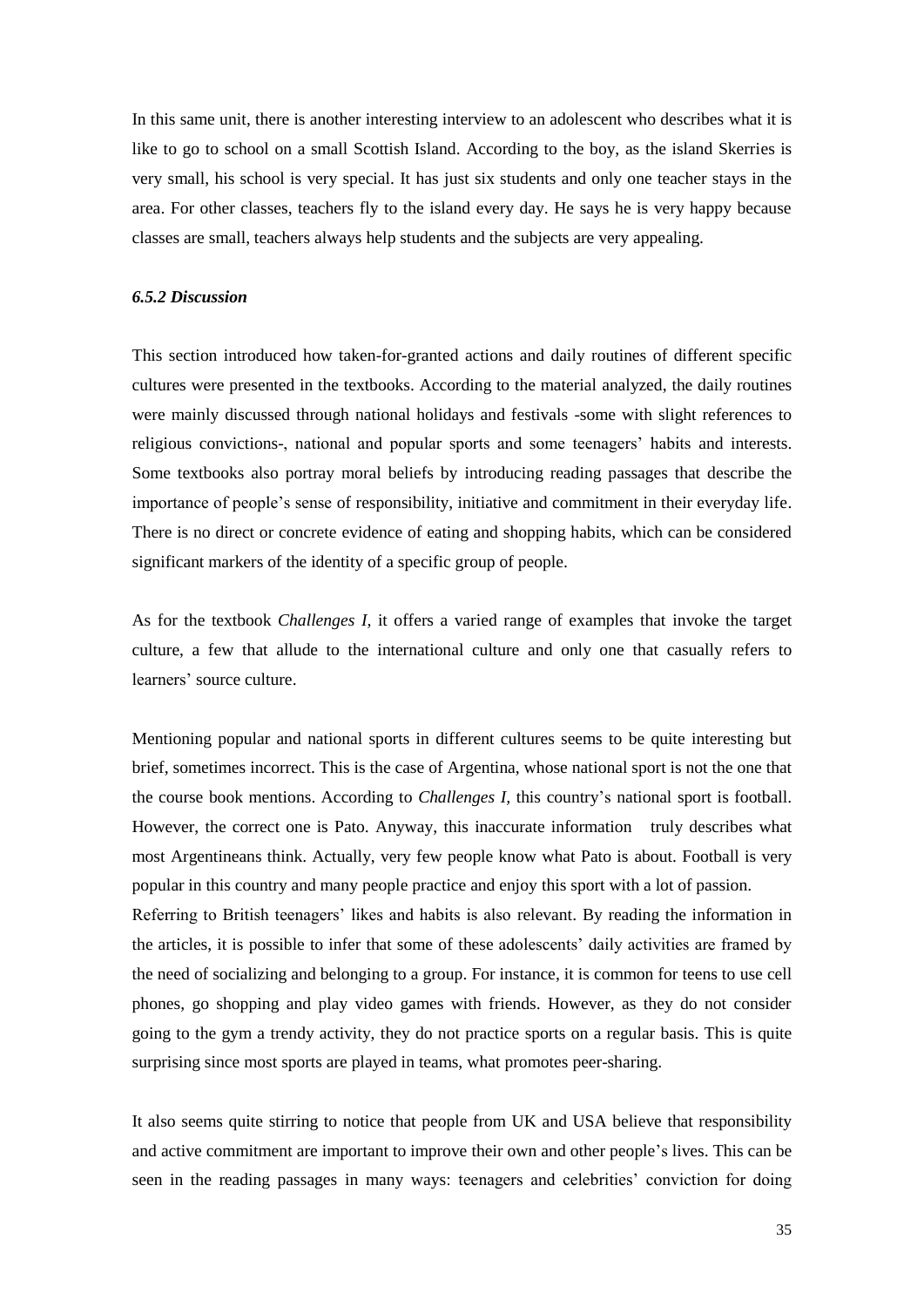community service and adolescents' initiative to deal problems that affect their own immediate environment such as bullying and the difficulty to keep their neighborhoods safe and clean.

Even though there are many important celebrations in different parts of the world, the textbook does not include the most representative ones. It actually intends to call teenagers' attention presenting curious festivals such as the Cockroach festival in Australia and showing how the same holiday is celebrated in different ways according to people's traditions and religious beliefs. This is the case of New Year.

When it comes to the course book *Access III*, the allusions to beliefs and behavior illustrative of particular cultures are rather scarce. Actually, it only makes reference to the "Glastonbury" festival as representative of English people. The rest of the themes discussed are so broad that they can fit into any country in the world independently of its culture.

Regarding the textbook *Insights I,* it can be seen that it incorporates references to some festivals and shows of three countries that are part the target culture: Ireland, England and USA. In the case of Ireland, including Saint Patrick's Day confirms the background knowledge most people have about this country. However, the textbook does not provide information about the way this day is celebrated. Actually, the descriptions reflect how St. Patrick added Celtic elements to the Catholic religion. The importance of keeping the Celtic traditions alive is also evident in the depiction of the celebration of The Fleadh, a festival of bands that play popular music.

When referring to England, the choice of shows that connected to this country emphasize the rural life in the region. In textbooks people tend to see England as cosmopolitan in all aspects. However, the portrayal of festivals that include competitions of vegetables and sheep trials, for instance, reinforces the importance of traditions in the country side.

In connection with USA, the textbook incorporates two examples of festivals with an enriching description of each. The first one is The Red Earth Festival which is celebrated by Native Americans every year. It is interesting to see how in this occasion different tribes gather to share their traditions and beliefs. However, it seems this is a very exclusive celebration because there is no information about the participation of Non-Native Americans or tourists as part of the audience. The second American holiday introduced in *Insights I* embraces the commemoration of the Independence Day, which gives students brief and general insights into the importance that this celebration has for Americans.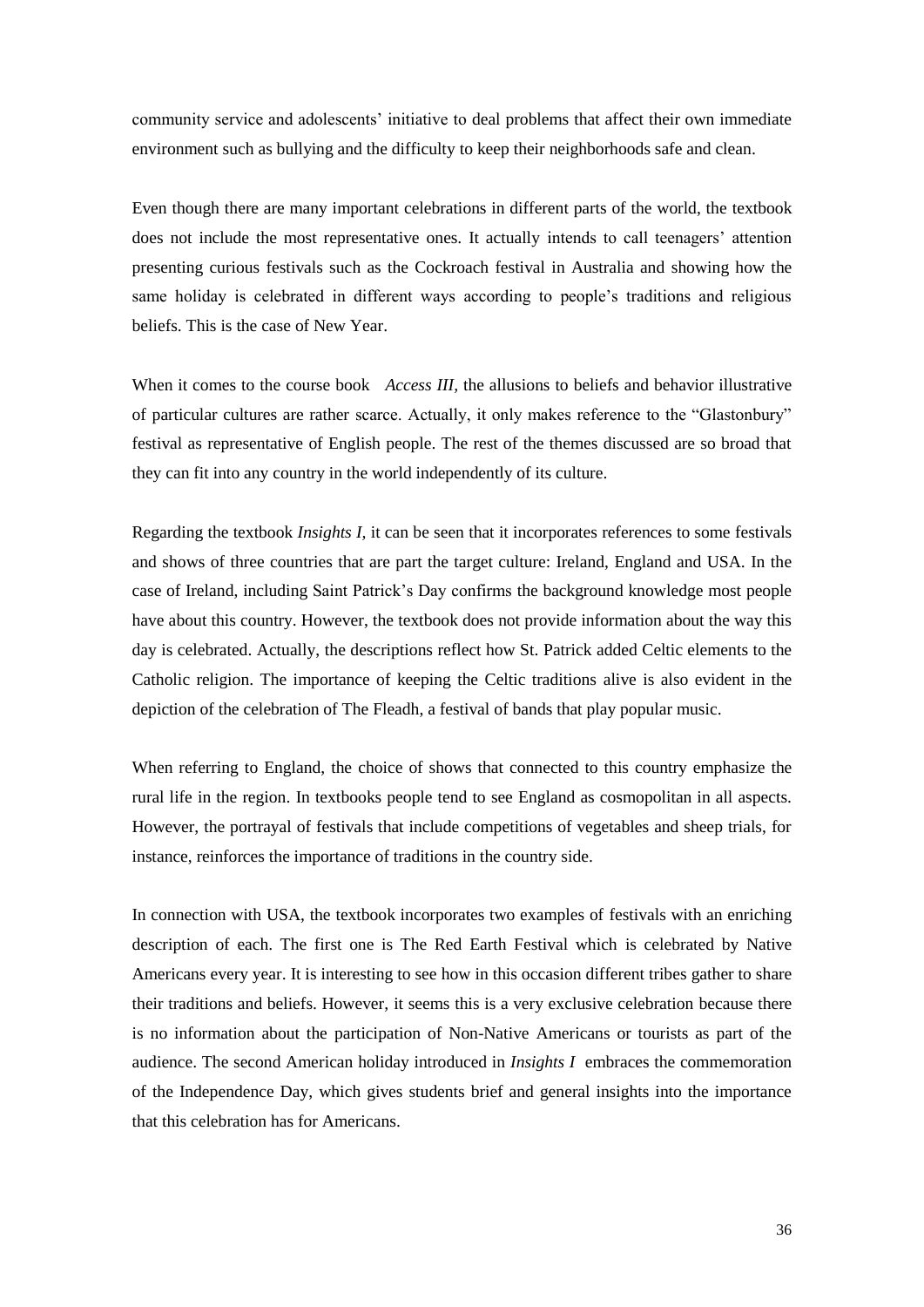The depiction of popular sports is the sole allusion that the textbook makes to countries that are part of the international culture and the learner's source culture. However, those countries and sports are mentioned without much detail. New Zealand, which is an example of the target culture, is the only country whose popular sports are covered more extensively. In fact, the description of rituals that the national rugby team performs allows students to grasp the extent to which the Maori's traditions have been integrated in New Zealand's society.

Finally, it is possible to infer that as in *Challenges I, Insights I* tries to show that many British teenagers feel a strong sense of responsibility and passion for their daily activities. Such is the case of a boy who makes a big effort to get up early to work and study. Although he does not earn much money delivering newspapers, this job allows him to buy some material he needs for his studies, acknowledging this is important to be in charge of his own expenses.

## **6.6. Socio-political Institutions**

## *6.6.1 Findings*

This section attempts to introduce the institutions of the state (e.g. health-care) their meanings and values in different cultures.

*Challenges I* does not include any allusions to institutions which characterize the state and the citizens of any culture.

In *Access III*, there is a reference to the Royal Canadian Mounted police. In fact, a reading passage describes this institution as Canada´s best known symbol and states that Canadians feel very proud of it. The article also highlights that police officers wear a special uniform in civil ceremonies, festivals and memorials. Besides, it says that they work in pairs on their horses patrolling streets and parks apart from controlling traffic and crows.

When it comes to *Insights I*, the only two socio-political references that appear are in connection to the target culture and are only mentioned by name. In a section that provides an account of famous castles in Wales, students are the ones who are asked to look for information about the Prince of Wales: his family, his role in the monarchy and the charities. The same happens in a unit with facts about USA. At the end of a time line that includes important events and people that led to the declaration of the American Independence such as Thomas Jefferson, there is a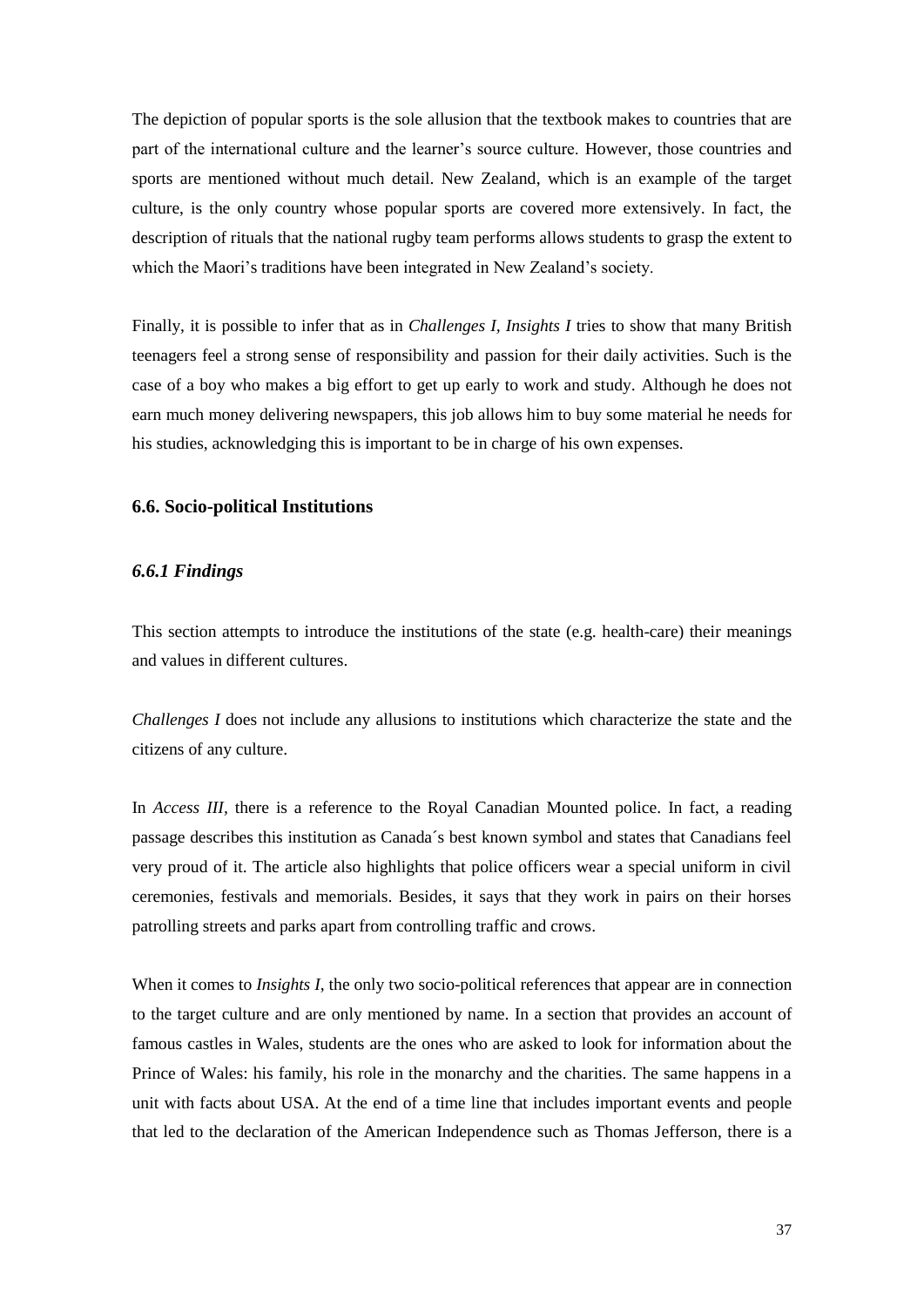picture of Martin Luther King with a set of questions about him. Learners are supposed to collect data about him on their own and share it with their classmates.

#### *6.6.2 Discussion*

As it can be seen, the three books lack references to socio-political institutions that describe international cultures and the students' source culture. However, the few ones that represent target cultures such as the Welsh and the American are only mentioned by name and the meaning and values that citizens embrace in connection to them are not fully discussed. Actually, the figures of the Prince of Wales and Martin Luther King are pointed out in units that do not even present any context for students to see the link of these two important people with the culture they represent.

Besides, the brief description about the Mounted Police in Canada seems to reflect a society which is largely subordinated to the authority. Canadians are depicted as pleased with the role the Police play and value the auto-discipline they hold as citizens.

## **6.7. Socialization and the life-cycle**

This category presents the examples of socialization of different cultures (families, schools, employment offices and military service) that can be found in the textbooks.

#### *6.7.1 Findings*

The examples of families portrayed in *Challenges I* are always about English speaking cultures. The very few allusions found mirror small, traditional and nuclear family institutions. Parents tend to be professionals and they have one or two children. For instance, in a section about families, there is a genealogic tree of a traditional type of family followed by an explanation of it. According to these brief descriptions, Mark has only one sister and one cousin. His parents also have one sibling each and Mark's grandparents have only two children. Even though pets do not appear in the tree, they are mentioned as members of the family.

By exploring the textbook in depth, it is also possible to learn that parents are usually professionals who work a lot. For instance in a unit in which students have to describe pictures, one of the characters shows a photo of his mum and says that she is a doctor. Another adolescent says that his father works in a hospital and arrives home at six thirty every day. In addition, it seems that families go through a good economic situation. The pictures in the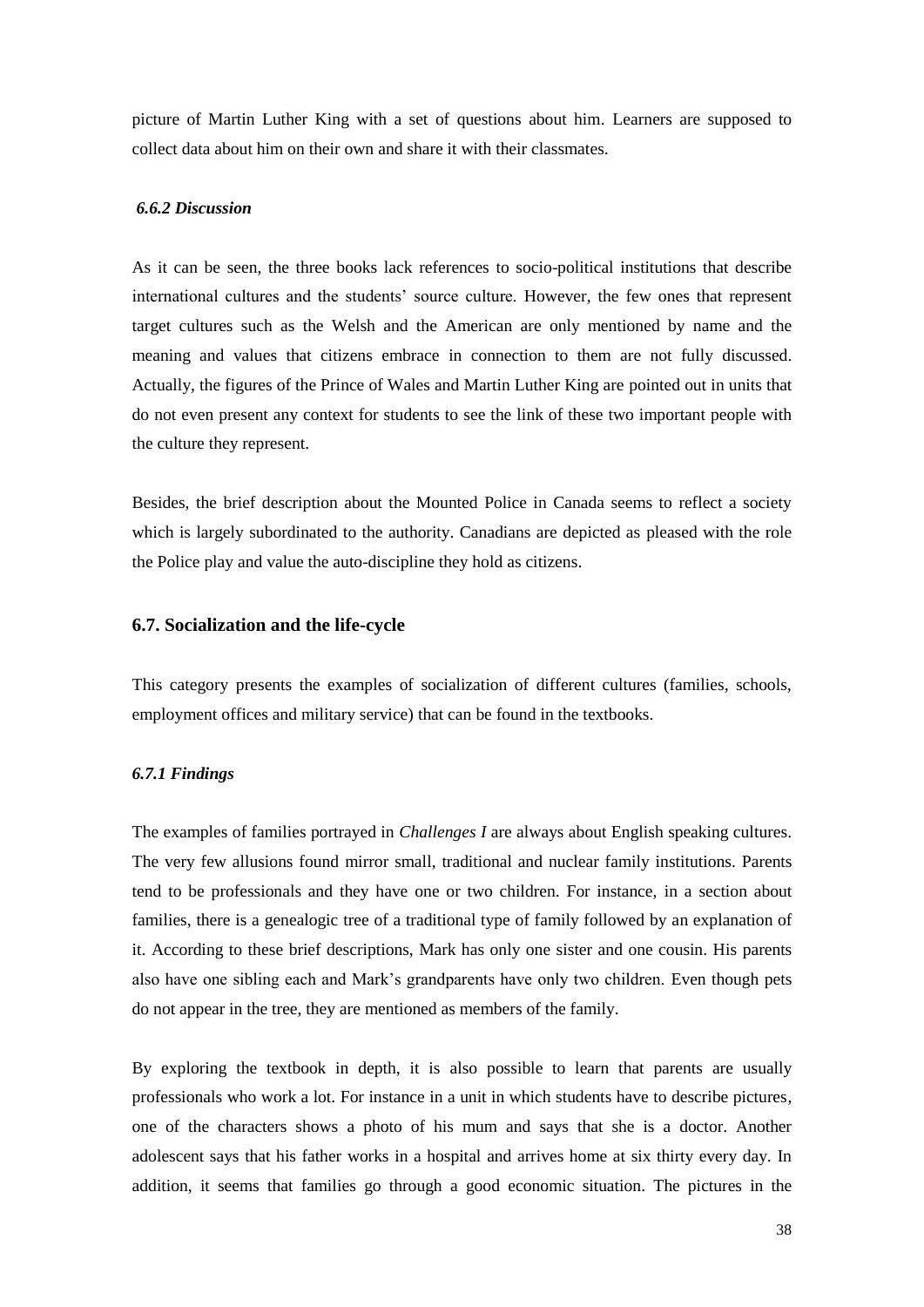textbook and the dialogues show adolescents who go to school, can go on holidays, dress fine clothes and do extra activities such as going to the club, making trips, and riding horses.

A close analysis of the textbook also drops allusions to schools and education. The characters hold some of their conversations in a school environment. There are not specific references to the type of school they go to, but it is possible to infer that it plays an important role for their socialization. The same group of classmates that attend classes together and work in teams at school, meet outside and share many activities such as going sightseeing, doing to parties, going expeditions and volunteering for community service.

In a section about school days, there is an interesting article about three adolescents from different countries who talk about their typical school days. This article shows three distinct realities and reflects the effort students and families make to receive formal education. For instance, Margarite Lauren, from Cameroon gets up at five thirty and walks two kilometers to attend six lessons, eight hours a day. She studies ten subjects and three languages at school. When Margarite gets home, she helps her mum and does her homework. The second teenager who describes his school day is Jonathan Fonseca from Mexico. He says that in his school, some students attend subjects in the morning and other students have classes in the afternoon. He goes to school in the afternoon and takes seven subjects six hours a day. He adds that he arrives home very late at night every day. Carol Simons from Australia, her situation is different. She does not attend school. As she lives on a farm far from the city so she has access to formal education in a different way. She usually has radio and video lessons and e-mails her homework to her teacher who sometimes visits her on the farm to check her progress. From time to time, Carol also travels to the city for classes or to do gymnastics in a sports camp.

The textbook also reflects the multicultural side of British schools with students who come from different countries. For instance, there is a section with brief comments on the experience of three international students in the UK. They are from different parts of the world such as The Czech Republic, Mexico and Iran.

When it comes to *Access III,* there are some hints of families belonging to the target and the international culture. In both cases, families are small and parents work all day. For instance, Pedro from Spain lives with his mum, who is a doctor, and his father, who is a police officer. He says that they work long hours every day and that he gets along well with her older sister, who is seventeen. Sarah from Scotland is another example. She is an only child and lives with her parents on a farm far from the city. Every day her mum prepares her breakfast and then, they start their work in the farmyard. Sarah helps her parents to milk the cows in the barn and to feed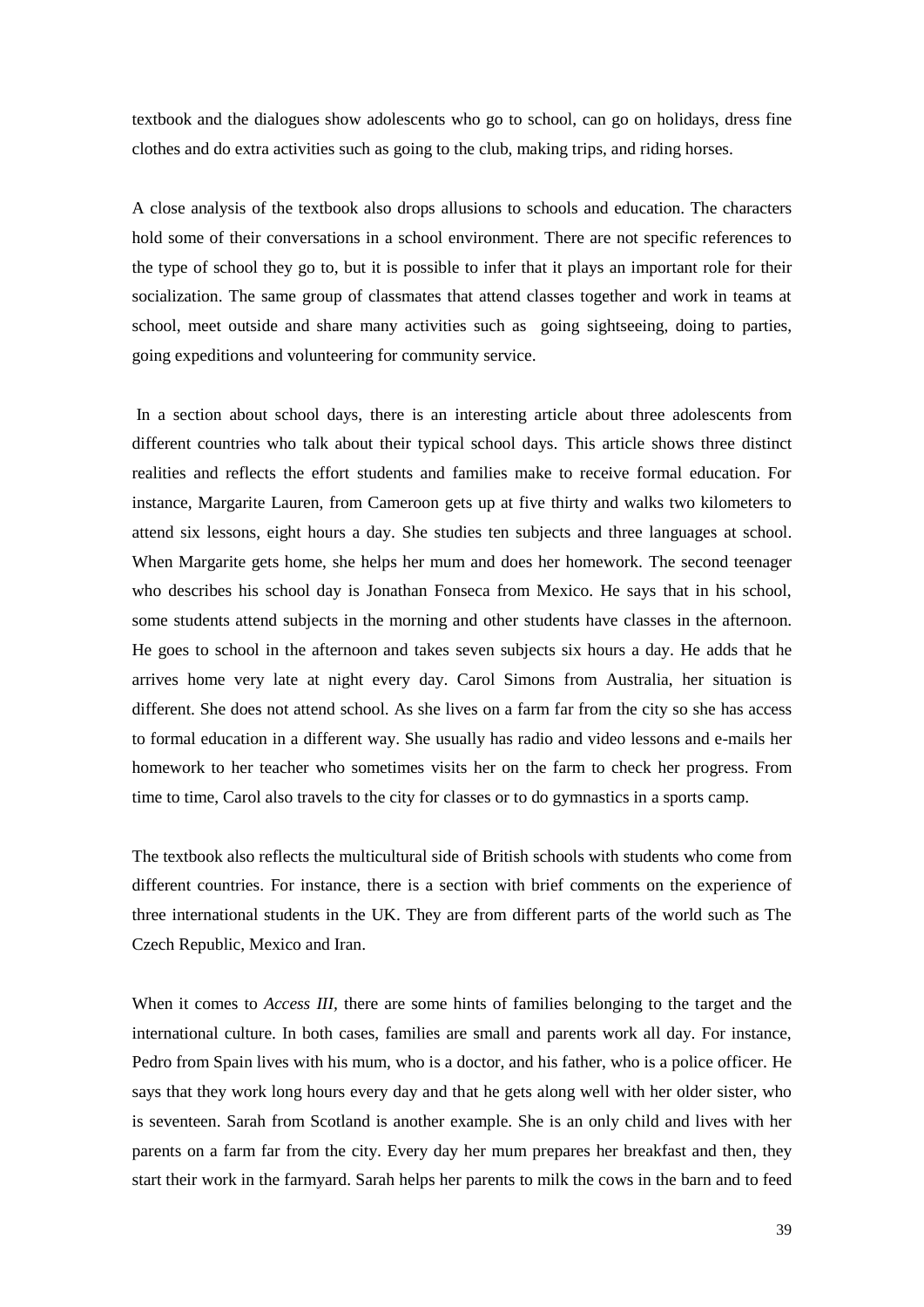the animals. Also, John from Wales talks a little about his family. As Sarah, he is an only child. He lives in a small house close to the beach with his parents. John highlights that they work long hours but that they do not care about it. His mum is a nurse at the local hospital and his dad works with children with special needs.

There are also some references to schools and education in the textbook. The descriptions depict British schools differing fundamentally according to their location, infrastructure and size. For example, it is said that a girl called Sarah attends a very small school in Scotland. It is five miles away from the farm where she lives and she gets there by bus. Annabel's situation is flaunted in a different way. She goes to a huge school in the city of London. She gets there quite fast by subway. She adds that her school has more than 1,500 students and very good facilities such as a modern computer lab and a big swimming pool.

It is also possible to notice that once students finish the school year, they start their summer holidays. Some of them go to different kinds of summer camps such as Sport, Art, Tech or Adventure Camps. It is possible to notice that this type of experience gives teenagers the opportunity to keep on learning while they enjoy their free time. This is the case of Sam from USA, whose parents booked him a week at Campbell's Adventure Camp. He is very excited due to the fact that he will spend one week in Redwood National Park in California.

In most of the examples found in reading passages and dialogues, the characters say they enjoy most school subjects and that their classmates are very friendly. The issue of overloading teenagers with extra work is also exhibited in the textbook. They usually do extra activities after school such as a sport. However, they devote part of their extra time to do their homework and study. This is the case of Pedro, the Spanish adolescent mentioned before. Once he goes back home from school, he does school work for an hour or two every afternoon, and then he takes karate lessons.

It is also important to remark that the textbook also displays the presence of bullying as a recurrent problem that worries teenagers in some secondary British schools. This is the case of Clare a fifteen-year old who used to be a victim of bullying in primary school. She says that now that she is in secondary school and that the problematic of bullying at this school level is generally worse, she wants to help. Therefore, she has joined other students and put boxes for victims of bullying to express in notes what their situation is. Clare and her friends read the papers and try to discuss the problems. When they cannot find solutions they ask teachers for help.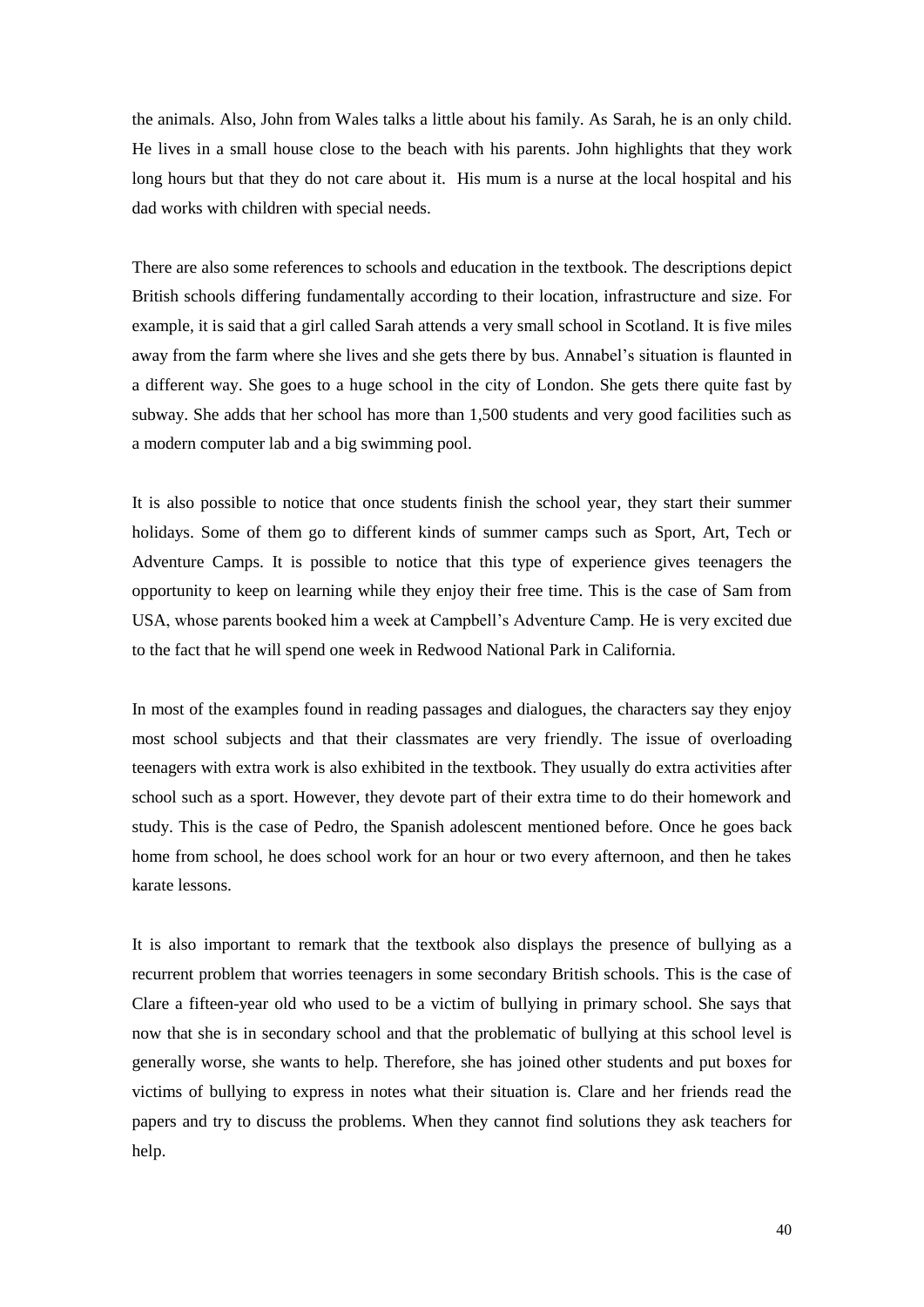As for *Insights I,* the families tend to be nuclear and small, too. In the first unit, there is a genealogic tree with a family with three children and two cousins. There are also instances in which some characters say that they have one or two siblings and that their parents are professionals.

Nevertheless, there is also a reading passage about a family whose way of life has distinctive features. The Boehmers are a large American family with eleven children. All of them including the parents are cirque jugglers. They make tours around the USA but they have a big house in Illinois and a special vehicle for the thirteen members of the family.

The textbook also includes the example of international families who have economic problems to make ends meet and send their children to school. This is the case of a teenager from Uganda, who stays at home helping in the house and does not go to school because her family cannot afford her studies.

*Insights I* also contains information about schools. It illustrates the idea of ethnic diversity in educational institutions. Actually, there is a short passage in which Emma from USA introduces herself. She says she has classmates from Mexico and Japan and that her teacher of Spanish is from Buenos Aires, Argentina.

There are also some allusions to different types of schools. For example, in an interview Duncan Gray, who is from a very small Scottish Island called Out Skerries, describes his unusual school. He says that it is small and that there are only six students and teachers who fly to the island every day. Another example includes a letter of a Japanese student who writes a letter to her mum telling her about the boarding school in UK she attends. According to her description, she is pleased with her room which is big and whose windows face the park. She adds she has many teachers and a lot of homework to do. In her school they learn traditional English and the history of English music.

In an article called Global Campaign for Education, there is a call to educational institutions to help children around the world who do not have access to education or who attend very big classes. The reading passage portrays the situation of two adolescents from Africa. In Eduardo's village there is only one school. That is why he usually has classes with his friends under a tree. He studies only two subjects: Maths and Language and he says that he would like to be a teacher when he grows up. In the case of Nabirye's, she is blind and she does not go to school because her parents do not have money. She has to remain at home to help her mum with the household chores.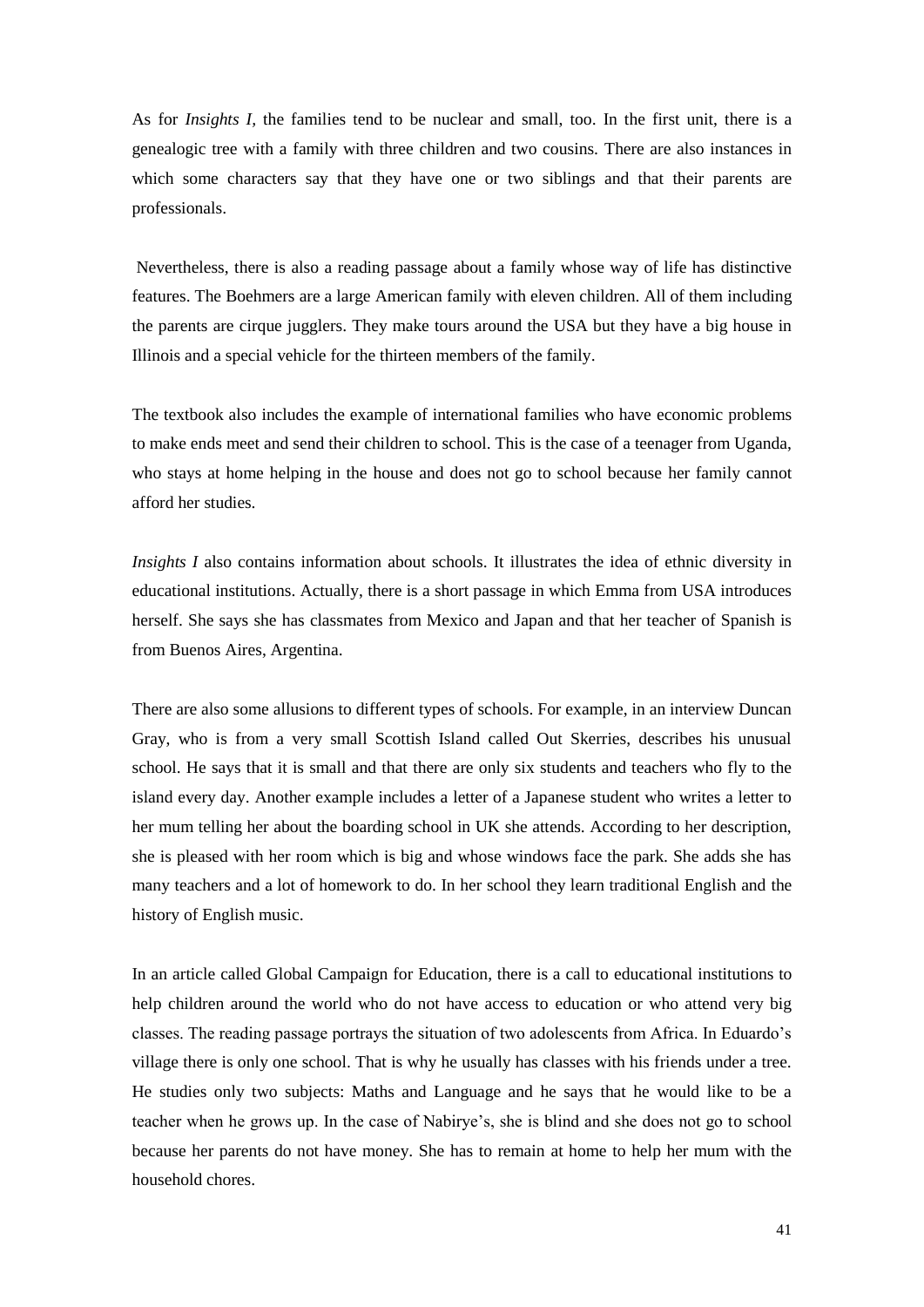#### *6.7.2 Discussion*

Along this section many references to familiar and educational institutions and situations in different cultures were presented. Allusions to employment offices and military service were not found in any of the textbooks.

According to the descriptions, there are no signs of very differing types of family institutions. In the textbooks, families from diverse parts of the world tend to be nuclear and small with financially supportive parents. There are some exceptions, though*. Insights I* illustrates the unusual life of one American large family whose members are cirque artists. What is more, the same course book depicts small but economically deprived familiar institutions, too. In this case, the only one example found makes reference to an international culture: some parts of Africa are depicted as undergoing an unfavorable financial situation.

The textbooks also provide information about schools and education. Even though most examples refer to English speaking countries, significant data about the educational situation in international countries can also be noticed.

In most descriptions, American and British schools tend to incorporate students from different countries. There are examples of big schools with modern infrastructure in the city and boarding schools in the open air. There are also allusions to small educational institutions in rural areas and islands and even instances in which students receive education through distance learning. In most cases, students are said to do their homework willingly on a regular basis and enjoy several school subjects. Many of them also point out they like their school and their friendly classmates.

Some unpleasant education realities are given some attention, though. One is the problem of bullying in British schools. In *Challenges I*, students are said to be worried about this serious issue. Therefore, they work in teams, take action and find ways to face the situation. However, there are no references to how the school authorities and professionals, other than teachers, help and support these teenagers to deal with the problem of bullying.

Last but not least, the other unfortunate reality illustrated has to do with people's problems to get education. *Insights I* shows the serious difficulties some African children and adolescents encounter to have access to formal education. The main reasons stated are reduced to the lack of schools and parents' poor economic situation.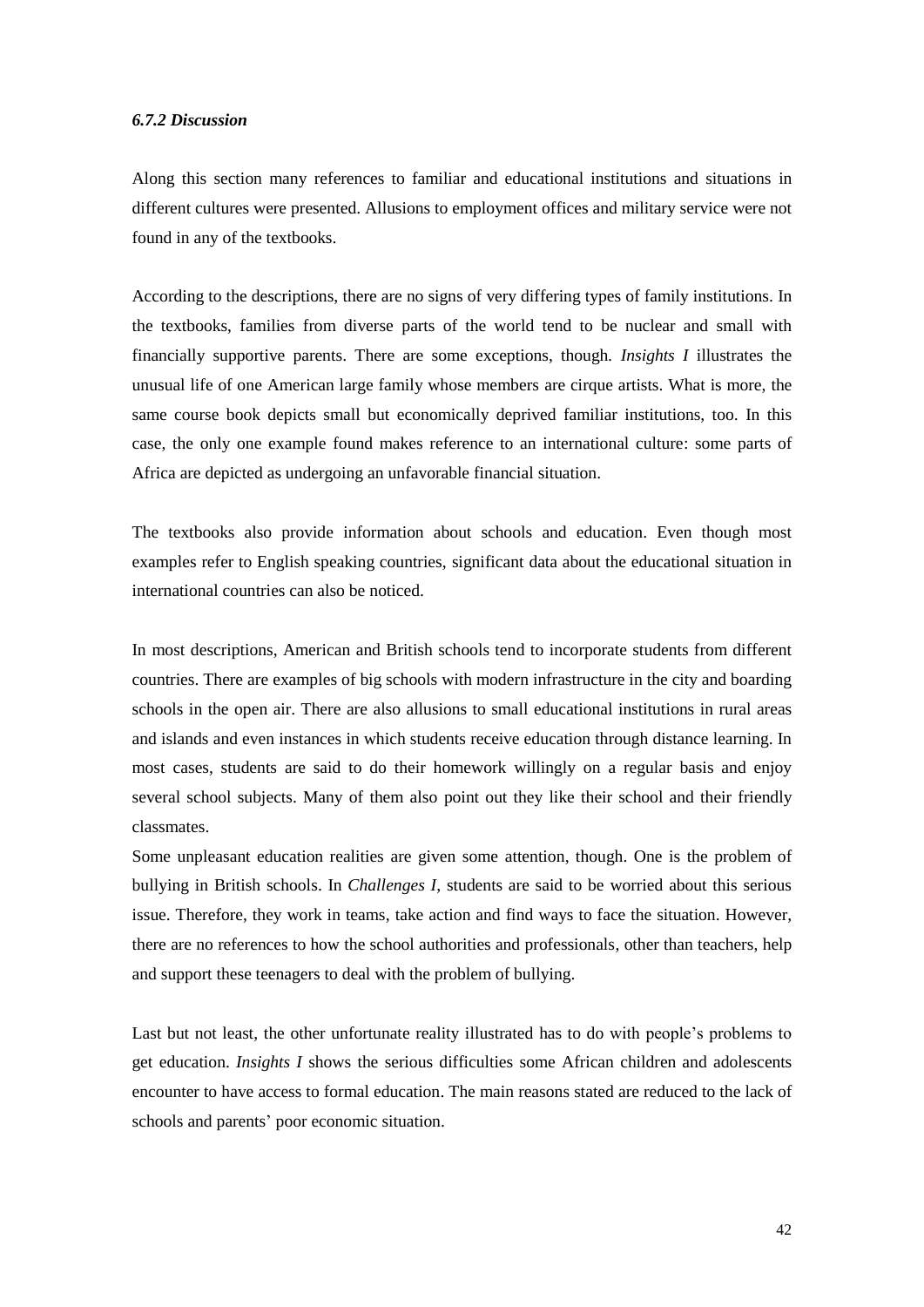#### **6.8 Stereotypes and national identity**

This section will present the stereotypes and symbols of national identity reflected in the textbooks.

#### *6.8.1 Findings*

*Challenges I* presents a few common stereotypes about USA, UK and Japan. In some filling exercises students have to do, all Americans think that Los Angeles is well-known for being polluted and dangerous. There are also some examples that highlight the generosity of the British and Americans, especially celebrities. They are depicted as people who are charitable and volunteer. In addition, the UK, particularly England, is seen as the ideal place to study English. International students are said to be welcomed by the British's friendliness. In the case of the Japanese, there are pictures that illustrate them posing for photos, which can be associated to the idea that they like taking many pictures when they travel.

When it comes to the symbols of national identity, the textbook includes a few examples. The famous British people shown are Williams Shakespeare, whose name is shortly mentioned, and The Beatles, whose career is highlighted in a reading passage. There are also pictures without any description of magnificent constructions such as the Eiffel Tower, which is representative of France, and the Great Wall of China. The flags of different countries such as France, Greece, Italy, Argentina, Japan, Poland, Spain and Turkey are shown in a brief exercise in which students learn the name of countries and their nationalities.

As for *Access III,* it seems to display only three notorious stereotypes. First, England tends to be represented as the most modern country of the UK. For example, some descriptions highlight the urban areas of London but only the rural regions of Scotland, without paying special attention to its capital city. Secondly, there are also references to the consumerist spirit in the UK. It is said that seven out of ten British adolescents have expensive high-tech gadgets they get as Christmas and birthday presents every year. Thirdly, Mexico is said to have very serious traffic and pollution problems.

The textbook also contains some representative symbols of national identity of different cultures. For instance, the quick references to the USA are the Niagara Falls and the Capitol. The UK is represented by allusions to The Big Ben, The Tower of London, Westminster and Edinburgh's ghosts and castles while in Canada the Mounted Police is said to be considered a symbol of their culture. Besides, there are photos of some architecture beauties that signify three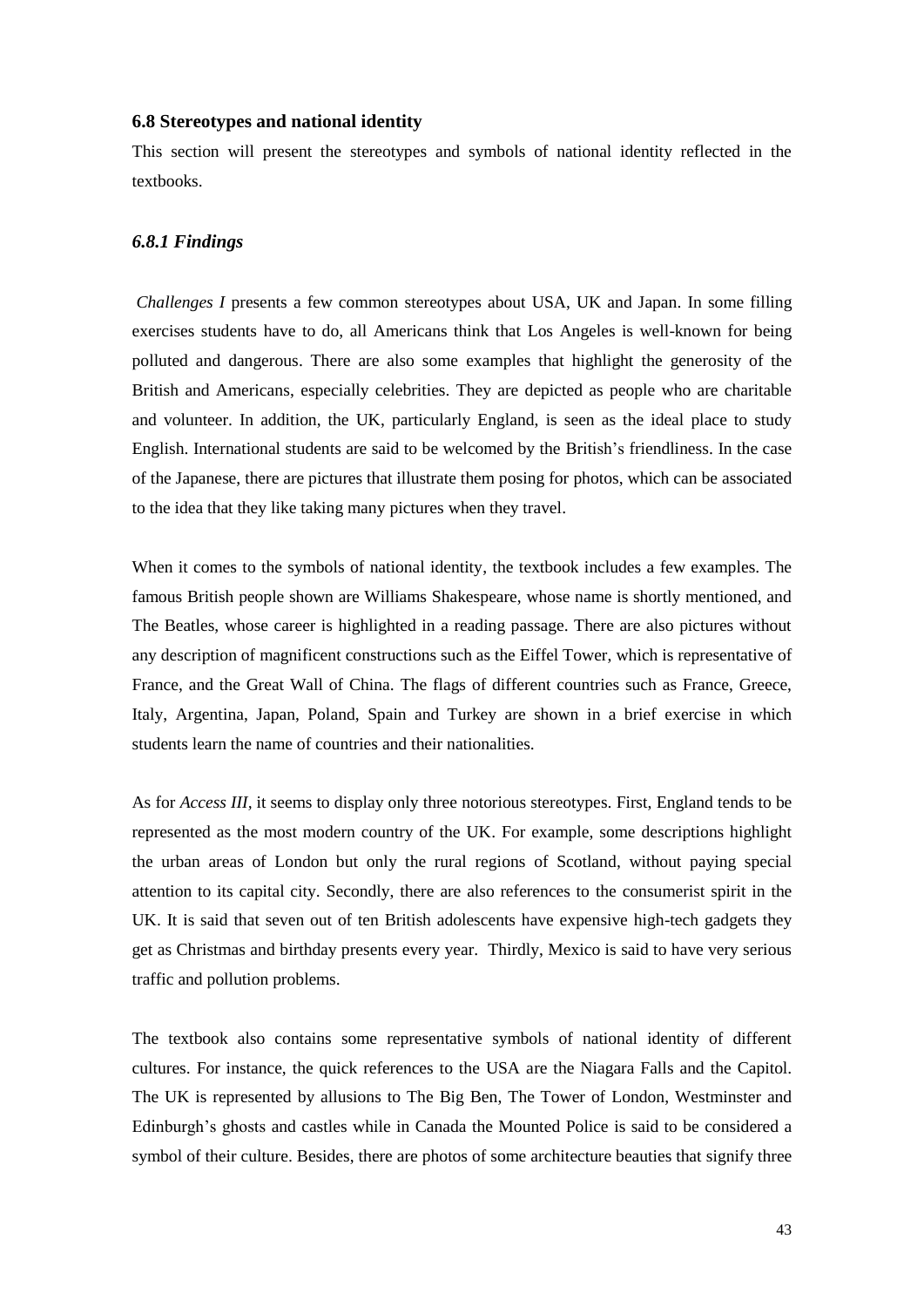different countries: the Cristo Redentor, which is a monument of Rio in Brazil; The Acropolis in Greece and the Great Sphinx in Egypt.

When it comes to *I nsights I,* some stereotypes can also be identified. UK kids are considered to be very involved in helping kids from other countries. And Africa is portrayed as the continent whose serious economic problems affect people's opportunities to improve in life, such as children's lack educational opportunities.

In this book, it is also possible to distinguish several symbols of national identity of different countries. As for USA, the Statue of the Liberty is the only one monument addressed. There are allusions to the American anthem "The Star-Spangled Banner" and the American Flag: the number of stars it has and what each of them represents. The figures of Thomas Jefferson, George Washington and Martin Luther King are also included.

As for the United Kingdom, there is a description of the Union Jack which has the representation of three out of the four countries that are part of it. A text explains that the flag is a symbol of unity and adds that it is a combination of the flags of different Saint Patrons: Saint George for England, Saint Andrew for Scotland and Saint Patrick for Northern Ireland. It is also said that Wales is not represented on the flag but no information accounts for its reasons. There is, then, a section in which students see the Welsh flag and learn that Saint David is its Patron and that on his day, people usually wear daffodils. The reading passage also states that the national flower of England is the rose and that the thistle is the emblem of Scotland.

The illustrative British monuments included are the Buckingham Palace, The Stonehenge, the Trafalgar Square, The Globe and The British Museum in England; the beauty of the famous Welsh castles, such as Beaumaris, Caldicot and Cardiff; and Dublin castle in Ireland. References to famous figures like the King Arthur and the Prince of Wales can also be found. In addition, the bagpipes and kilts are also mentioned as representative of Scotland.

It is also possible to see a picture of the flags of Australia and Canada in reading passages that give some information about those countries. The importance of the maple tree in Canada and the appearance of a maple leaf in the Canadian national flag are highlighted.

Last but not least, the references to National symbols belonging to international and the learners' source culture are very casual in the textbook. In exercises in which students have to complete with nationalities, there are pictures of the flags of Argentina, Spain, Brazil and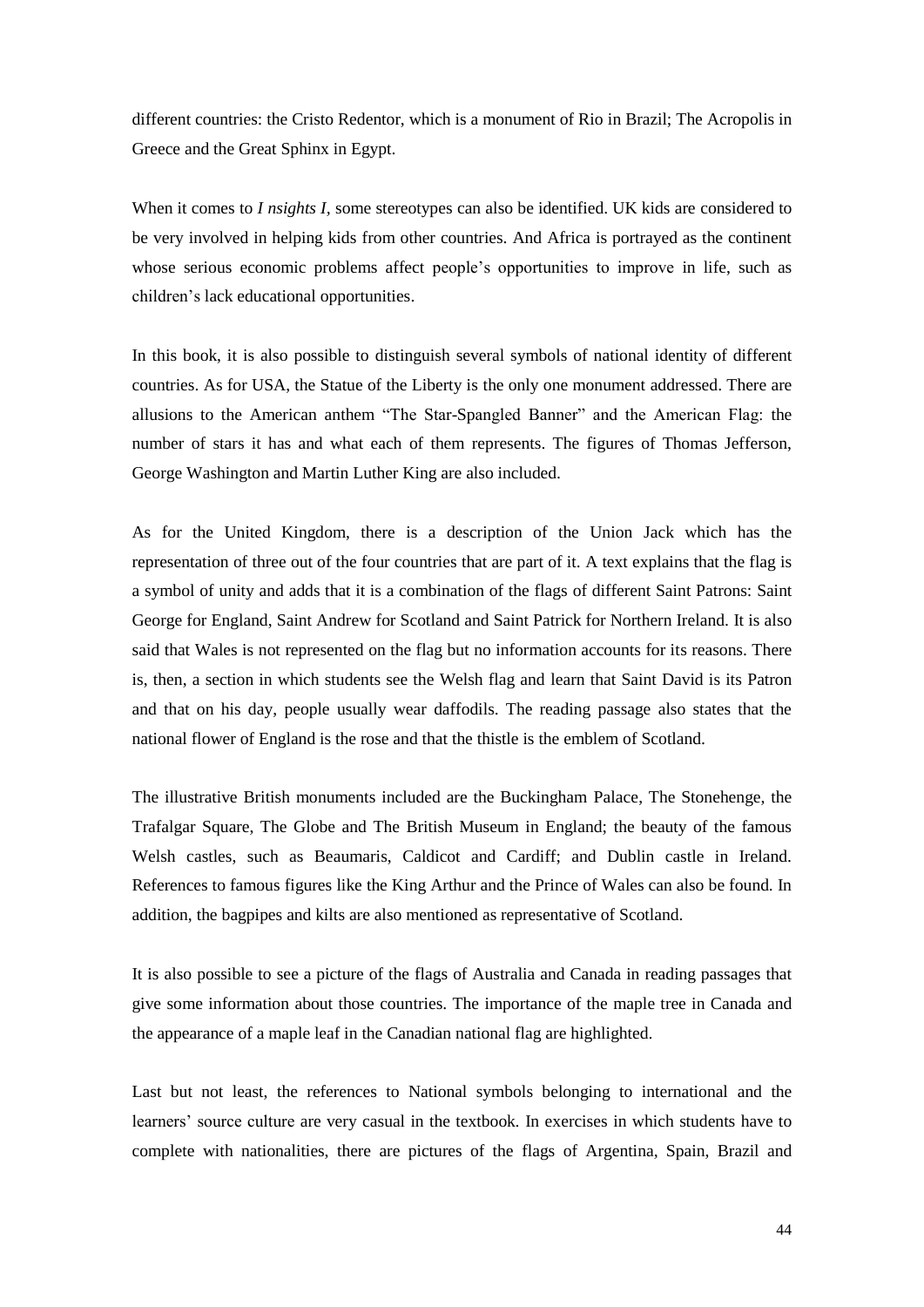France. Tutankhamen of Egypt, the Parthenon of Athens, Pythagoras, Socrates and Julius Cesar are also named.

#### *6.8.2 Discussion*

This section introduced the representations of national identity and stereotypes of different cultures that were found in the three textbooks.

Most of the images and descriptions of symbols such as flags, significant monuments, and famous people refer to English speaking countries. The UK and the USA represent the two cultures whose emblems are emphasized the most. It is also worth remarking that the learning material tends to show each of UK countries as having their own particular representations.

The illustrations about the students' source and international cultures are very limited. They are mainly embodied in their national flags and meaningful monuments. Very scarce information is provided about them. Actually, illustrative pictures of these cultures only appear incidentally in grammar and vocabulary exercises.

Moreover, much evidence of strong stereotypes does not seem to be included in most textbooks. However, there is a tendency to display more positive image of English speaking countries compared to the rest. Clear examples can be found in *Insights I and Challenges I,* with allusions to British and American's helpfulness towards the economically deprived Africans.

## **6.9 Social Interaction**

This section presents references to the appearance or lack of conventions and non-verbal behavior in social interaction, situations of social communication and the subjectivity (feelings, values, attitudes and perceived problems) found in the three textbooks.

## *6.9.1 Findings*

In the course books all the examples found connected to this category make reference to the language used by the target culture.

In the textbooks, it seems there are no very clear examples of specific conventions of verbal and non-verbal behavior. However, in the wide variety of situations for interaction presented,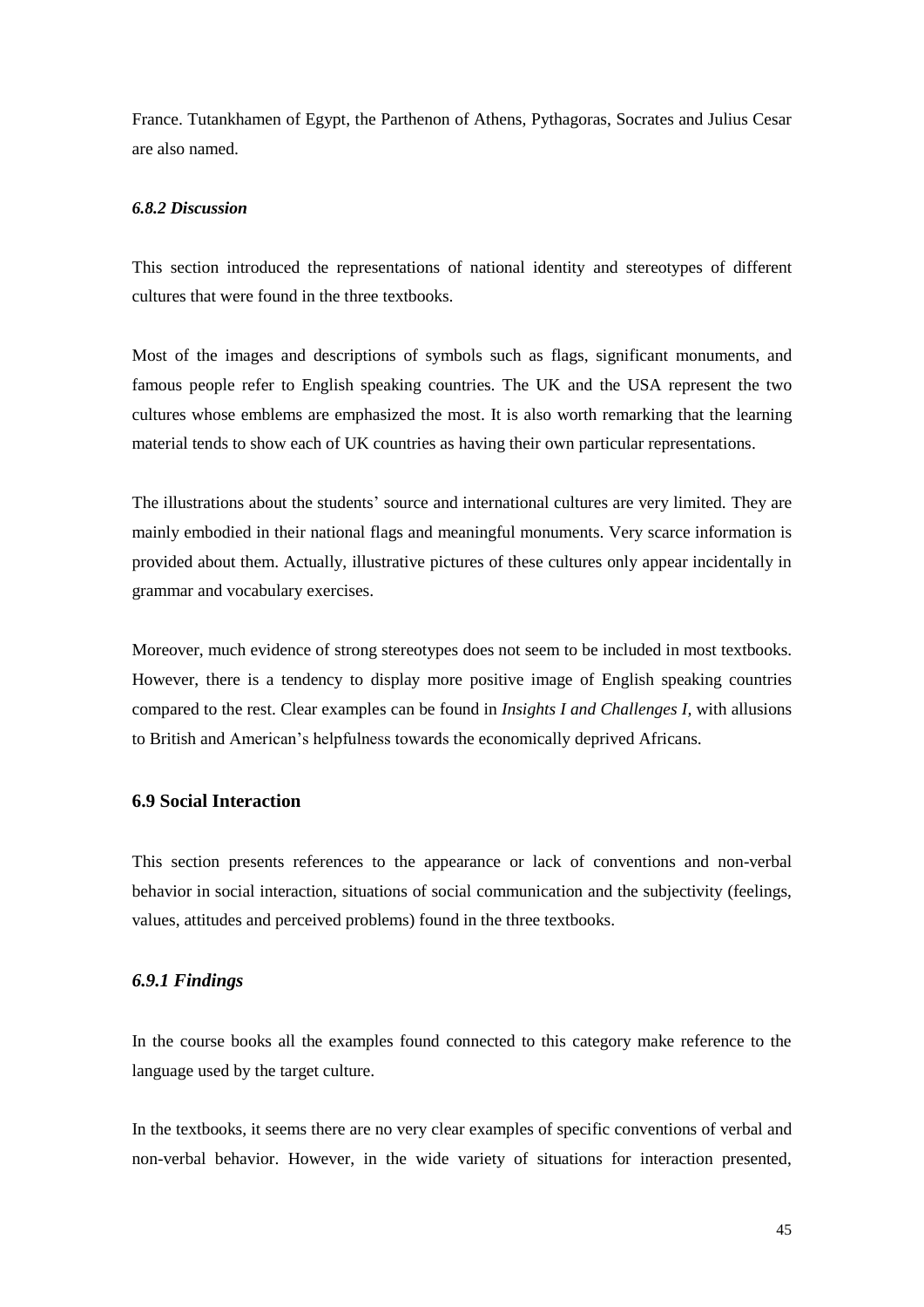students can learn that in English there are certain ways of asking and answering questions, and that they need to use definite fixed expression for particular communicative purposes. In addition, the degree of formality students must use in different kinds of interactions is not explicitly explained but it can be inferred.

As for the textbook *Challenges I,* the social interactions included tend to be more informal if the people involved in the conversation know each other. Some examples include modeling dialogues in which the characters make invitations and suggestions, and ask and answer questions about their interests and abilities. For instance, in an exchange that takes place during a party, some friends use informal language, like the discourse marker "by the way" and the verb "to text." In addition, most of the conversations in the course book have set phrases students need to practice according to their communicative intention. For example, in English, suggestions can be introduced by "Let's" and "What about." Once the learners read the dialogues, they have practice them and, then, with some given prompts, they have to use the new language to interact with their classmates.

There is also a tendency of presenting most of the many exchanges with full answers and questions and without pauses, hesitations and misunderstandings. Actually, very few informal dialogues include some sort of interruption or pause. This is the case of a boy who hesitates when he asks his friend to go with him to the cinema (... "By the way, do you...do you want to go to the cinema on Saturday?"…). The same happens in another dialogue when a boy cannot finish explaining his point because a friend interrupts him (Tom: Well,  $I -$  Rajiv: Don't be scared, Tom!).

Another example of informal verbal interaction can be found in a unit that deals with text messaging. Students learn there are certain abbreviations adolescents use when they send messages to each other. This shortening of words creates new and particular conventions that are shared by people of the same age.

Regarding semi-formal interactions, they take place in dialogues in which the characters exchange information with people they do not feel very close to. Like in the informal dialogues described above, these more formal ones are displayed as models for students to imitate. The dialogues include making a phone call, shopping, asking for permission, making requests and asking and giving directions. An instance that illustrates the use of semi-formal language can be found in an exchange between a traveler and a tourist information assistant. The employee begins the conversation in a very kind way by saying "Good morning, Birmingham tourist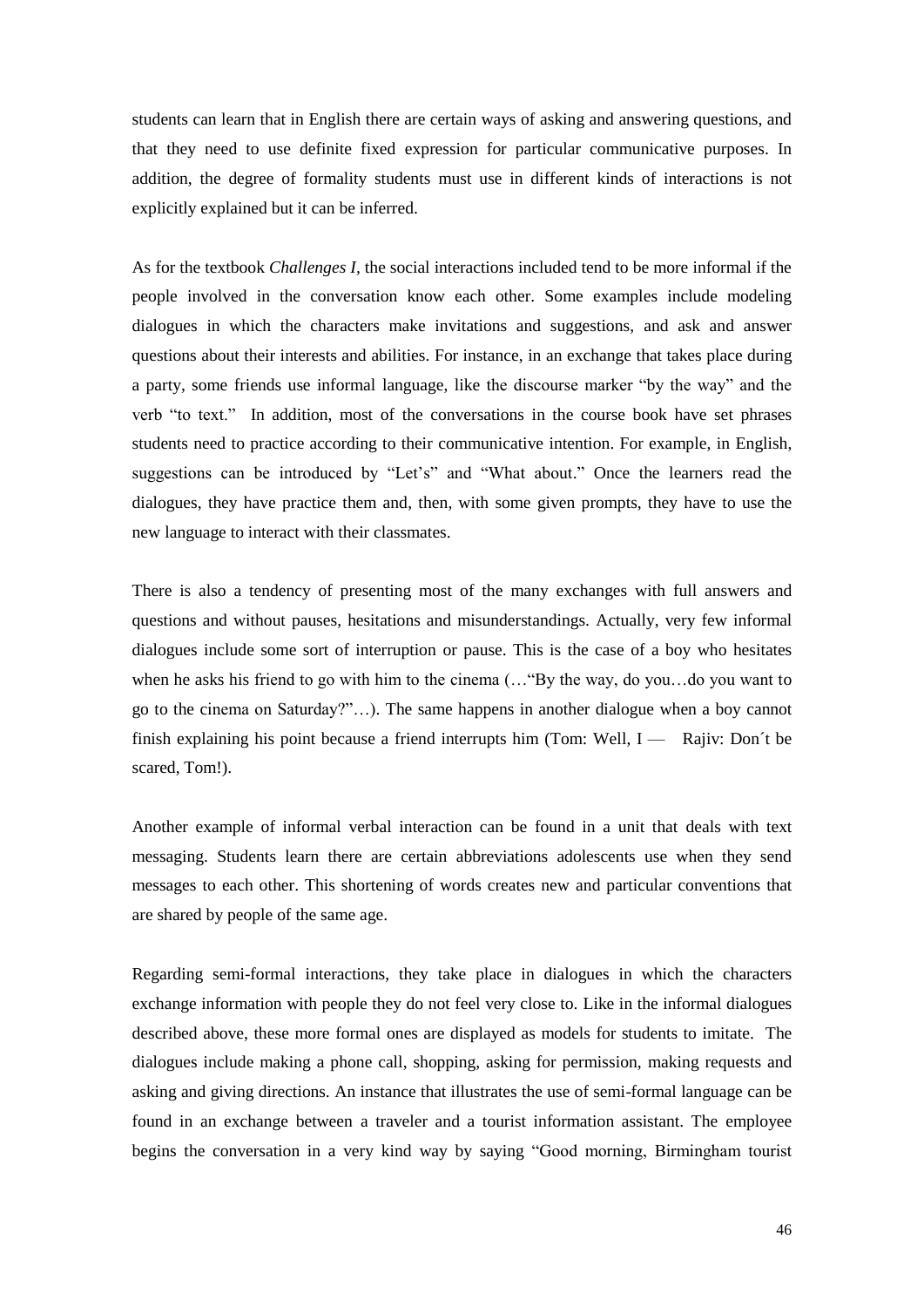information. How can I help you?" The tourist is very polite when he answers "Yes, please. I´d like some information about the Thinktank at Millennium Park, please."

The perceived need to provide students with models to be followed can also be seen in many other exchanges. For instance, in dialogues in which students get to know each other, they are supposed to stick to a sequence of questions and answers. The same happens when the learners are asked to talk about their daily routine or about their last holidays.

With regard to textbook *Access III,* while conversations between friends usually use some informal language, dialogues with strangers include more a more formal one. Most sample dialogues lack fillers and pauses. They are quite polished and next to the conversations, there is a box with phrases to express certain linguistic functions. For instance, invitations are generally introduced by "Would you like to…" One way to accept the invitation can be "That sounds great" and one form of refusing it is "Thanks, but I'm afraid I can´t." This chart is usually followed by a small section with everyday English phrases that intend to complement what is said and to make speech more natural. For instance, in a dialogue in which a boy is giving instructions to a friend on how to send an e-mail, it is common to find expressions such as "Done it!" and "It's a piece of cake."

Some examples of informal social interactions encompass expressing sympathy, making suggestions, inviting, refusing and accepting invitations, giving directions, and giving and reacting to news. Some semi formal language is used in exchanges in which participants simulate buying tickets to go to the cinema or taking a bus, giving and asking for directions, and getting a job. For instance, in the context of a job interview, greetings are formal and questions and answers very polite. An employer can start the conversation by saying "Good morning" and inviting the job applicant to have a seat. The prospect employee answers in full by saying "Good Morning, Thank you." The students learn that polite requests using "Could" and "please" are expected to be found in this context.

When it comes to *Insights I*, the possibilities for students to see people use the language in different contexts is minimum. There are only some very short modeling dialogues between friends and with strangers but, in most cases, students are asked to talk about a topic by answering a set of given questions or to ask a classmate questions from a text. For instance, after reading an article about a Native American festival the learners have to talk about a celebration in their own country. The questions that will guide their answers are provided.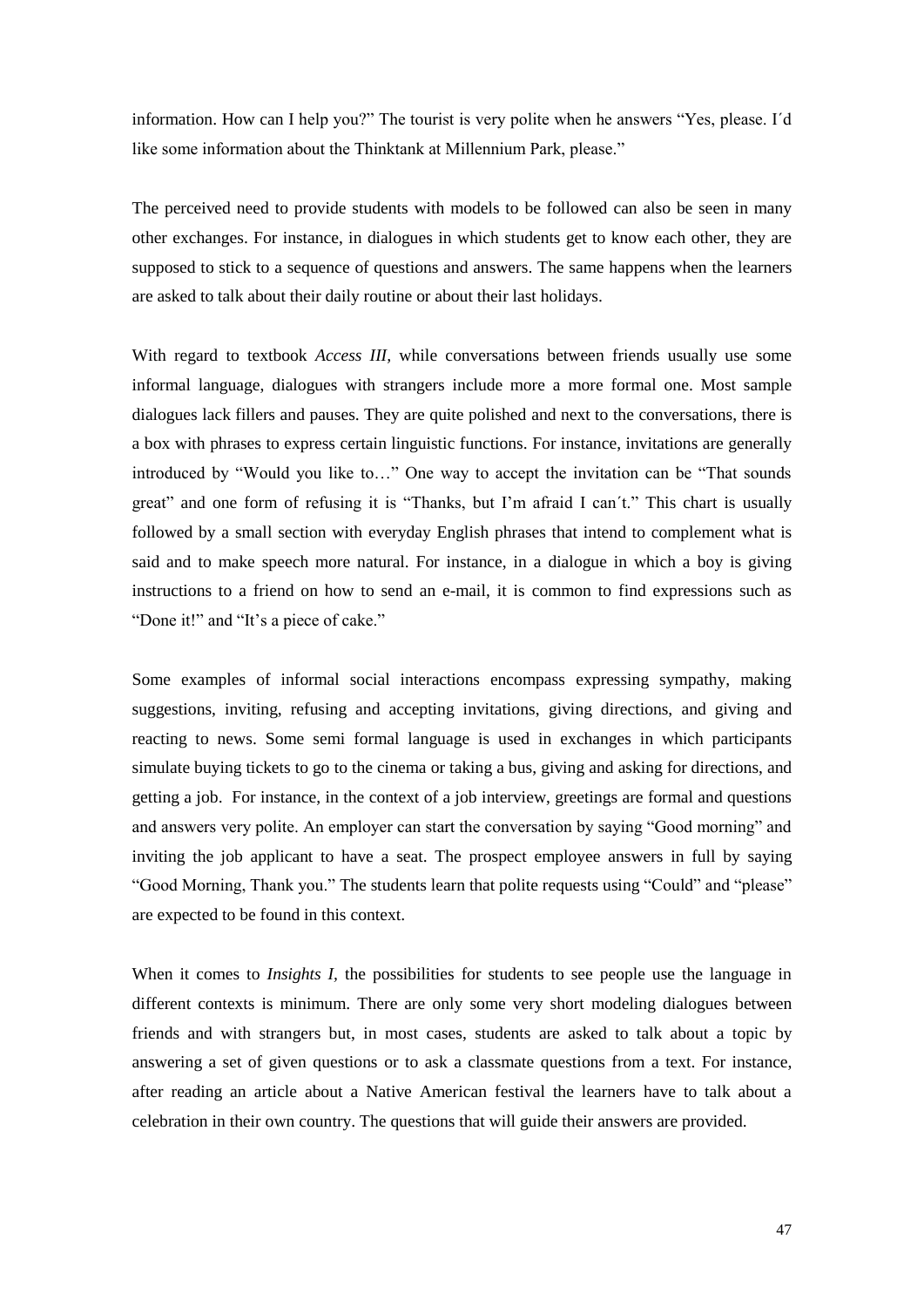The instances of social interaction that can be found in this textbook include friends talking about past events, speaking on the phone and interviewing each other about their daily routines. Other exchanges involve a customer and shop assistant in a coffee shop and a gift shop and a phone conversation between a receptionist and an adolescent who wants to participate in a TV program.

The interactions among the friends could be considered informal because of the relationship the participants have. However, there are no clear signs of informal language usage in those situations. Actually, there are no pauses and the dialogues keep the same friendly and polite tone that is reflected in conversations between people who do not know each other.

#### *6.9.2 Discussion*

The three textbooks include different types of verbal social interactions and there are no references to non-verbal ones.

In general terms, the degree of formality of the conversations is determined mainly by the closeness of the participants. Still, instances of very formal or completely informal language were not clearly found. Actually, the nature of most of the interactions tends to be semi-formal and the tone is quite polite.

The modeling dialogues seem to show interactions among people who succeed in communicating their ideas. In fact, in most of them, there are no misunderstandings. Besides, there are no fillers, pauses and hesitations: elements which can be considered part of spontaneous speech.

It is also possible to point out that the majority of conversations thought to be practiced by students generally have conventional fixed phrases that the learners are expected to use when they want to express specific communicative purposes. This creates a certain degree of security for students due to the fact that they have a model to emulate. However, it narrows the scope of their creativity if they do not want to follow a certain pattern.

## **6.10 International and Intercultural Issues**

This category introduces the comparisons among cultures found in the textbooks.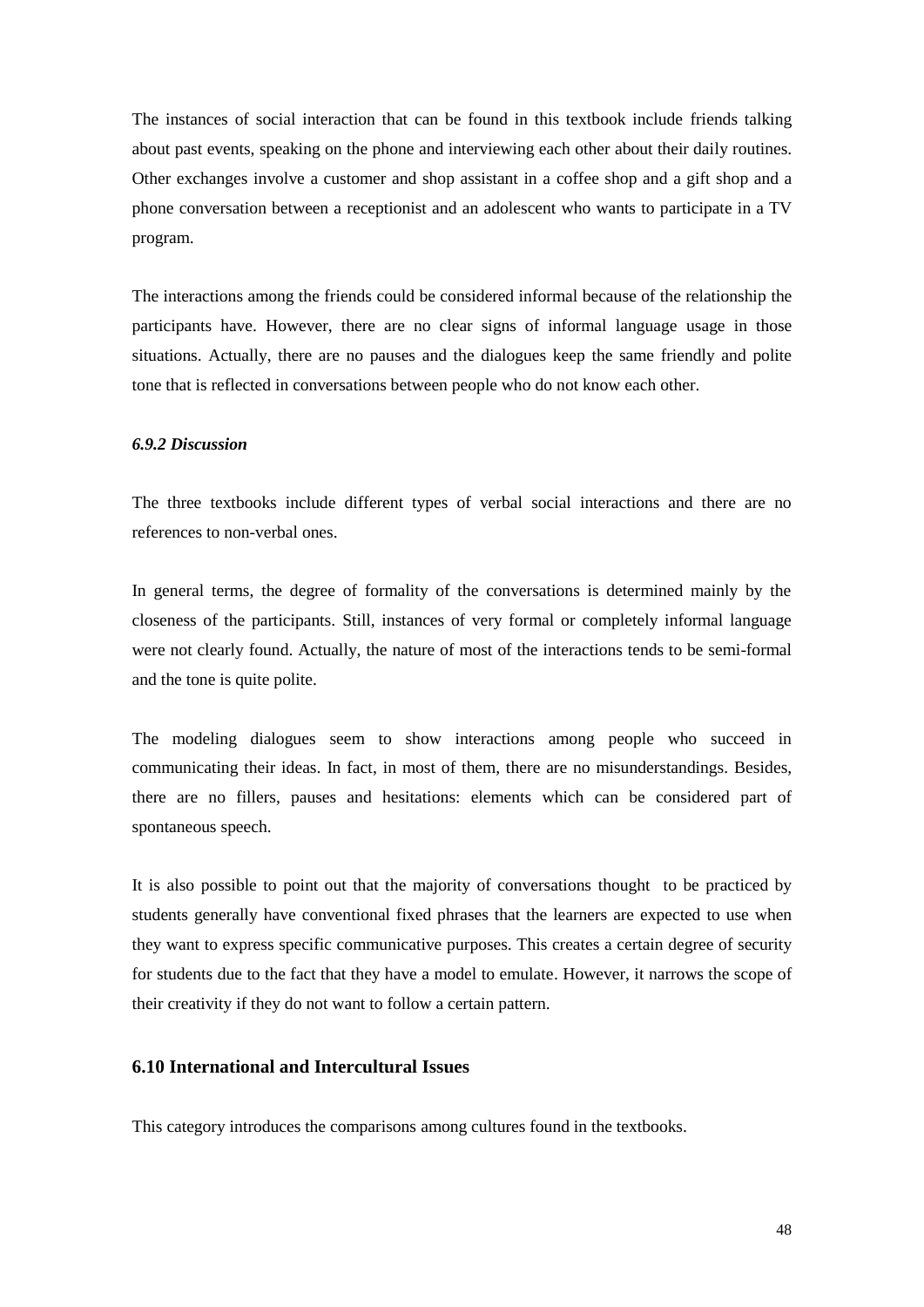#### *6.10.1 Findings*

There are surprisingly few examples of clear intercultural comparison in the course books.

As for *Challenges I,* even though comparisons are not explicitly presented as similarities and differences between cultures, students can make inferences and draw conclusions by the information introduced. For instance, there is a reading passage in which three adolescents from different countries talk about their typical school days. They are Marguerite from Cameroon, Jonathan from Mexico and Carol from Australia. The three teenagers study an average of seven subjects six hours a day. They all seem very involved on their studies and make a big effort to study. The main difference is that Marguerite and Jonathan attend school but Carol does not do it on a regular basis because she lives far away from school. Therefore, she generally has audio and video lessons.

More differences are remarked by international students in the UK. One boy from Colombia states that he prefers the weather in his country rather than in London because it is always rainy and cold there. He also says that he would like to study in Spain due to the fact that people speak Spanish there. Besides, a girl from Iran highlights that in UK schools are mixed but that in her country they are single-sex. There is also an article that portrays how the same holiday is celebrated in different countries such as China, Japan, India and Spain. This comparison allows students to notice some of these cultures' traditions. After working with that article, students are asked to create their own contributions and make a poster talking about a festival that is celebrated in their own country.

When it comes to *Access III*, there are many instances of comparison. There is one type of activity that prompts students to relate vocabulary to their source culture. Actually, on many occasions, they are asked to compare expressions in English to their equivalent concepts in the learners' mother tongue.

Moreover, it is possible to find reading passages that compare the life style of different countries that represent the target culture. For instance, the exciting life in the city of London is compared to the quiet life in the Scottish countryside.

There is also information in texts that accentuate the economic differences between target culture countries and other countries. In fact, some statistics would indicate the dissimilar percentages of people who have access to internet in different parts of the world. According to the figures, Africa has more than a billion people, but only 3.6% of its population has Internet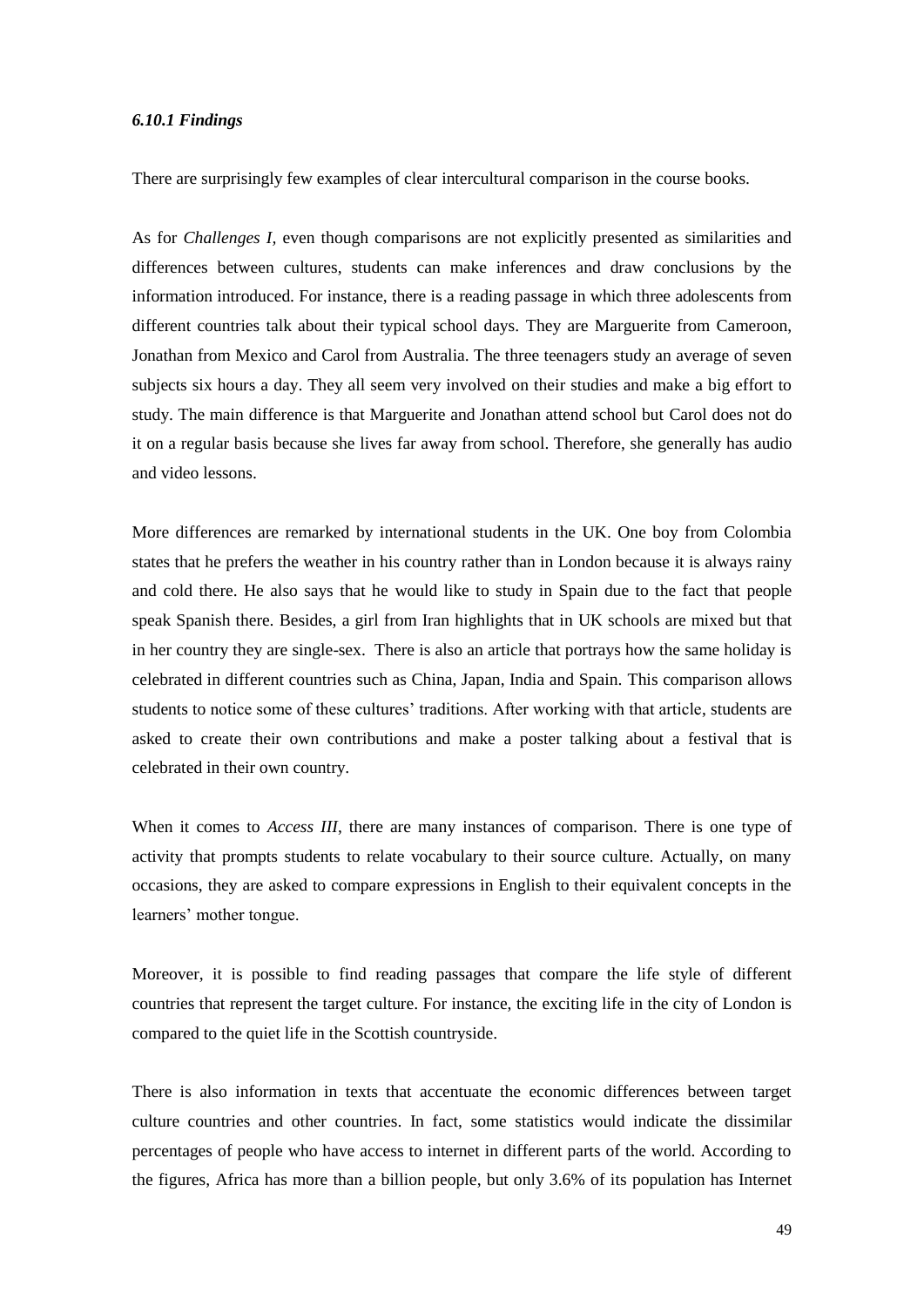access. It is also pointed out that whereas the least connected regions are Africa, South America, and the Middle East, almost 70%of the people in North America have Internet access.

Regarding *Insights I,* the comparisons found are many, too. For instance, there is an article about some languages spoken around the world which compares statistics. According to the text, English is considered an international language. It is the mother tongue of more than three hundred million people and the second language for six hundred people. It is also said that Spanish is spoken by more than three hundred and thirty two million people in Spain and Latin America. The reading passage also states that more than nine hundred million people speak Chinese as their first language; however, it is considered to be very difficult for Europeans.

There is also another instance that emphasizes the critical economic situation of counties in Africa. This difference is depicted in an article about a UK schools' campaign. British children want to help and talk about the difficulties many African kids have to access education.

Finally, on limited occasions, once the textbook covers a cultural topic, students are asked to think and talk about their own culture. For example, in a unit that deals with an American festival, the learners are invited to talk about a special celebration in their home country

## *6.10.2 Discussion*

All things considered, the exemplified instances of comparison between different cultures can lead to some points of discussion.

The comparisons between countries that belong to the target culture are very limited and do not highlight unfavorable differences. The same happens in the very few opportunities in which students are invited to provide examples of their own culture in connection to some target or international cultural themes discussed in a unit.

However, it is also possible to observe that some of the differences tend to favor the target culture. English is considered the only international language without taking into consideration the significant growth that other languages- like Spanish and Chinese- are achieving in this area. In fact, highlighting that Europeans think that Chinese is difficult to learn accentuates worldwide people's choice of English for international communication, which reaffirms the predominance of this language.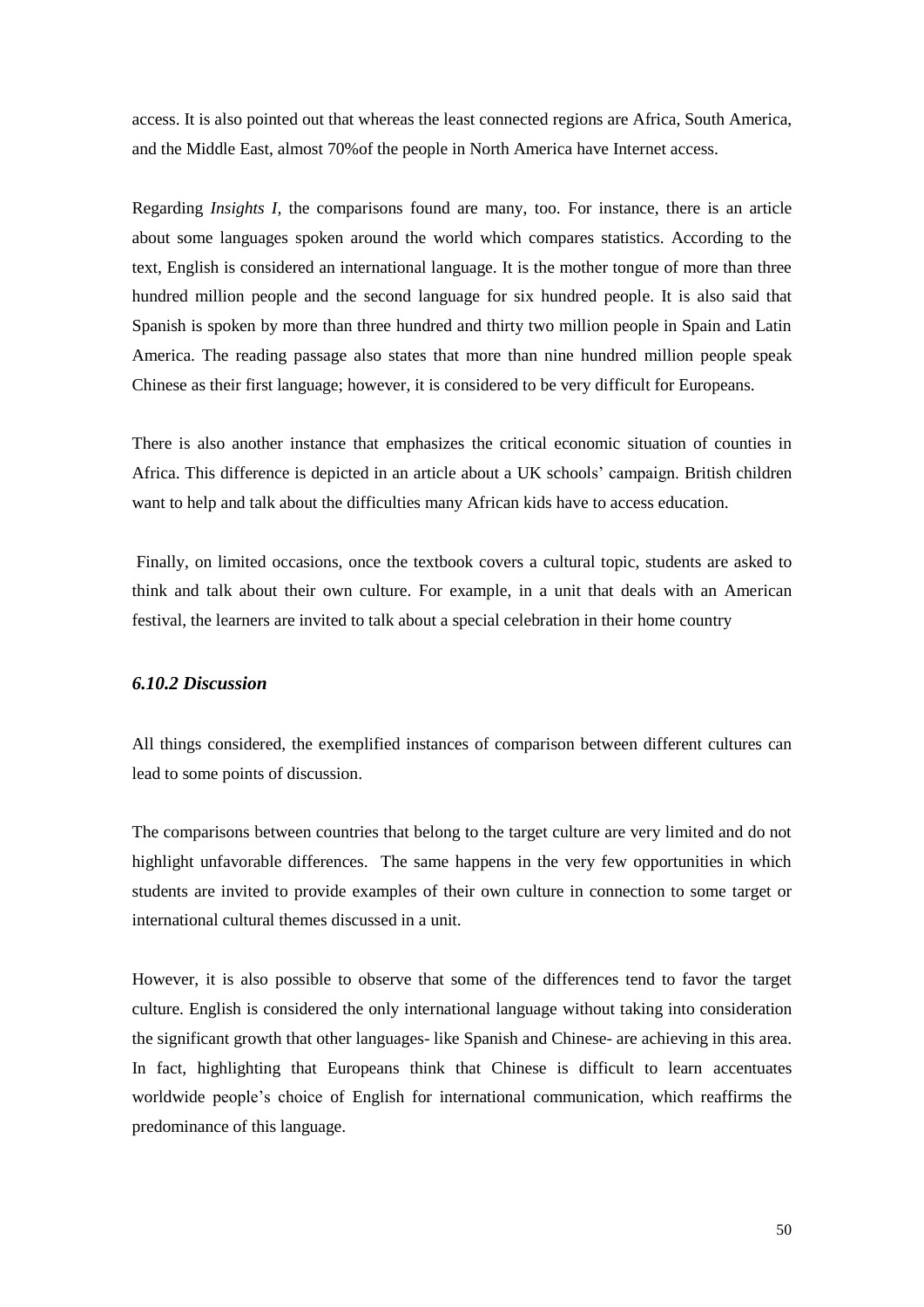Even though there is also a tendency to show Latin American and African countries as economically disadvantaged, there are some signs that English speaking countries are aware of the problematic and show initiative to cooperate to improve this situation.

## **6.11 Point of view and style of the textbooks author(s)**

Expressions of attitudes (positive, negative, critical) of the textbooks authors towards different countries and their people are displayed in this section.

#### *6.11.1 Findings*

When it comes to *Challenges I,* most of the texts are not genuine and appear as reading passages without specifying their authors and sources. It can be perceived that the course book's authors have quite a neutral attitude to the cultures illustrated. They tend to favor the portrayal of the target culture but also show features of the international ones. In most these cases, the allusions to different countries are too discrete and they usually present bits of what seems to be tourist information about a culture such as places to visit, ways to express effective communicative functions and famous people.

However, there is a more critical and subjective perspective if some data is read between the lines. For instance, in a reading passage that describes British teenagers´ habits, inverted commas are used to emphasize a word in an ironic way. This is the case of the idea that young people do not go to sports centers because they are not "cool" places. In this example the choice of punctuation marks around the world *cool* is made to discredit in a subtle way these adolescents' opinions. Apart from that, the experience of studying abroad is shown as having both positive and negative aspects. In a text that includes some international students' comments on their stay in the UK, the teenagers agree that they like the place where they study but they also express they feel homesick. Some say English is difficult and that they miss many things back home: their friends and families, the food they are used to eating, and the possibility to speak their first language. Furthermore, the authors seem to show concern for worldwide problems such as pollution, vandalism, and the increasing phenomenon of bullying in British secondary schools.

As for *Access III,* most of the texts are adapted but their authors are not acknowledged. There are only a few reading passages in which the name of their writer and sources are cited. This is the case of an extract from the story *The Canterville Ghost* written by Oscar Wilde and some texts that appear to have been taken from webpages. In general terms, a considerable part of the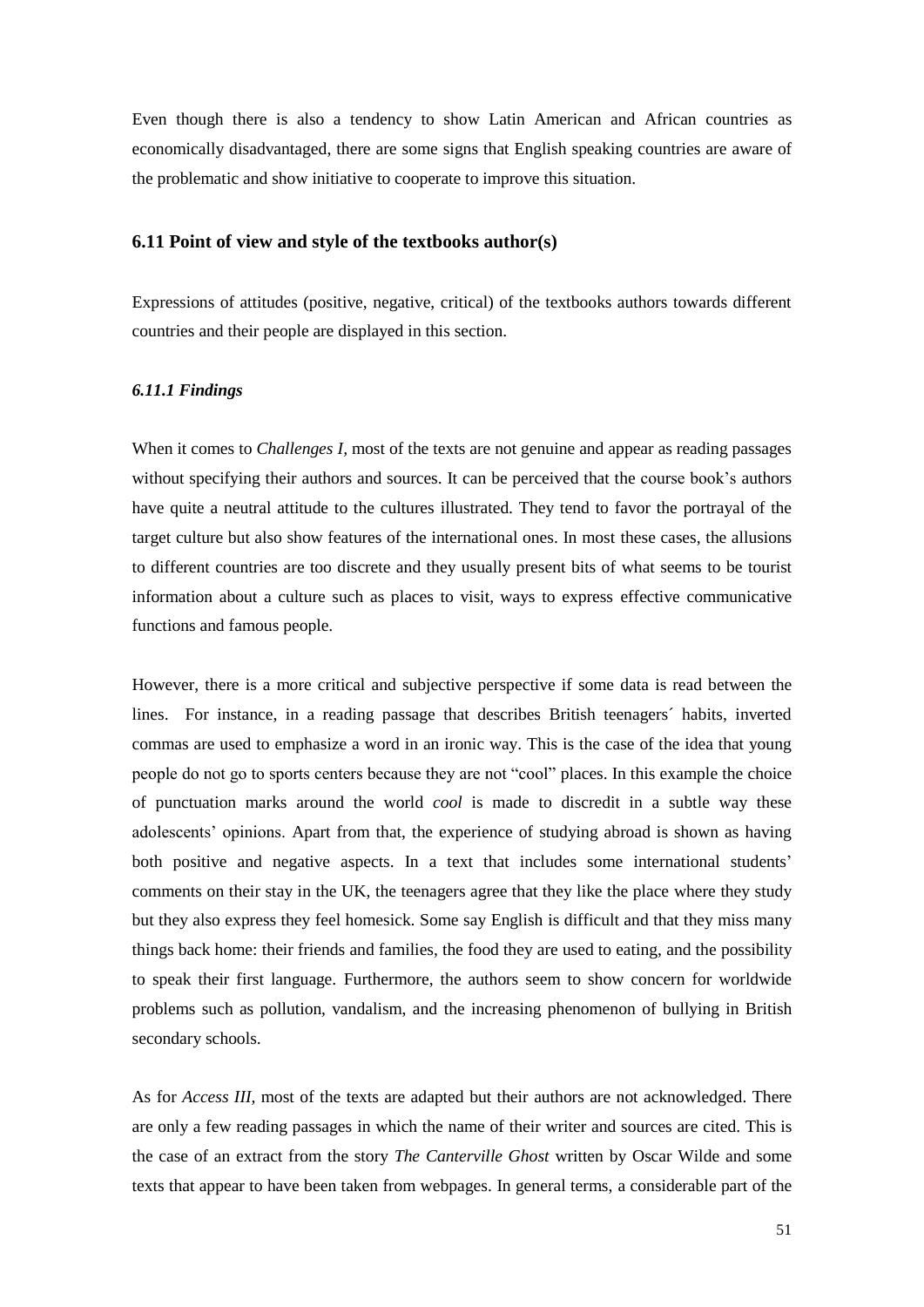material presented contains unbiased information. In fact, the majority of the reading passages present an overview on cultural particularities of different countries. For example, in articles about historical events, festivals and theme parks the descriptions are so plain that an impartial view towards them can be detected.

However, it seems to be a denouncing and informative tone in many texts that deal with more general issues. For example, there is an article that describes the huge gap that technological advances create among people. The text states that education is the key to reduce this gap and encourages governments, educational institutions and IT industries to work together in the education of people in order to bridge the digital division. In addition, there is a text called "Safety in the Street" which aims to raise awareness among teenagers about avoidable situations that can put them at risk. The article admits that crime is a serious problem and that the number of thieves increases at the same time their stealing methods change.

There is also another reading passage that taking for granted many people's consumerist attitudes, tries to promote buying smart. Consequently, there are references to companies' burning need to make money at the expense of creating dangerous and deceitful advertisements. This attitude is reinforced in another text about high tech British adolescents. It implicitly criticizes the huge amount of money families spend every year on giving their children technological gadgets. According to the passage, many parents would be shocked if they knew exactly how much money they have spent in their kids' presents.

Regarding *Insights I,* its texts do not clarify its authors. In general terms, most of the reading passages show an objective and positive viewpoint on cultural aspects. Actually, many reading passages provide students with informative descriptions about different cultures, belonging mainly to English speaking countries. Nevertheless, the illustrations could perfectly fit the format of a tourist brochure.

### *6.11.2 Discussion*

All in all, in the three textbooks most reading passages are not authentic material but adapted to the understanding and language level of the students. In most cases, the authors of the texts are left unknown.

As a whole, it can be assumed that the course books authors' viewpoints tend to hide through the voice of the adolescents or anonymous characters that speak in the texts. Another way of expressing their attitudes toward a particular type of culture lies in the selection of the reading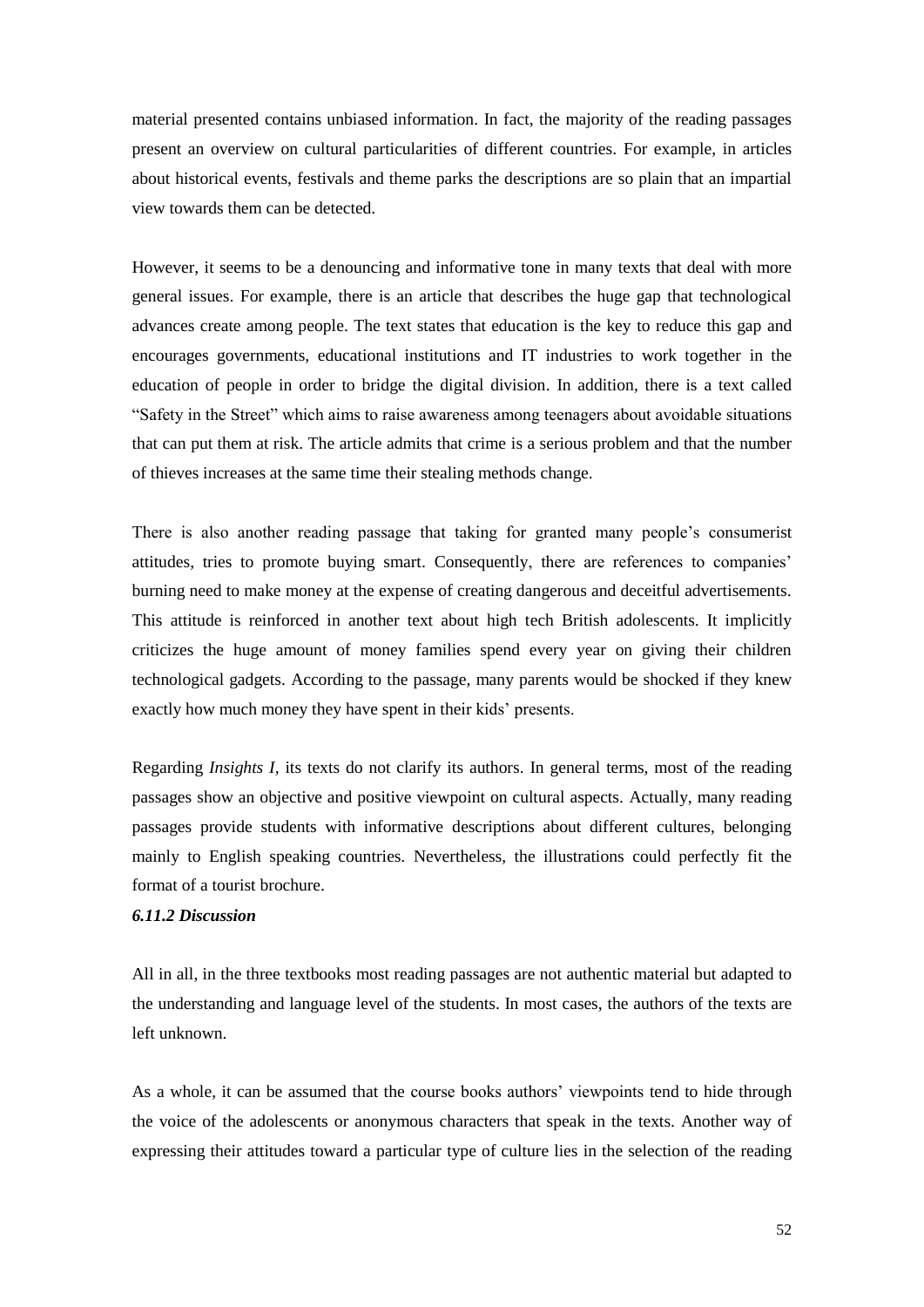material that will be included, the cultures that will be depicted and also what aspects of those cultures will be illustrated and how.

In the three course books, the implicit authors' opinions tend to be quite objective and to present cultural information as mere facts. However, some hints in the texts that imply more judging perspectives with a wide array of subjective messages can be found, too.

## **7. FINAL CONCLUSIONS**

The purpose of this research project was to examine in detail the cultural content depicted in three EFL course books used in high schools in Buenos Aires *(Challenges I, Access III and Insights I)* so as to point out if they promote the intercultural communicative competence. In order to achieve this objective, a theory-based content analysis was adopted. The textbooks were analyzed taking into account the types of culture proposed by Cortazzi and Jim L.'s (Target, Source and International) and the principles developed by Lappalainen based on Byram's and Risager's categories of analysis.

From the analysis of the textbooks, some general impressions on Cortazzi and Jim L.'s culture typology were made.

As in Xiao's study (2010) on the cultural content in textbooks, three student's books analyzed in this paper include more cultural components of the target rather than the international or the learner's own culture, with preference of the British and American cultures. In most cases, the descriptions provided contain information that could be perfectly found in tourist guides, which coincides with Lappalainen´s perception in her Master's Thesis (2011).

In the material examined, clear allusions to the students' source culture in reading passages are minimum and incidental in grammar or vocabulary exercises. Besides, the opportunities for students to compare their own culture to others are also scarce.

In the case of references to international cultures, something similar happens. Generally, the examples that abound in the three textbooks are related to tourist attractions. These are portrayed with illustrative pictures or very brief and incomplete descriptions. There are also implications that some of these countries endure problems that postpone their growth. As it was already mentioned, the instances that illustrate the target culture are many and the cultures that are explored the most are the British and the American. However, New Zealand, Australia and Canada are also mentioned, which gives students access to some information of a wider variety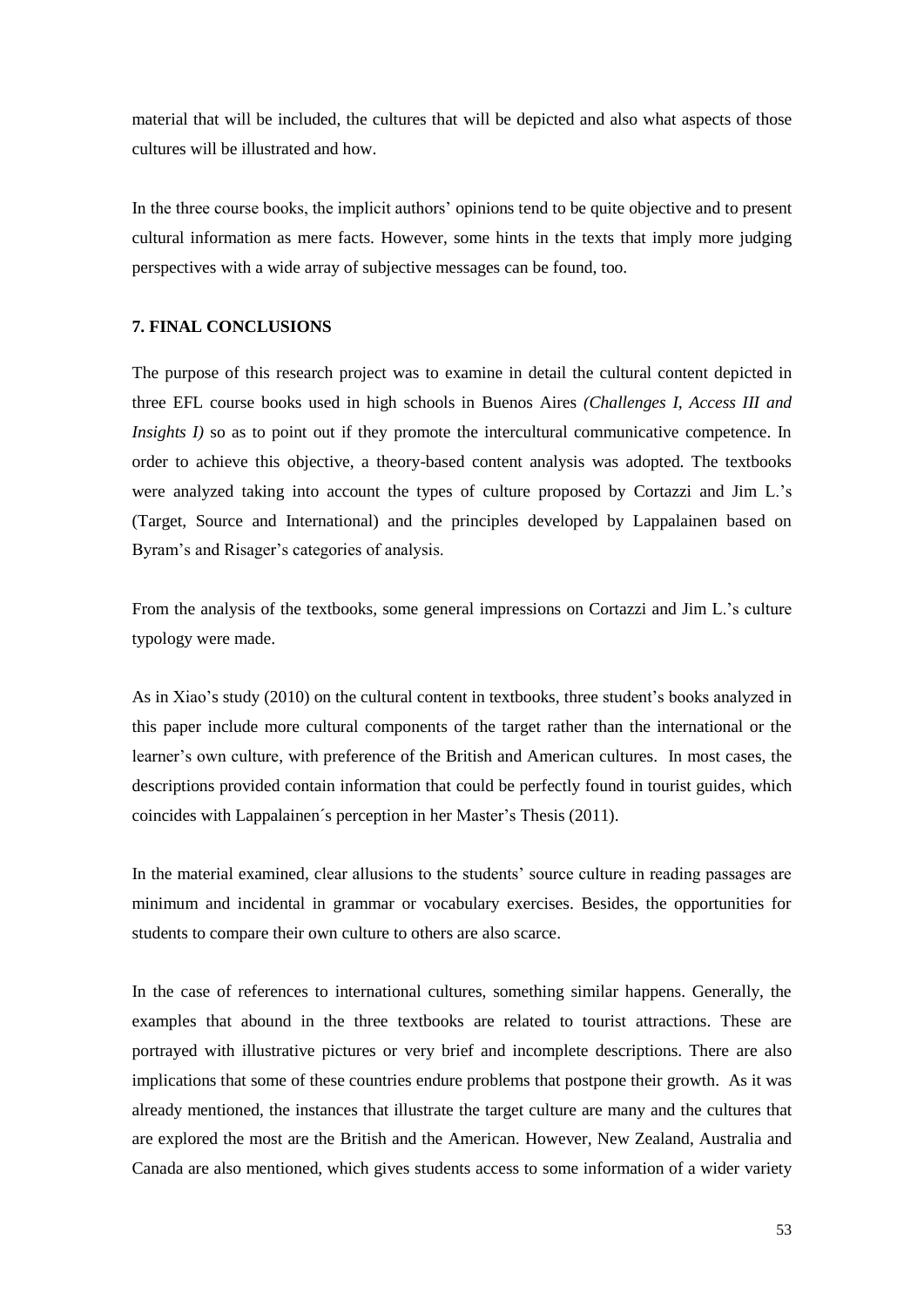of English speaking counties. In contrast to Wu Juan's perception (2010), in most textbooks analyzed in this paper, the reading passages tend to cover the cultural background and details quite explicitly.

Similarly, based on the results Wu Juan (2010) obtained in his research, he claimed that textbooks should depict more cultural references to different speaking communities who not necessarily speak English as their first language and also give students the possibility of comparing and contrasting cultures with their own.

The detailed exploration of the material taking into consideration the categories developed by Lappalainen led to some meaningful conclusions.

The same as Lappaleinen's observations, in the textbooks examined in this paper, the target culture societies are presented as harmonious without social conflicts. Their citizens are depicted as self-disciplined when not willingly subordinated to the authority. Besides, students cannot get a whole and clear picture of social classes in different parts of the world. Actually, the books tend to limit the scope of social classes to English speaking middle-class families of professionals.

There are no signs of family diversity, either. Target culture families are generally portrayed as nuclear and small with apparent financial supportive parents. Still, economic deprived familiar institutions are found in Africa, where many teenagers do not have access to education because their parents cannot afford it. Poverty seems to be circumscribed just to this continent.

Furthermore, the allusions to immigrants and some other ethnic minorities living in target culture countries exhibit some negative feelings: difficulties to integrate in the target culture language community, lack of confidence to communicate in English and a constant sense of homesickness. In addition, the references to other ethnic minorities, like the American and New Zealand's aboriginal peoples, are reduced to a limited set of facts connected to their traditions. There are no further details about their internal organization and how their acculturation process changed their way of living.

It can be seen that social interactions in English speaking contexts tend to be semi formal and the tone is very polite. As it was pointed out in Lappaleinen's work (2011), most exchanges in English are polished and do not display any misunderstandings or elements of spontaneous speech such as fillers, pauses and hesitations.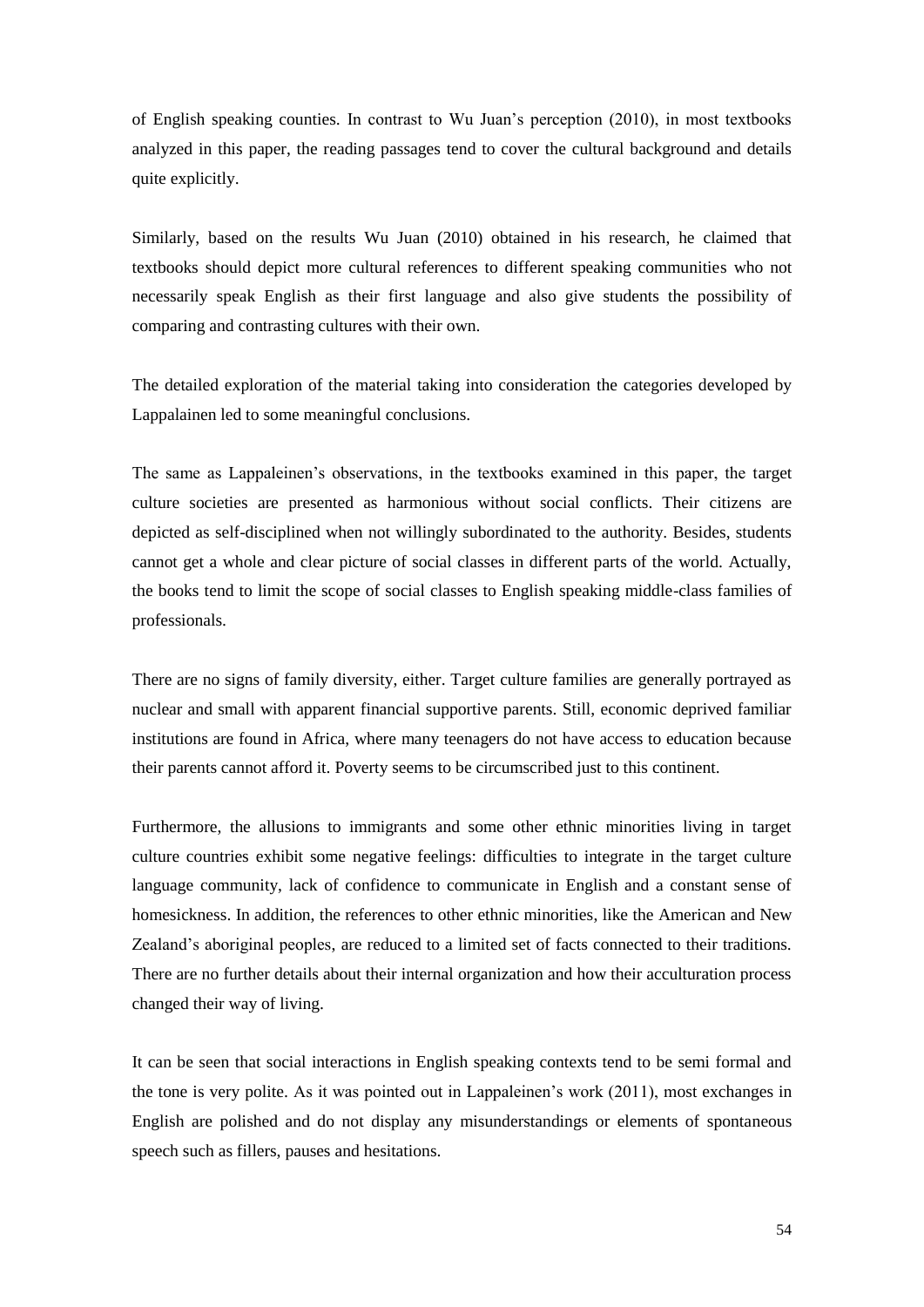Educational institutions in the target culture are in many cases portrayed as international, personalized and modern. Students seem to be ideal: they like school, they do their homework and they enjoy their school subjects. This idyllic scenario gets blurred when the problematic of bullying in high school is tackled in one of the books. Still, there are no references to school authorities or professionals taking action to help adolescents to prevent and overcome this situation.

The scope of historical events included is rather limited. As most passages do not set historical happenings in context, they appear to be disconnected and are difficult for students to understand.

In general, the examples of national cultural heritage tend to embody relevant singers, actors, sports players and films quite representative of their cultures. However, the books favor quantity instead of quality. The references are very numerous, but many lack descriptions that account for their important careers. In fact, in several cases, famous people are not mentioned because they have achieved remarkable success in their country and the world in their field. Only banal aspects of their lives are included.

It is also possible to notice that the category of socio-political institutions is the section that less examples has. In this way, the books implicitly portray an attitude of unwillingness to introduce political references that can question the status quo.

The books include significant national symbols of the target culture, but they do not seem to portray strong stereotypes. Still, there is always a tendency to show a positive image of target language countries compared to the rest. The role of English as an international language and the charitable attitude of English speaking people are remarked.

In the three textbooks most reading passages are not genuine and do not explicit their real writers. In general terms, the authors hidden in the characters' voice and in the texts adopt a neutral perspective and show cultural information as facts. However, there are also some hints that imply a more judging viewpoint with subjective messages.

On the whole, it can be pointed out that the cultural content in these three textbooks partially promotes the intercultural communicative competence. Most of them include elements of varied cultures. However, the selection and the form to illustrate the cultural content do not always allow the students to get different interpretations of the world so that they can develop their critical thinking as well as abilities to compare their own culture with others.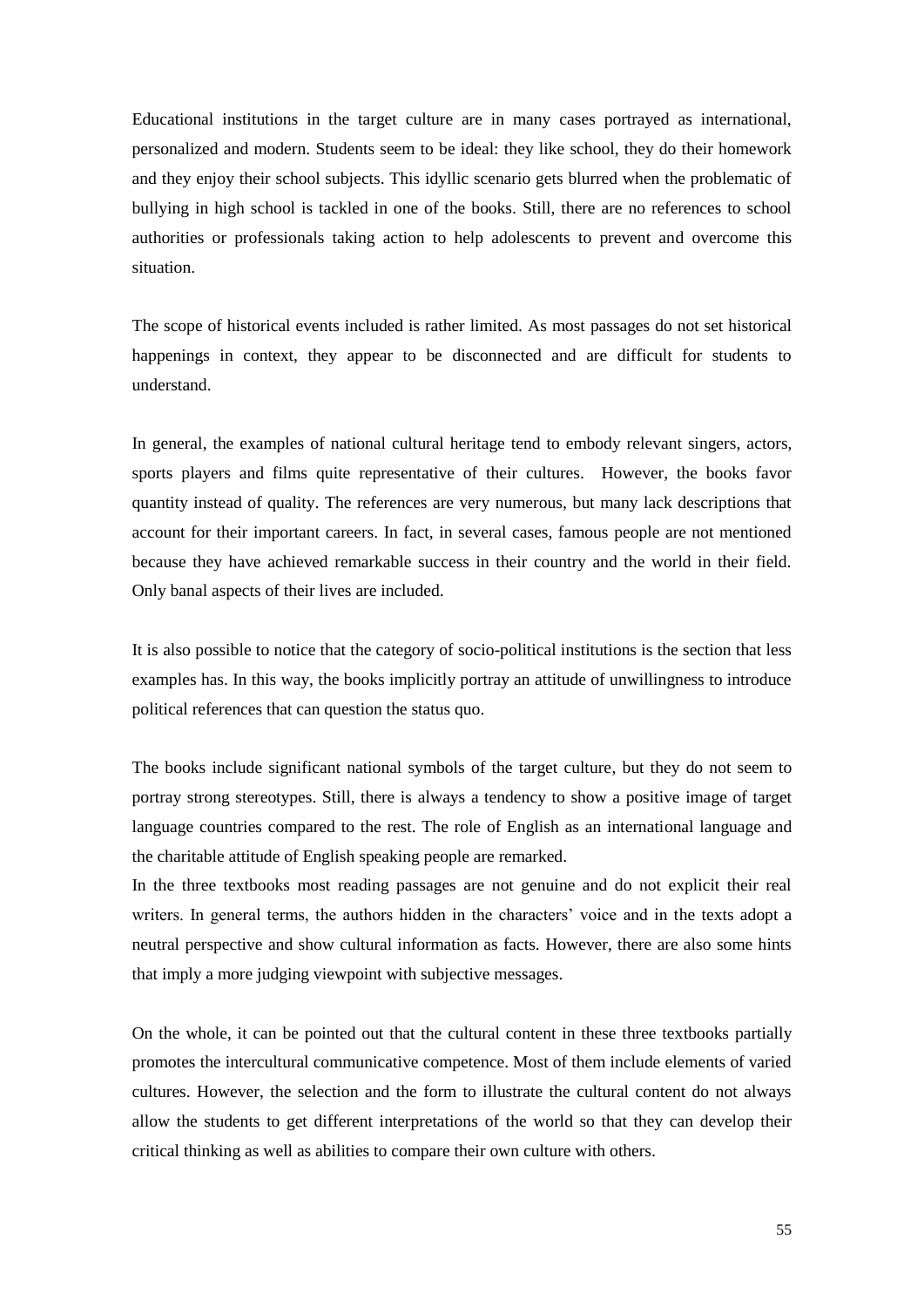It seems important to highlight that the theory-based content analysis used this research paper was an appropriate method since it answered the questions formulated for this analysis. The criteria selected were also clear and broad enough in order to explore different cultural components and draw interesting conclusions from their analysis.

Further research could be carried out on the impact these books have in students' perceptions and more textbooks could be analyzed. It would be interesting to classify the cultural content into those which belong to the big "C" and those which represent the small "c".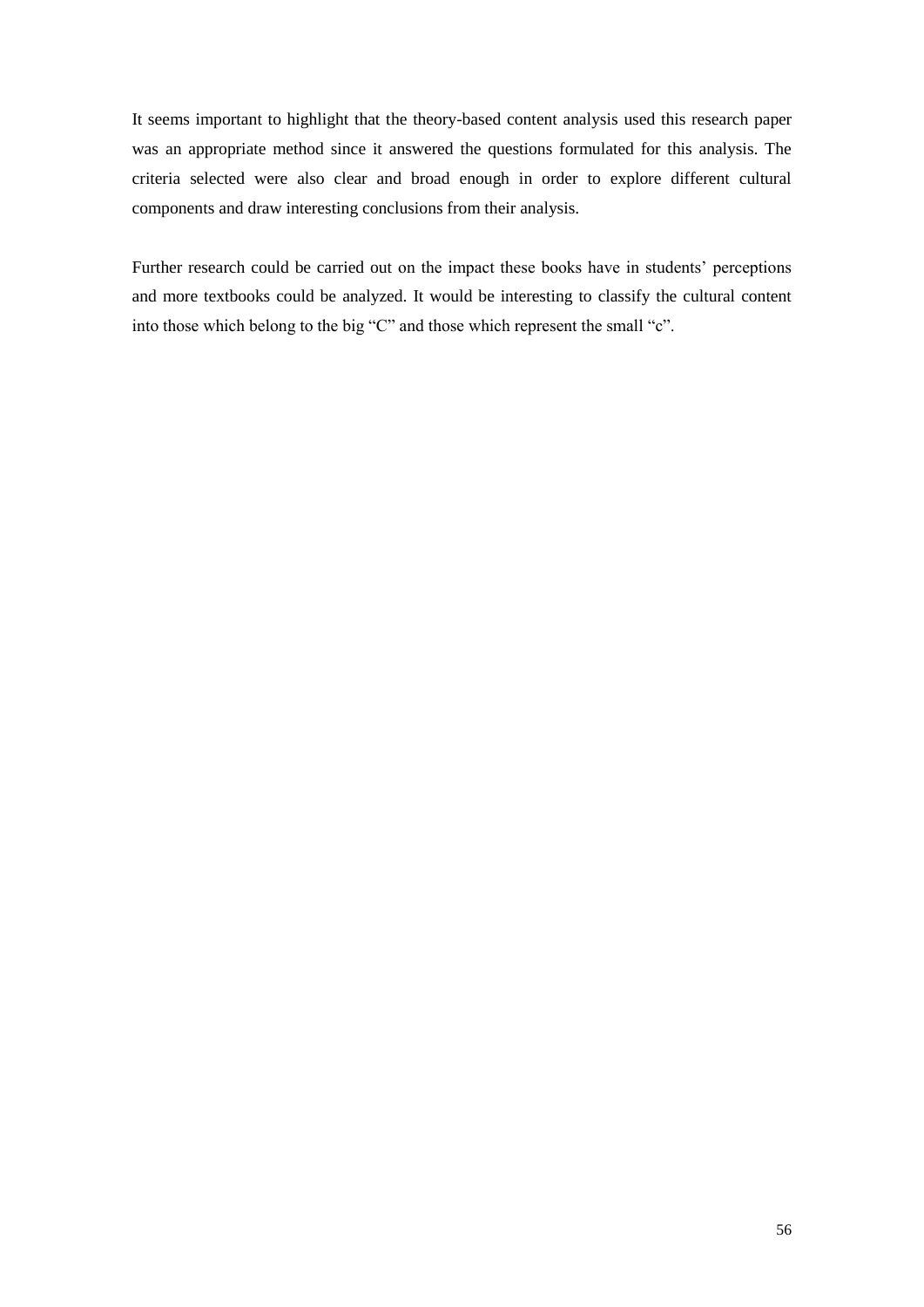## **8. BIBLIOGRAPHY**

AREIZAGA,E. (2002). "El componente Cultural en la Enseñanza de Lenguas: elementos para el análisis y la evaluación del material didáctico, Cultura y Educación", p. 161-175. [cited by Lappailanen 2011]

BBC News UK: *Huge survey reveals seven social classes in UK*. 3<sup>rd</sup> April, 2013. Available at [www.bbc.com/news/uk-22007058.](http://www.bbc.com/news/uk-22007058) [Retrieved: 20th December 2013]

BYRAM, M., MORGAN, C. AND COLLEAGUES. (1994). *Teaching- and- Learning Language-and-Culture*. Clevedon: Multilingual Matters. [cited by Lappailanen 2011]

BYRAM, M., NICHOLS, A. AND STEVENS D. (2001). *Developing Intercultural Competence in Practice.* Clevedon: Multilingual Matters.

BYRAM, M. AND ESARTE-SARRIES. (2001). *Investigating Cultural Studies in Foreign Language teaching: a book for teacher*. Clevedon: Multilingual Matters. [cited by Lappailanen 2011]

BYRAM, M., GRIBKVA, B., AND STARKEY, H. (2002). *Developing the Intercultural dimension in Language Teaching: A Practical Introduction for Teachers. The Council of Europe.* [online]. Available at [http://Irc.cornee.edu/directory/intercultural.pdf.](http://irc.cornee.edu/directory/intercultural.pdf) [Retrieved: 2nd October 2012]

BRUTT-GRIFFER, J. (2002). *World English.* Clevedon: Multilingual Matters. [cited by Xiao, 2010]

CORTAZZI, M. AND JIM, L. (1999). "Cultural Mirrors: materials and methods in the EFL Classroom". In Hinkel, H (E.d), *Culture in Second Language Teaching and Learning.* Cambridge University Press: Cambridge, p. 196-220. [cited by Xiao, J.2010]

CRYSTAL, D. (1997). *English as a Global Language*. Cambridge: Cambridge University Press.

CUNNINGGSWORTH, A. (2002). *Choosing your Coursebook*. Cambridge: Cambridge University Press. [cited by WU, 2010]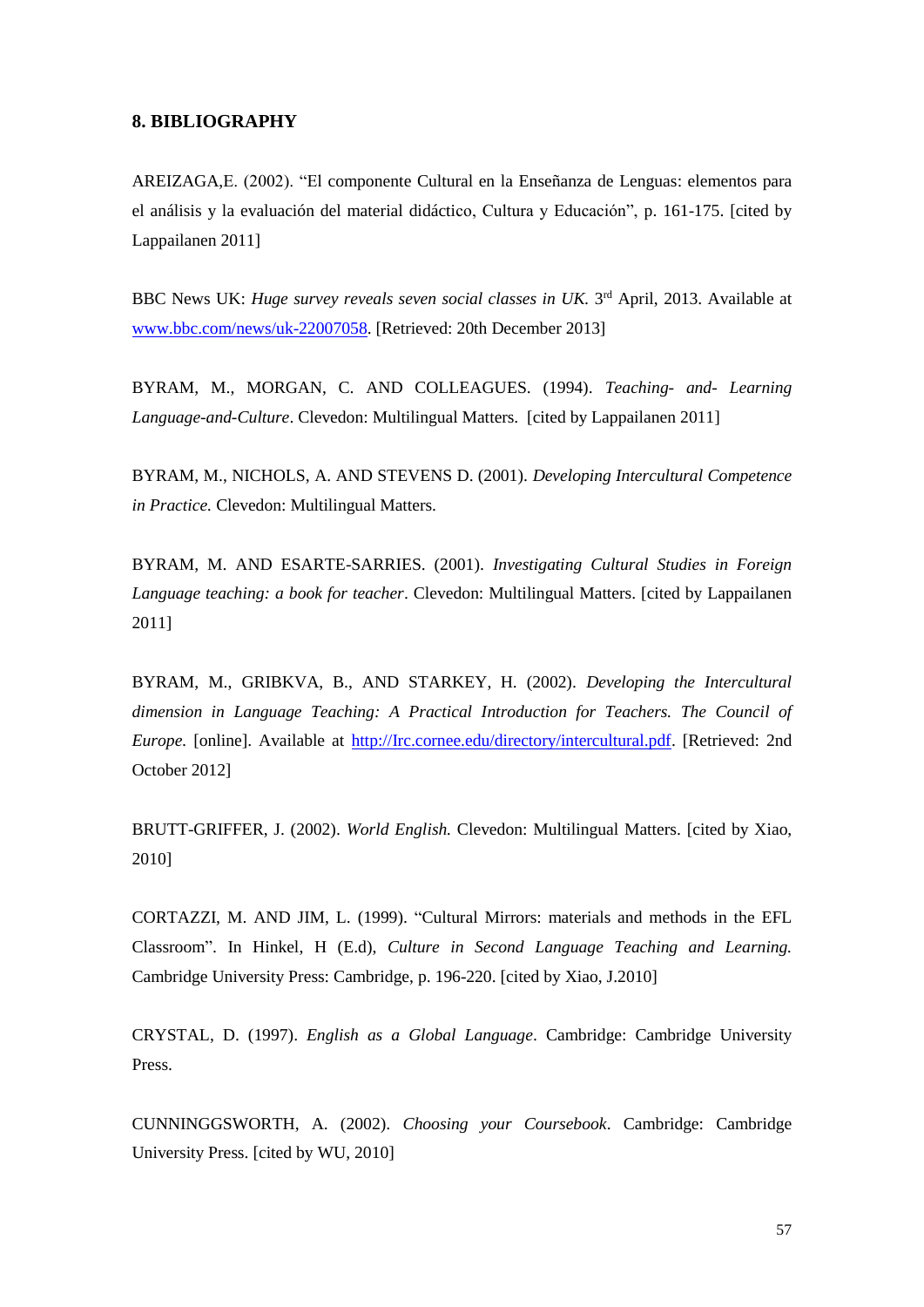ELLIS, P. (1985). *Understanding Second Language Acquisition.* Oxford: Oxford University Press.

EVANS, V. AND DOOLEY, J. (2008). *Access 3 Student's Book.* UK: Express Publishing.

HARRIS, M. AND MOWER, D. (2006). *Challenges 1 Student's Book.* China: Pearson Longman.

HINKEL, E. (Ed.), (2005). *Culture in Second Language Teaching and Learning.* Shanghai: Shangai Foreign Language Education press.

HOLLIDAY, A., HYDE, M., AND KULLMAN, J. (2004). *Intercultural Communication: An advanced Resource Book*. London: Routledge.

KARVONEN, P. (1995). *Oppikirjateksti Toimintana.* Helsinki: Suomalaisen Kirjallisuuden seura.

KRAMSCH, C. (1993). *Context and Culture in Language and Learning*. Oxford: Oxford University Press.

KRAMSCH, C. (2012). "Culture in foreign language teaching." University of California at Berkley, USA: Urmia University Press. *Iranian Journal of Language Teaching Research,* p. 57- 72. [online]. Available at [www.urmia.ac.ir/ijltr/Lists/archive\\_p1/.../04.pdf.](http://www.urmia.ac.ir/ijltr/Lists/archive_p1/.../04.pdf) [Retrieved: 12th October 2012]

LAPPALAINEN, T. (2011). *Presentation of the American Culture in EFL Textbooks: An Analysis of the cultural content of Finnish EFL textbooks for secondary and upper secondary education*. Master's Thesis. University of Jyvaskyla. [online]. Available at [https://jyx.jyu.fi/dspace/bitstream/handle/123456789/26866/URN:NBN:fi:jyu-](https://jyx.jyu.fi/dspace/bitstream/handle/123456789/26866/URN:NBN:fi:jyu-2011050310724.pdf?sequence=1)[2011050310724.pdf?sequence=1](https://jyx.jyu.fi/dspace/bitstream/handle/123456789/26866/URN:NBN:fi:jyu-2011050310724.pdf?sequence=1) [Retrieved: 1<sup>st</sup> October 2012]

LUKE, A. (1989). "Open and Closed Texts: The Ideological and Semantic Analysis of Textbooks Narratives". *Journal of Pragmatics, 13, p. 53.80.*

MCBETH, C. (2009). *Insights 1 Student's Book.* Argentina: Macmillan.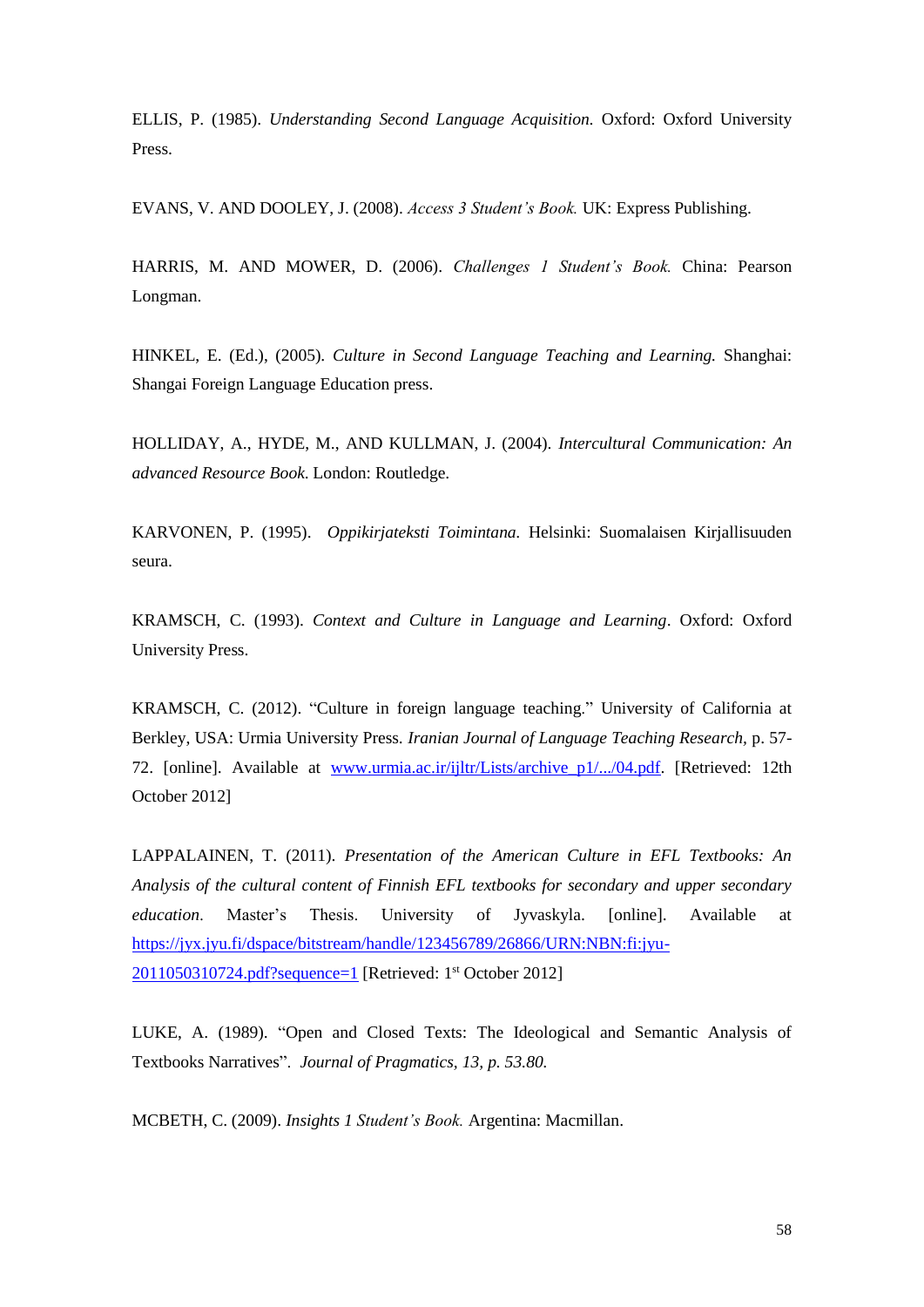PARICIO TATO, M. (2005). "La dimensión cultural en los libros de texto de lenguas extranjeras: pautas para su análisis", *Glosas Didácticas. Revista Electrónica Internacional* ISSSN1576-7809,p. 133-144. [online]. Available at [www.um.es/glosasdidacticas/gd15-13.pdf](http://www.um.es/glosasdidacticas/gd15-13.pdf) [Retrieved: 10th October 2012]

PUSH, M. AND LA BRACK, B. (2003). *Professional Practice Workshop: Fundamentals of Intercultural Communication.* Portland: Association of International Educators, Professional Development program. [cited by Varón Páez, 2009]

RAJAVI, S. (2012). "Aspects of cultural elements in prominent English textbooks for EFL setting". University of Isfahan Iran. *Theory and Practice in Language Studies*, ISSN 1799-2591, Vol.2, No 4, p. 705-7012. Academy Publisher. [online]. Available at [www.academypublisher.com/index/php/.../4557](http://www.academypublisher.com/index/php/.../4557) [Retrieved: 10th October 2012]

RISAGER, K. (1991). C*ultural References in European Textbooks: An Evaluation of recent Tendencies.* In D. Bulljes and M. Byram (eds), *Mediating languages and cultures*. Clevedon: Multilingual Matters, 181-192.

ROLDÁN TAPIA, A; LUCENA SERRANO, D; MESEGUER COCA, L and TORRES CAÑO,Pilar. (2015). "Análisis de la presencia de elementos culturales en los libros de texto de inglés de primaria y secundaria". *La interculturalidad como reto de las nuevas sociedades.* Córdoba: Cátedra Intercultural de la Universidad de Córdoba, p. 185-201.

SAVIGNON, S.J. (1983). *Communicative Competence: Theory and Classroom Practice, Texts and Contexts in second language learning.* (2nd ed.). USA: McGraw-Hill.

SELIGER, H.W. and SHOHAMY, E. (1989). "A paradigm for second language research". *Second Language Research Methods*. Oxford: Oxford University Press, p.22-39.

SMITH, L. (1976). "*English as an International Auxiliary Language"*. RELC Journal, 7 (2),p, 38-42. [cited by Xiao, 2010]

TOMALIN, B. AND STEMPLESKY, S. (1993). *Cultural Awareness: Resource Books for Teachers*. Oxford: Oxford University Press. [cited by Varón Páez, 2009]

TUOMI, J. AND SARAJAVI, A. (2009) *Laadullinen Tutkimus ja Sisallonanalyysi*. Helsinki. Tammi.